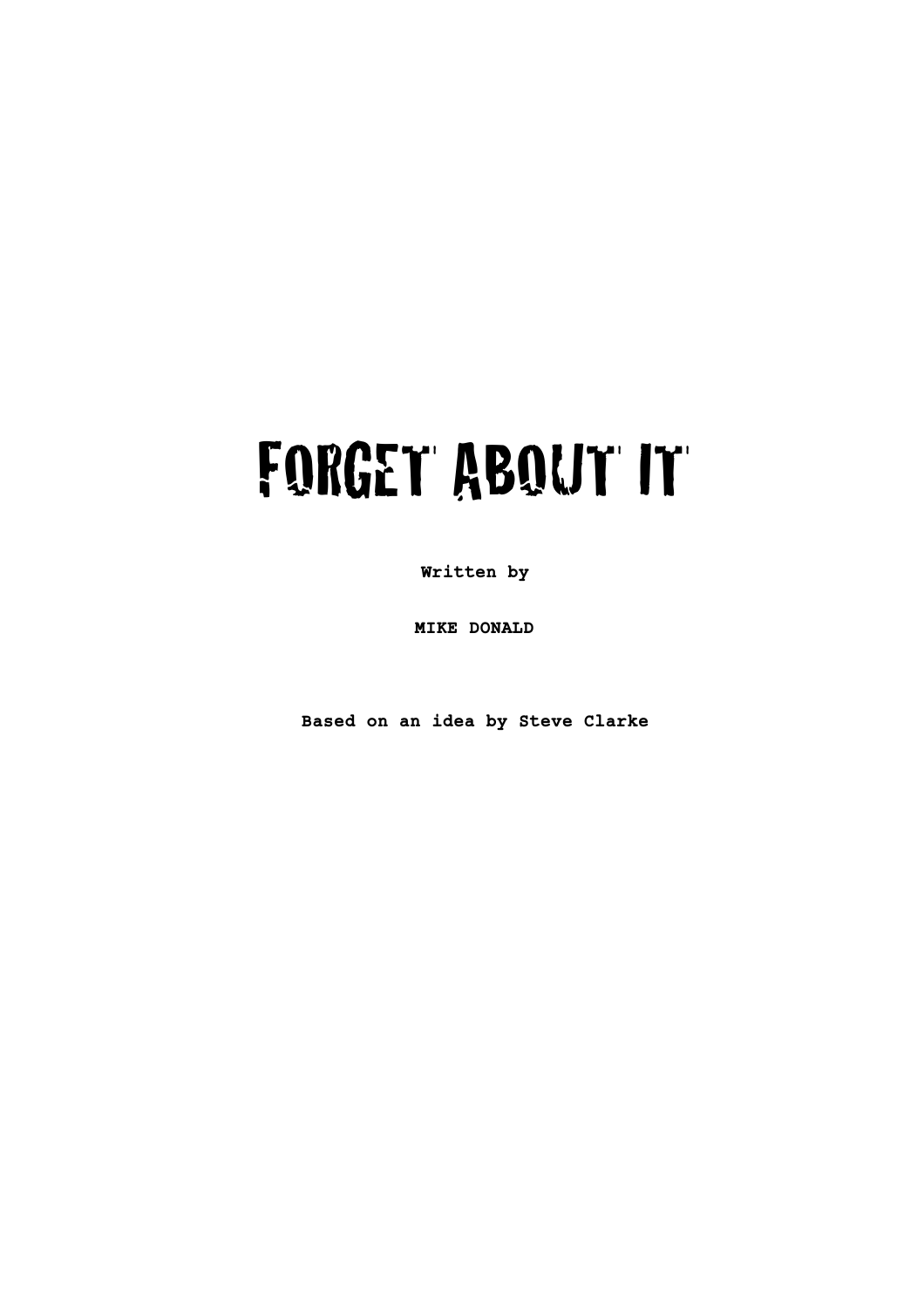#### FADE IN:

EXT. EMBANKMENT - BENCH - LONDON - DAY

A light grey mist sweeps over the Thames. The picture is monotone, timeless. A man in a TRILBY HAT sits reading a copy of the TIMES on a wrought iron bench.

MUSIC PLAYS

A pastiche of the John Le Carre era, echoes of the Ipcress File and Get Carter. The mood is cold war.

CHANGE OF ANGLE

A set of BABY BUGGY wheels move past, followed by a pair of feet in PINK trainers -- they apply the brake.

BACK TO SCENE

Trilby Hat looks around, furtive...expectant. PIGEONS strut around the man's feet, he kicks at them, scattering them, he's not a bird lover.

Another MAN approaches, a furled umbrella under his arm, clutching a rolled up newspaper.

He sits next to Trilby Hat on the bench -- hands him his newspaper and in turn is handed a wad of cash. He leaves.

Trilby Hat looks at the baby buggy which has been abandoned fifty feet away. Looks around for the mother, no sign.

A whirring SOUND from the buggy.

ANGLE ON BUGGY

A baby's HEAD swings up -- the snout of a machine gun extends out -- jams, then sinks back in.

BANG! It's head blows off.

INT. CAR - VIEW THROUGH TV MONITOR - DAY

A small black and white screen.

CHANGE OF ANGLE

HANDS wearing nail polish fiddle with a remote control joystick.

> WOMAN (V.O.) Bollocks!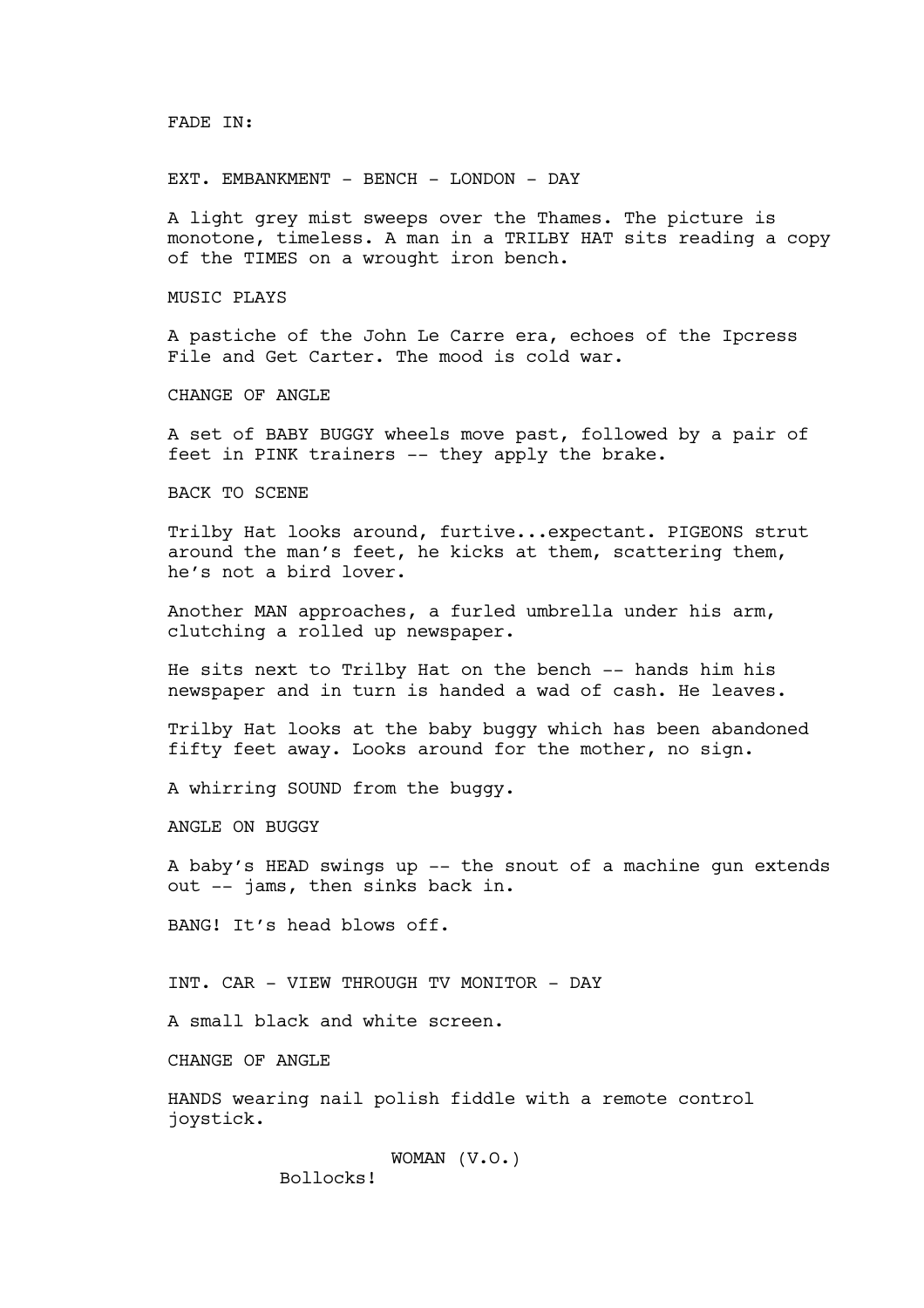EXT. EMBANKMENT - BENCH - LONDON - DAY

Trilby Hat stands up. He turns and runs towards the road.

BRRRRRR This time the baby's head gun strafes the bench he's just left. Trilby hat glances behind -- keeps running.

WHUMP!

A bus smacks into him -- sends him flying into the air before crashing onto the ground. Dead.

The bus skids past. There's a poster on it's side, a giant pigeon's head advertising an animated film -- VALIANT II.

EXT. LLANDUDNO, SILVER SCREEN SALOON - ESTABLISHING - DAY

A film themed pub on the seafront. Newspapers blow past, it's out of season and deserted apart from mobility buggies that grind past it.

INT. THE SILVER SCREEN SALOON - DAY

Signed photo's of film stars on the walls, lots of chrome and perspex. Three middle aged MEN perch uncomfortably around a garish acrylic table. Pints of beer in front of each of them.

A MAN reads a tabloid newspaper which obscures his face.

MAN  $(V.O.)$ I don't believe that!

He puts the paper down. An open face, the sort of face you'd buy double glazing from. Meet TERRY GLENDALE (50s) he's always got an opinion. A empty chair at the end of the table.

On Terry's left sits GEORGE MORTON (50s) he clutches an electronic cigarette, stares at it mournfully.

> GEORGE Remote controlled babies with machine guns? Naa, me neither, load of bollocks!

Terry shakes his head. Picks up the paper again. Reads.

#### TERRY

No. This. Samantha, twenty one from Essex, thinks that our soldiers should be brought home sooner instead of cutting back on more strategic parts within our defence budget.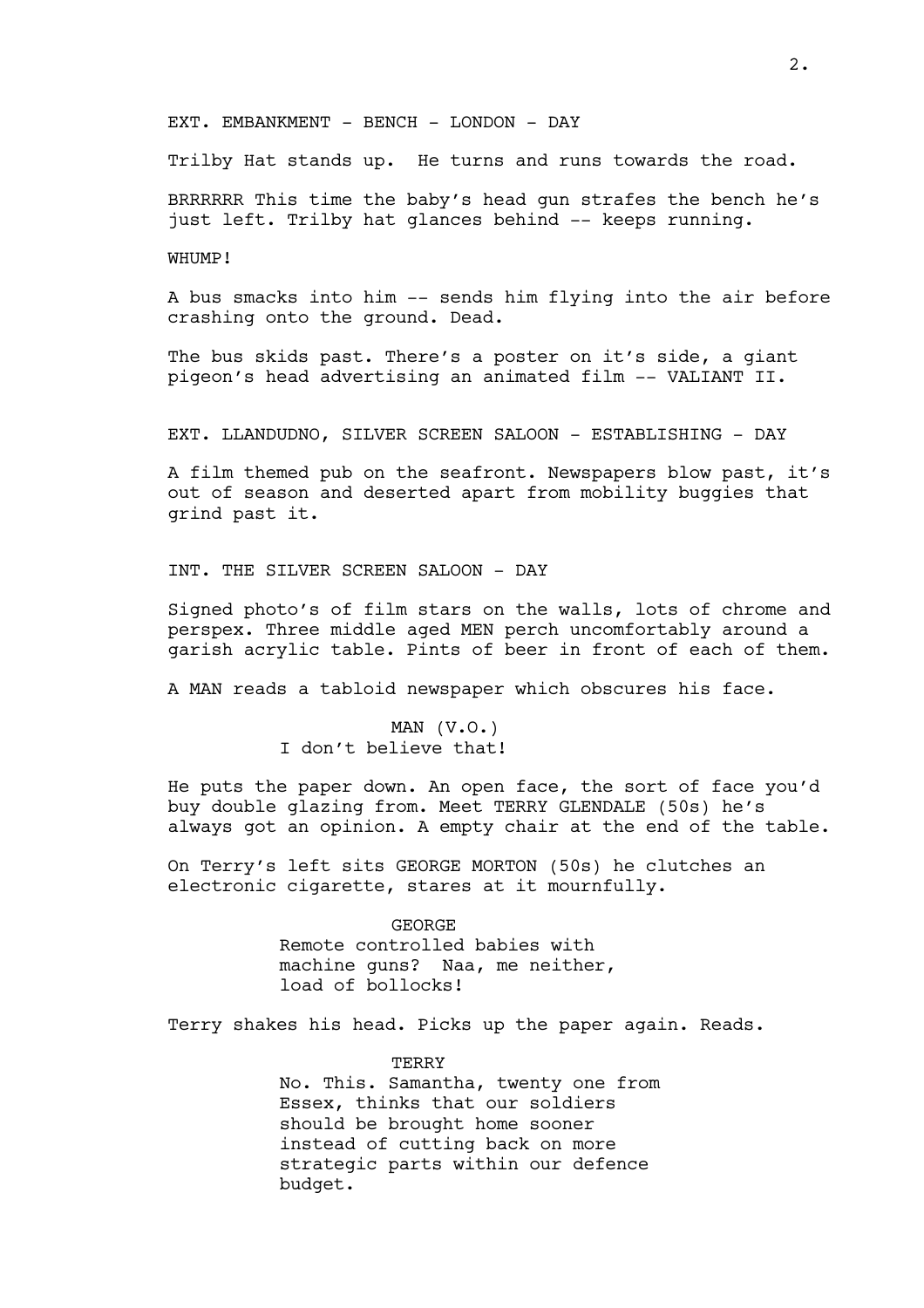He shows the picture to the man on his right. This is LEONARD SELBY (50s), a perpetually mournful face, looks like he has the weight of the world on his shoulders. He looks at the paper.

> LEONARD Well she's certainly cut back on her outfit.

Terry shows the paper to George.

GEORGE I'd go AWOL for Samantha!

Terry nods in the direction of the barmaid, a woman who's seen a lot of good times, probably in Essex.

> **TERRY** Let's face it mate you'd go AWOL for anything right now. (yelling) Same again gorgeous.

BARMAID Coming right up monkey face.

GEORGE I'm just going through a dry patch.

TERRY Dry patch? More like the Gobi desert.

LEONARD We can't all be babe magnets.

**TERRY** I was a Velcro gigolo compared to Ray.

GEORGE Yes, he was the master. It won't be the same without him.

They look at the empty seat.

TERRY He's probably shagging his way through the celestial choir as we speak.

LEONARD Live by the sword, die by the sword.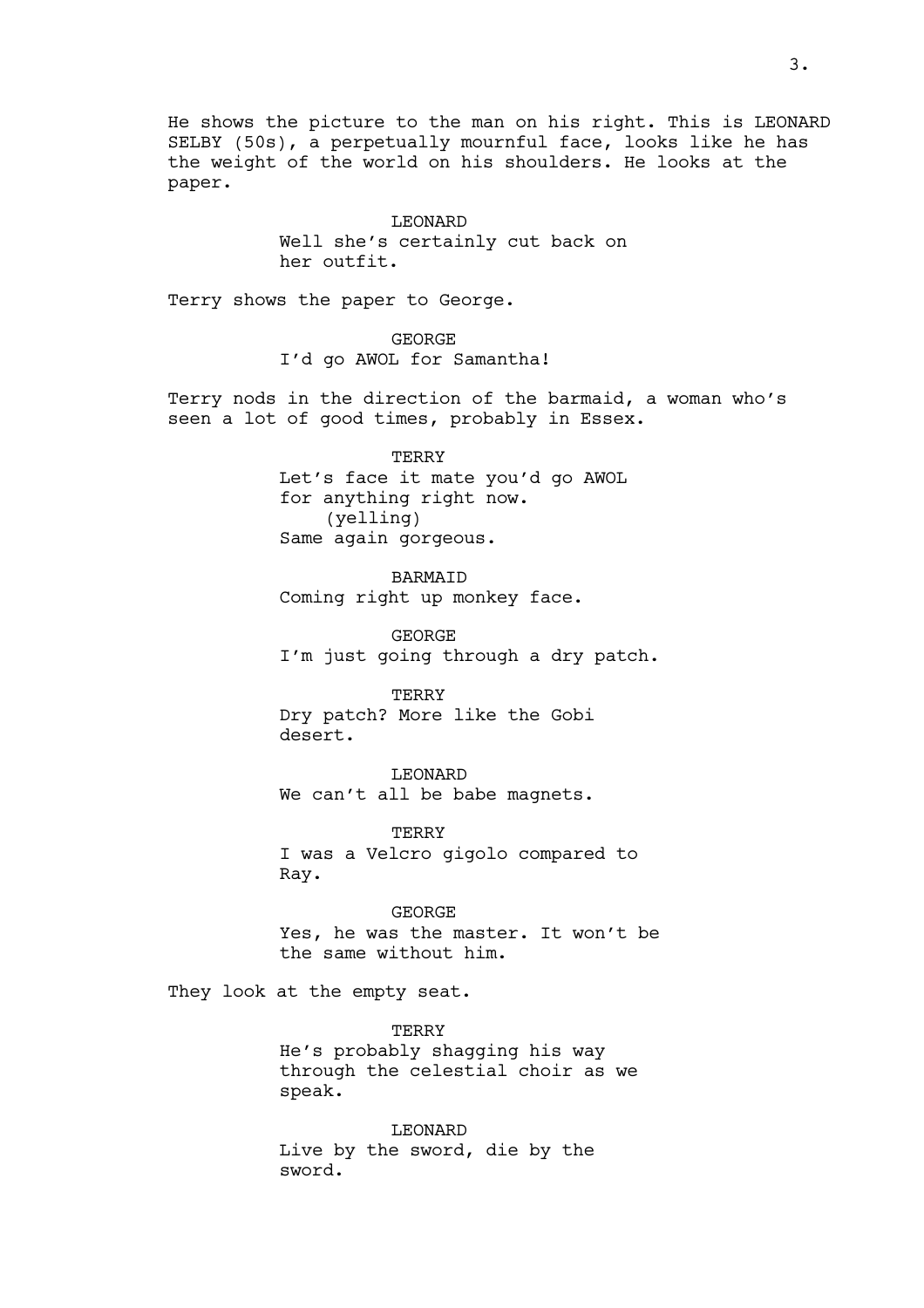GEORGE Or under a three hundred pound Filipino maid in his case.

LEONARD Least he died happy. (a beat as he takes a sip of beer, then) Got to be better than a lingering death.

GEORGE If I get something nasty I'm taking the pills. (drinking up) Right, your round I believe.

He looks at Leonard who seems distracted.

#### LEONARD

Is it?

Terry shakes his head.

#### **TERRY**

# Mine's a half.

PRELAP the sound of a jet taking off.

INT. HEATHROW AIRPORT - ARRIVAL HALL - DAY

A throng of passengers dressed in the wrong clothes for anywhere but an airport.

A passenger reads USA Today. The headlines read "*Texan manhunt continues"* A blurred identi-kit picture of a man wearing a STETSON accompanies the article.

A luggage TROLLEY heads through a crowd of people. Smacking into shins.

> PASSENGER (V.O.) Ow! Watch it! Bloody yanks.

Cowboy boots click across the floor -- a trolley wheel shrieks. A tall MAN with a hard looking face and a white STETSON scans the crowds. He clutches a bottle of JD whiskey.

A WOMEN holds up a card which displays MR. EZEKIAL GULCHER. Meet MELANIE SYMS (40s) a pretty face threatened by worry lines. Her blue eyes alert.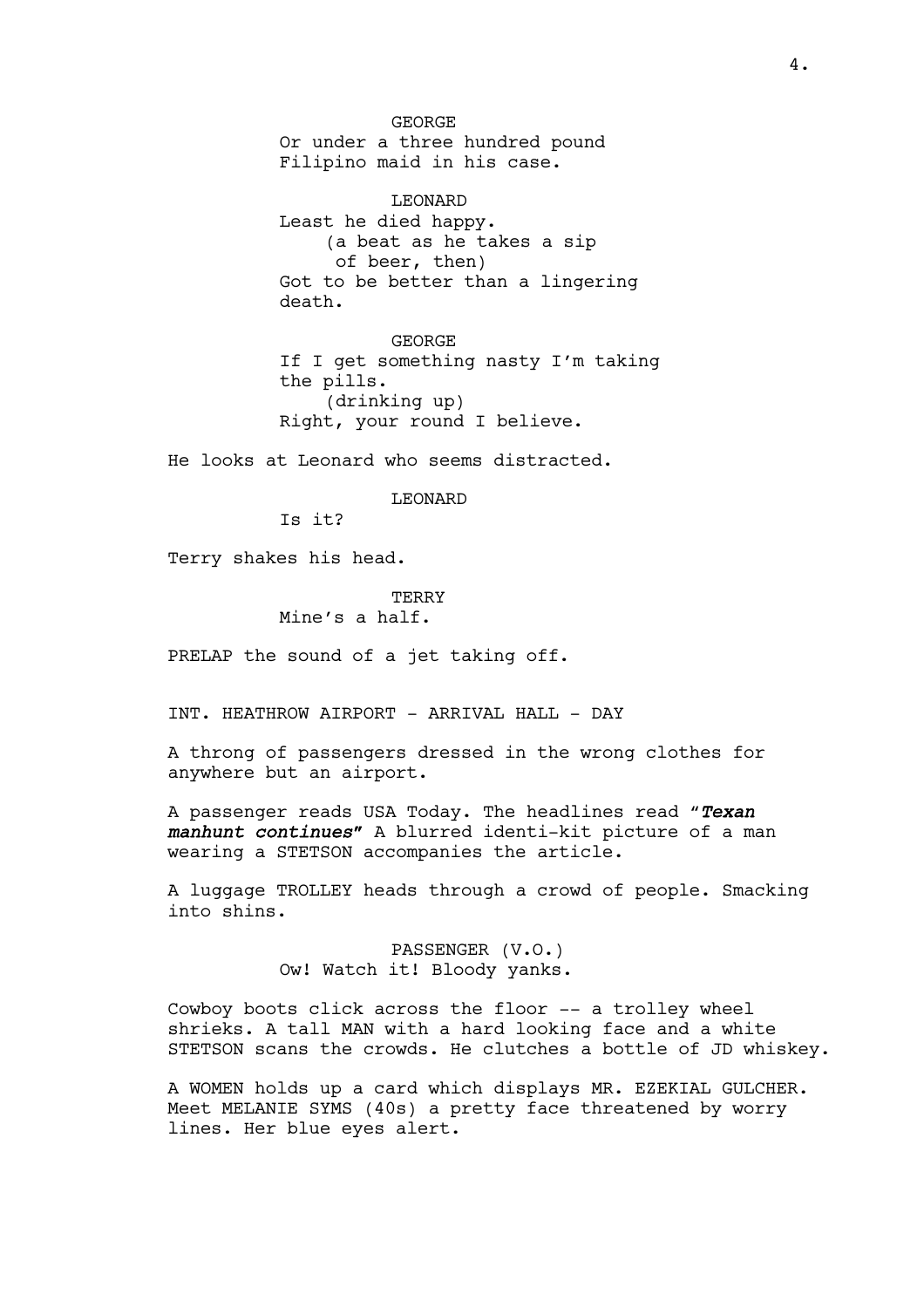The cowboy approaches her. EZEKIAL GULCHER (30s) close up we see he's a mean rattlesnake of a man.

# EZEKIAL You looking for me?

EXT. HEATHROW AIRPORT - CONCORSE - DAY

Melanie struggles to load a large suitcase into the boot of her elderly Volvo. Ezekial stands by the door watching her. He lights up a cigar. Melanie opens the door.

#### MELANIE

No smoking I'm afraid.

Ezekial climbs in, continues puffing on the cigar.

# EZEKIAL

You don't say.

He uncaps the bottle of Jack Daniels, takes a big gulp from it. Melanie sighs, slams the door.

EXT. MOTORWAY - DAY

The Volvo heads towards London. A glass sliding partition has been fitted between the front seats and the back.

INT. VOLVO - TRAVELLING

Ezekial picks up a postcard from the floor of the cab.

MELANIE You from Texas then?

Ezekial looks at her. He studies the picture of Llandudno beach on the postcard -- stuffs it in his pocket absently.

> EZEKIAL What makes you think that?

Melanie shrugs. Tries to keep the conversation going.

MELANIE Just a hunch.

EZEKIAL Gee, is everybody over here as smart as you?

Melanie bites her lip.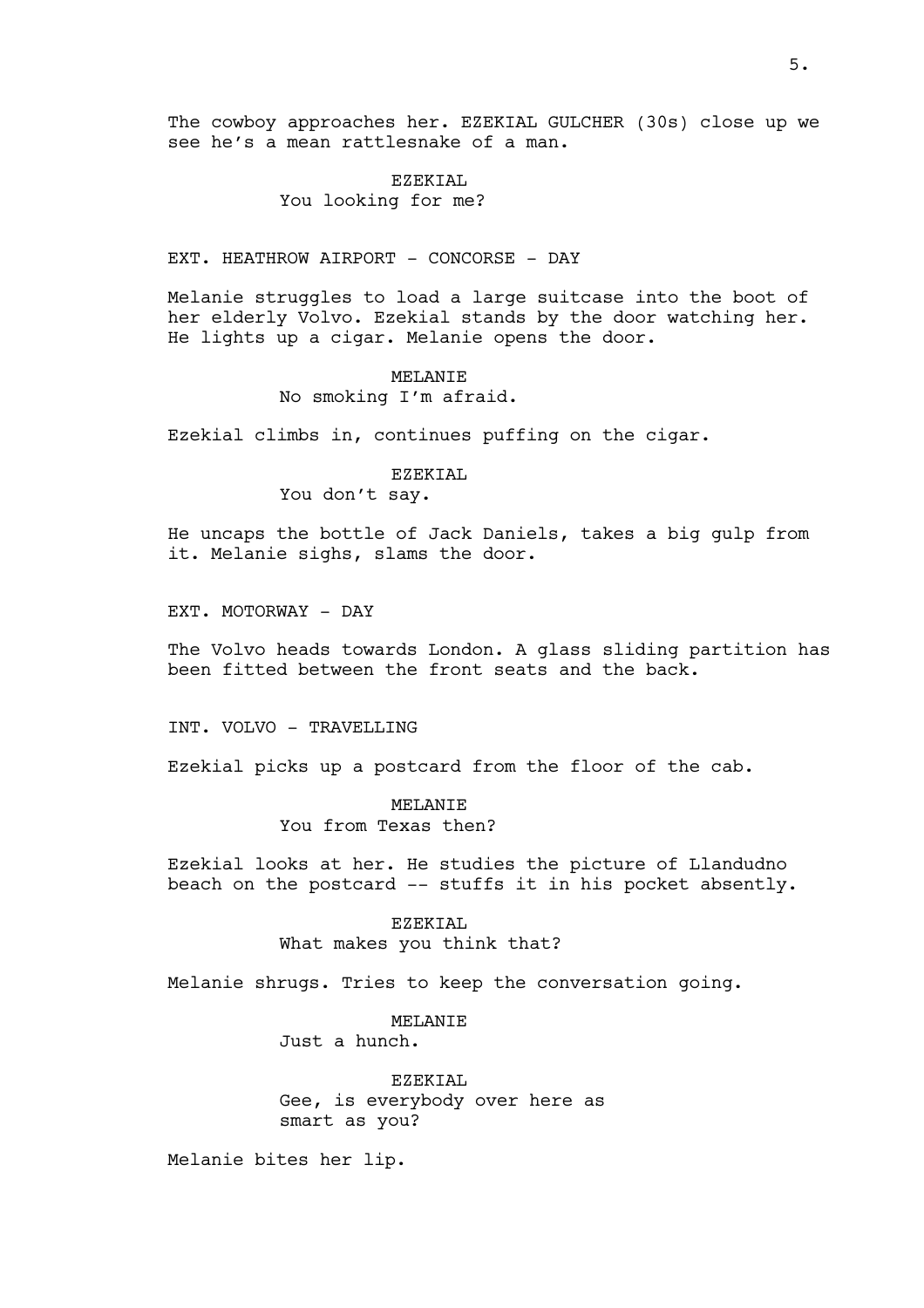EXT. MOTORWAY - HARD SHOULDER - LATER

A car is parked up. A WOMEN toilets her small child as the wind from passing lorries batters her. She yells at the child.

#### WOMEN

# Finished?

She dresses the boy. A familiar white STETSON rolls past. The women looks at it -- turns to see.

A pair of booted feet poking out of the grass at the edge of the hard shoulder.

A police SIREN wails in the distance.

INT. LEONARD'S FLAT - LOUNGE - DAY

Leonard sits in an armchair doing a crossword. He's only managed one clue. The flat is scruffy, lacking a women's touch. He puts the paper down and gets up.

#### LEONARD

Bloody thing, used to be easier.

On the mantlepiece some photos. Leonard and George in some Eastern European landscape wearing UNICEF overalls. Leonard and his bride at a wedding. A much younger Leonard than now.

He turns the television on. Heads into the...

# KITCHEN

Puts the kettle on.

SITTING ROOM

The news comes up. A reporter stands on a motorway bridge overlooking the traffic.

> REPORTER (V.O.) ...the body found earlier today was a man wanted by police for questioning about a series of child murders on the borders of El Paso...

Leonard comes back in with a mug of coffee and a teaspoon. He picks up a yellow post it note and reads it.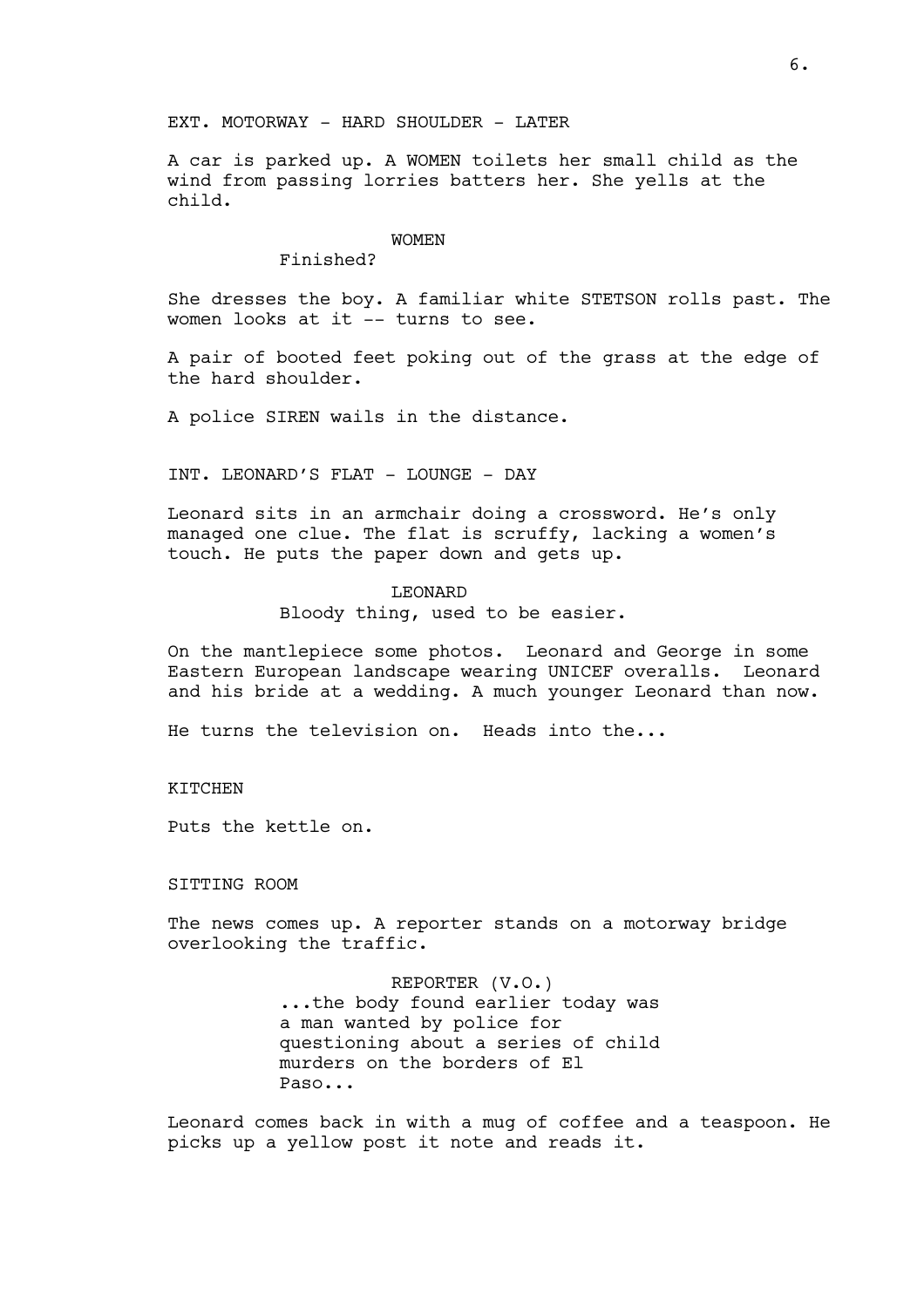INT. HOSPITAL - CONSULTING ROOM - DAY

Leonard sits opposite DR WISDOM (50s), a dry, sallow cheeked individual with a sniff. He studies some notes.

> DR WISDOM There are some further tests we can do...

LEONARD And if it is, I mean...is there anything that can help?

The Doctor looks at him.

#### DR WISDOM

Well, not specifically, but things change all the time, and science is always moving forwards. There could be a cure just around the corner.

Leonard stares at him, frightened and angry.

LEONARD Which bloody corner?

EXT. PARK - DAY

George and Leonard stand in front of a small lake. They throw some pieces of bread to the ducks who squabble over them.

GEORGE

You're sure?

Leonard nods.

# LEONARD

It's been gradual, I just thought I was tired. After Marjory left I was all over the place, never really got back into any kind of routine.

GEORGE I just thought you were a bit absent minded.

LEONARD Me too, but no. It's the big A.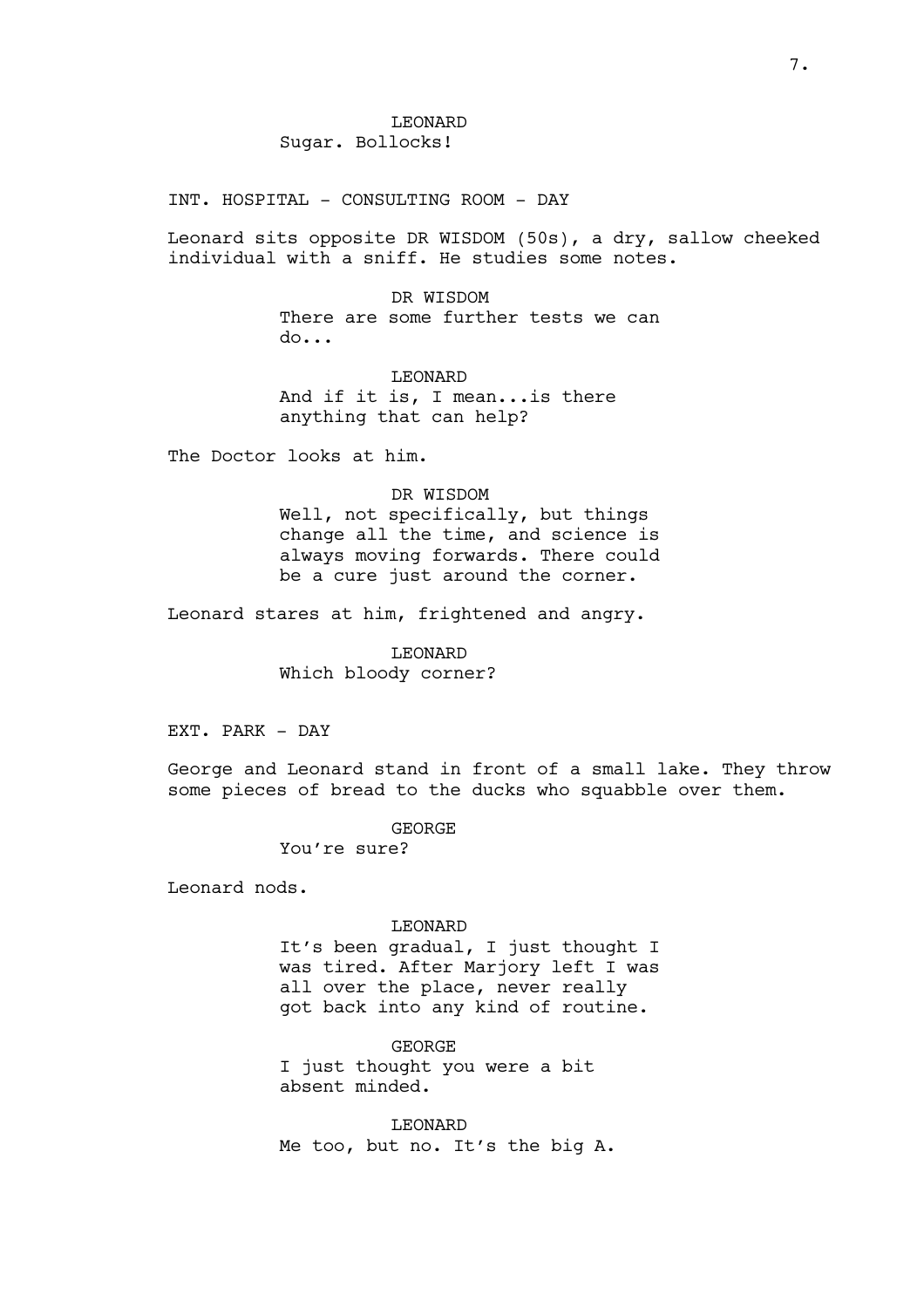GEORGE

Amnesia?

LEONARD

No.

GEORGE

Aspurgers?

LEONARD

No.

GEORGE

Asthma?

LEONARD For Christ's sake George! It's Altzeimers.

GEORGE

Oh right.

He nods sympathetically, struggles for something to say.

GEORGE (CONT'D) They're always finding cures for things.

LEONARD Well they'd better hurry up. I can barely find my slippers.

They continue to feed the ducks in silence.

LEONARD (CONT'D) Do you remember that orphanage outside Split.

GEORGE Yeah, bloody hell hole.

LEONARD Those men that had been there all there lives, minds gone, vacant eyes, just dribbling and smiling.

George looks at him, wonders where this is going.

LEONARD (CONT'D) We made a pact.

Leonard looks at George. George nods.

GEORGE

I remember, but...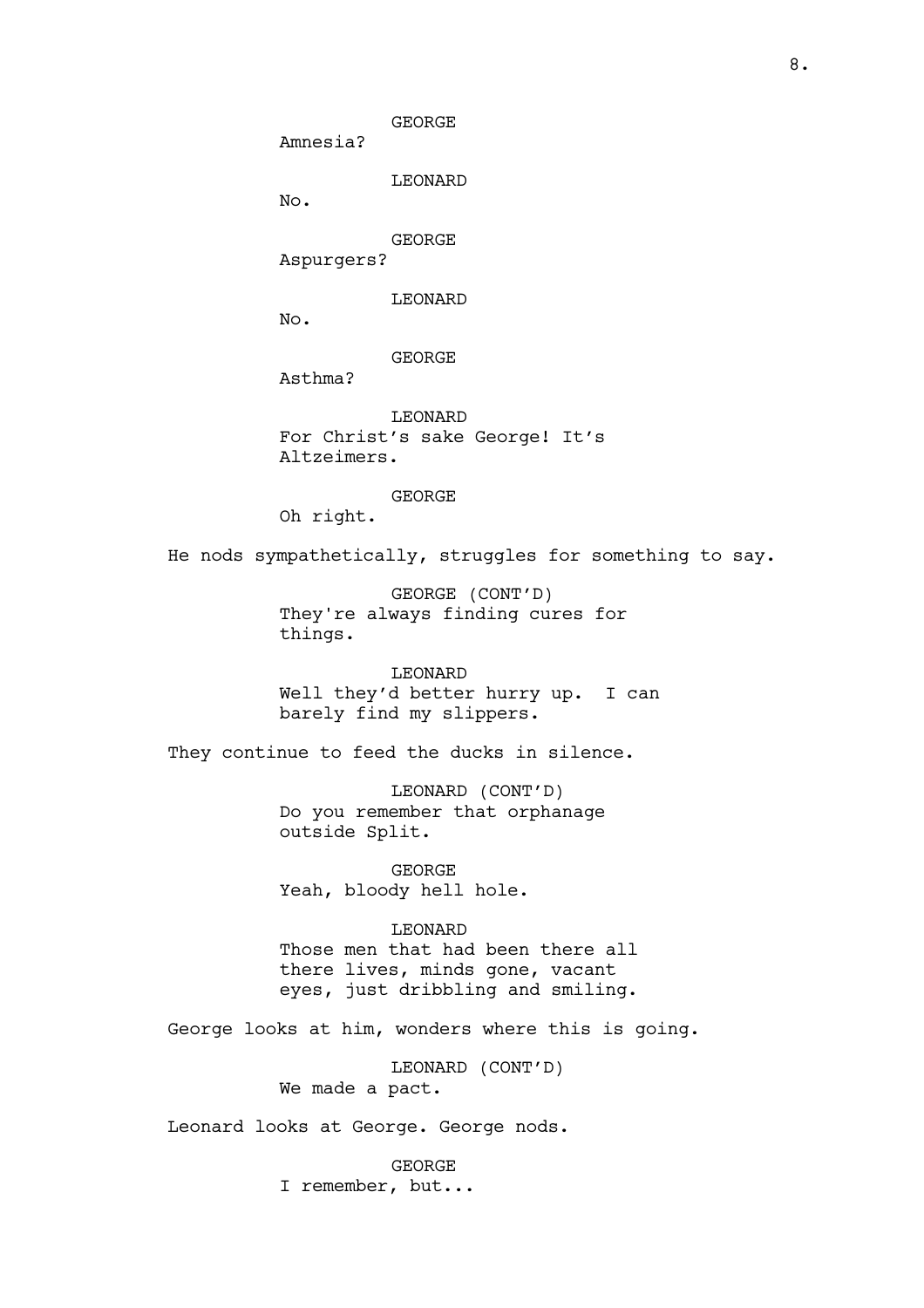#### LEONARD

I don't want to go this way George.

GEORGE You're not going anywhere. We haven't seen the Crazy Horse show in Paris yet.

LEONARD I haven't even seen Paris.

A silence as they both think about this.

LEONARD (CONT'D) I'm not asking you to do it yourself. But you know people, you served in the forces.

#### GEORGE

Yes, but...

#### LEONARD

I have ten thousand pounds. I just need you to make the call. I don't want to know when, just make it quick.

He pulls a brown paper packet out of his pocket and sticks it in Georges hand.

> LEONARD (CONT'D) It's what friends do.

He walks off. George stares at him, looks at the money and back at Leonard walking away.

INT. SCHOOL CANTEEN - DAY

A ZOO of jostling kids, some bigger and uglier than the others, future captains of industry, some already small bankers. Melanie serves a kid dessert -- custard and sponge.

# MELANIE

There you go.

A thick necked boy shoves the kid aside. Leers at Melanie.

# THICK NECK Slap something moist in there babe.

He sniggers to his friends. Melanie fills his plate with sponge, then pours some custard.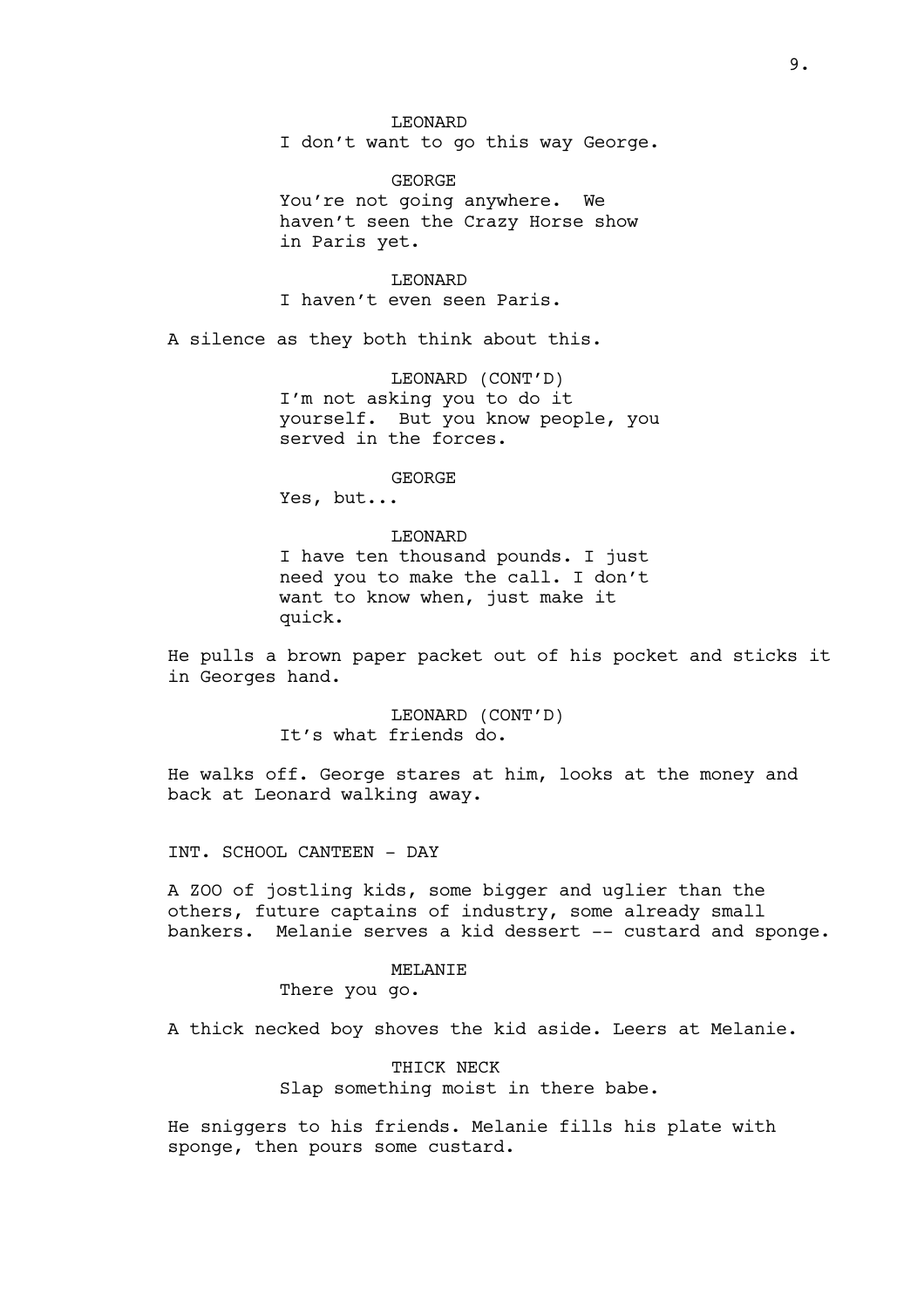# MELANIE Watch out it's hot.

Thick neck leans over and whispers to his mate.

# THICK NECK

Unlike her, ha.

Melanie expertly flicks a gob of hot custard at him, catches him in the eye.

> THICK NECK (CONT'D) Ah! My eye!

MELANIE Told you to watch that. Next!

EXT. CAR PARK - DAY

George is on his mobile in his car.

INT. CAR - DAY

George listens.

GEORGE Hello, Bill...yeah long time no see. Look I need a favour...

A SERIES OF SHOTS

George in an empty bus shelter.

GEORGE (CONT'D) A wedding, I don't see how that...

George walks through the PARK.

GEORGE (CONT'D) I saved your life you ungrateful...hello, hello?

George in a deserted children's playground.

GEORGE (CONT'D) He's dying anyway...what's the difference?

From his expression it's another dead end.

GEORGE (CONT'D) Yeah, you too.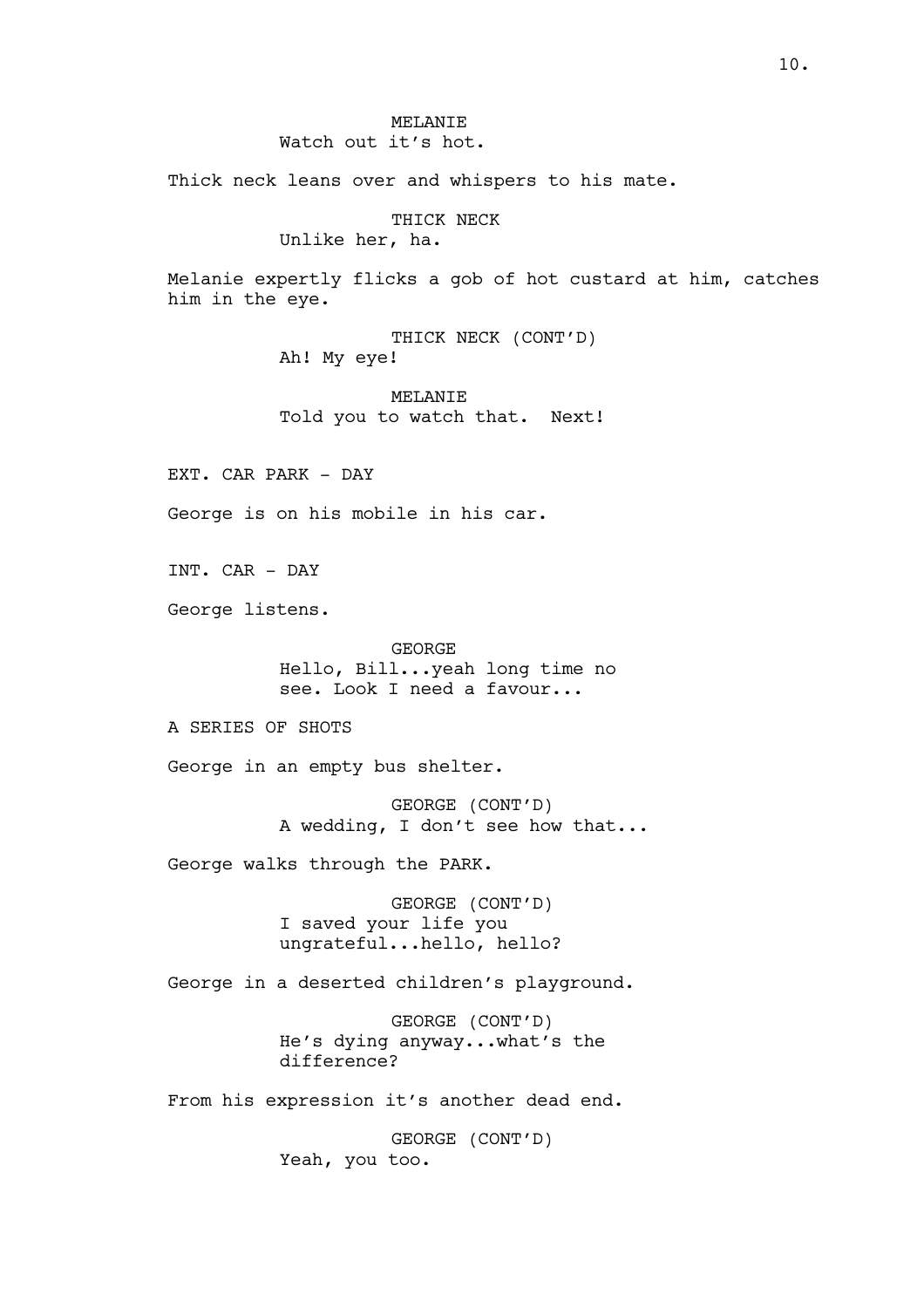Off George's face, desolate.

EXT. PARK - DUSK

George, tired and world weary, sits on a swing in the park. He puffs on a large CIGAR, savors the guilty pleasure. Listens on his mobile. A kid comes up to him.

GEORGE

Jog on. (the kid runs off) Hello, yeah, I got your number from a friend. I was wondering...how much!? (He listens) Overheads, what overheads? It's not like I'm asking you to take the Prime Minister down.

Cigar clamped in his teeth, he listens on the phone. Starts to unconsciously swing backwards and forwards.

> GEORGE (CONT'D) Well do you know anybody who...I see, okay, text me the number.

George goes to look at his phone, takes his hand off the swing -- flies through the air and out of shot.

GEORGE (OS) (CONT'D)

Shit!

EXT. PARK - EVENING

George limps through the park, dials a number.

INT. CAFE - NIGHT

Melanie drinks a cup of tea, tucks into ham egg and chips. On the table in front of her are three battered, pay as you go phones, same make and model Red, Green and Yellow.

The YELLOW one rings, it has an oriental ring tone. Melanie picks it up.

> MELANIE Hello, Mr Wong...when? Okay, address?

She scribbles an address down.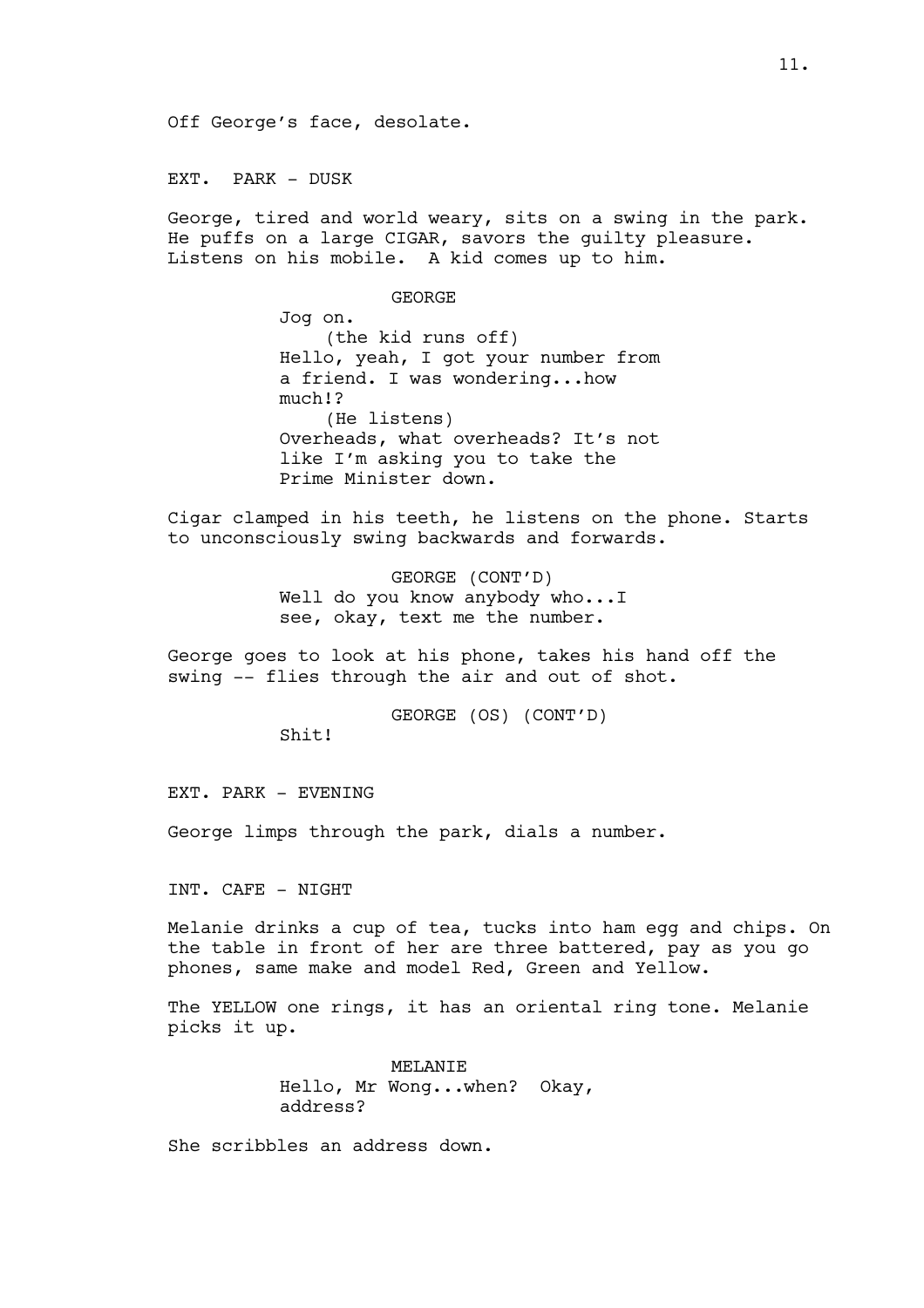Cash yes?

She cuts the phone off. The GREEN phone rings, a poppy ring tune.

> MELANIE (CONT'D) Oh Hi babe, thanks for ringing back. I've gotta' go out this evening, a job yeah. There's a casserole in the freezer, and don't stay up late, you've got job interviews tomorrow...yeah, love you.

She takes a gulp of the tea and a last forkful of food. Bends down and picks up a black holdall from under the table. Plops some cash down, scoops up the phones and leaves.

EXT. STREET - NIGHT

Melanie's Volvo sits outside a house.

INT. VOLVO - SAMETIME

The holdall is on the back seat. Melanie wears a long dark coat. She's nervous, takes a deep breath, tries to calm herself.

> MELANIE Pull yourself together, you've done it before, it pays well and it doesn't take long. Right.

She reaches round and grabs the holdall -- leaves the car and heads across the road, up the path to the house and rings the bell. A light goes on in the hall.

Melanie reaches into the holdall -- the door opens...

INT. WONG'S HOUSE - SITTING ROOM - NIGHT

A party is in full swing. A group of twenty CHINESE men clap and whoop excitedly. MUSIC plays.

In front of them, a WOMAN in a dragon mask and a sequinned bikini is doing an exotic belly dance. It's Melanie. The men are going wild, and to be fair she's pretty hot.

She dances amongst the men and they stuff five pound notes into her costume as she wiggles around them.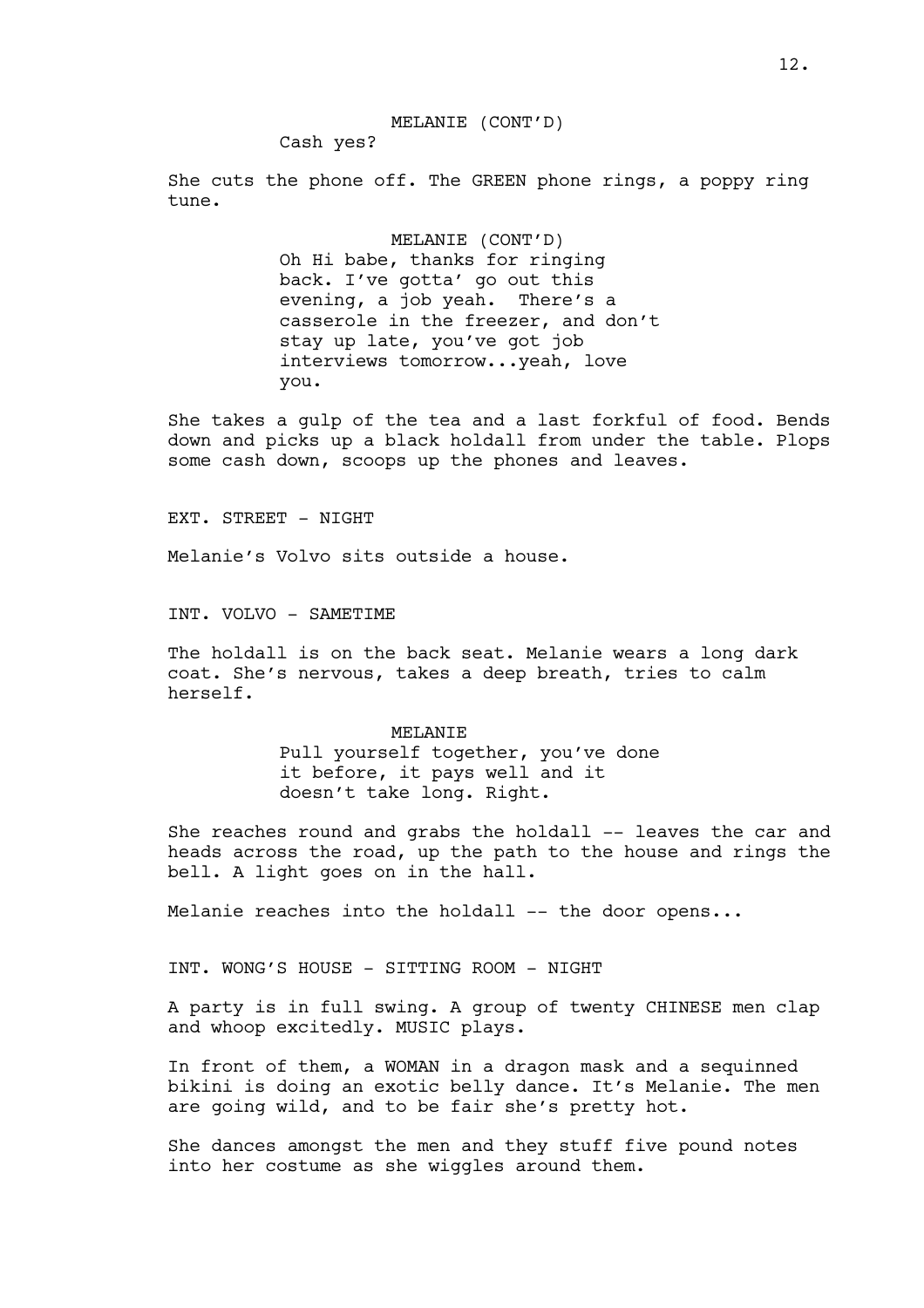One man, CHANG (30s), is mesmerised -- follows her with puppy dog eyes, shoves twenty pound notes into her costume, tries for a quick feel, she flicks his nose -- Chang's eyes water.

EXT. WONG'S HOUSE - NIGHT

Melanie heads out of the house towards her car.

INT. VOLVO - NIGHT

She gets into the car. Dumps the holdall onto the back seat. Begins to count her takings. It's a lot.

> MELANIE I'm doing the right thing for the Wong people.

She starts to laugh.

MELANIE (CONT'D) What am I like?

She pulls out her RED mobile phone from the bag -- it's dead. She plugs it into the cigar lighter. It comes on.

ANGLE ON SCREEN

Ten missed calls.

VOLVO

MELANIE (CONT'D)

Typical.

The voicemail calls back -- a snatch of the Mission Impossible TV theme. She hits answer. Listens.

OFF MELANIE'S FACE. Not happy at what she hears.

EXT. GOLDEN SLOTS ARCADE - LLANDUDNO SEASIDE - DAY

An arcade that's seen better days. Even the laughing policeman in the window looks miserable. KIDS hang around the front entrance eating fish and chips.

An OBNOXIOUS KID sneers at her, spits on the ground. He has so many gold chains on one of his wrists he can barely lift his arm to take a final drag on his cigarette.

> OBNOXIOUS KID Oi, gis' a fag bitch.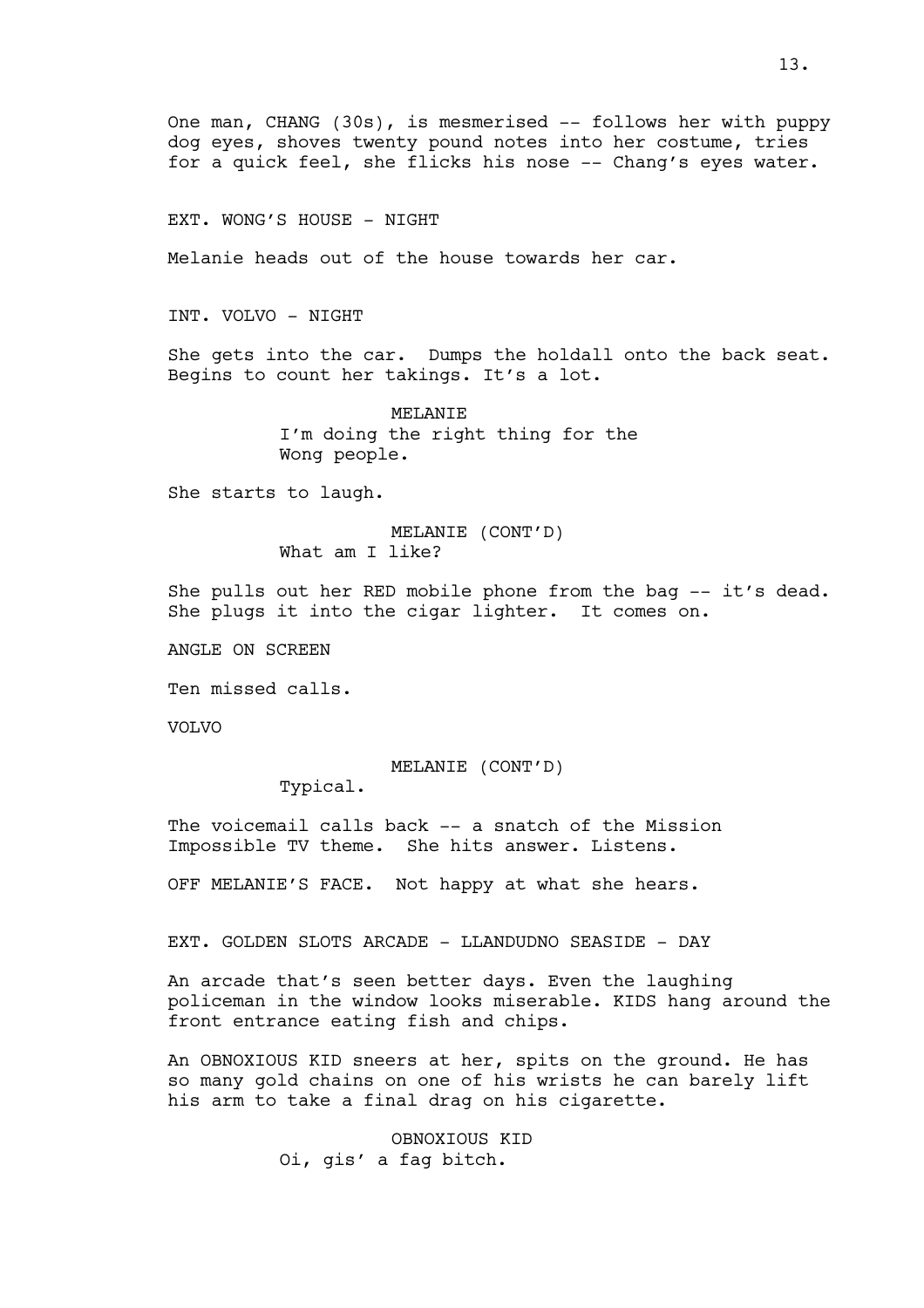He flicks the butt away, just misses her.

MELANIE Does your parole officer know you're out?

OBNOXIOUS KID Funny bitch...hope your face get's better soon.

They laugh as she goes past them and into...

INT. GOLDEN SLOTS ARCADE - DAY

She goes over to the change machine. A white haired MAN counts change out -- studies a dime coin.

> WHITE HAIRED MAN Bloody yanks.

Melanie taps on the glass.

MELANTE Marconi's expecting me.

The man nods -- hits a button. Melanie heads towards the back of the arcade -- pushes through a door which buzzes shut behind her. Heads up a flight of stairs.

INT. GOLDEN SLOTS ARCADE - MARCONI'S WORKSHOP - DAY

A large man, MARCONI,(50s), hums across the floor in an old ELECTRIC WHEELCHAIR.

The workshop is littered with electronic equipment, most of it, like Marconi, past it's sell by date.

An old delivery doorway set into the wall is padlocked shut - a DO NOT OPEN sign on it with the silhouette of someone falling off a cliff next to it.

Melanie joins him at his workbench. There's a movie poster on the wall behind -- Robert Redford in "Three Days of The Condor" Pieces of a plastic BABY DOLL are strewn around.

> MARCONI Bloody hinge jammed.

MELANIE If he hadn't stepped in front of a bus...

Marconi levers a piece of plastic out of a set of gears.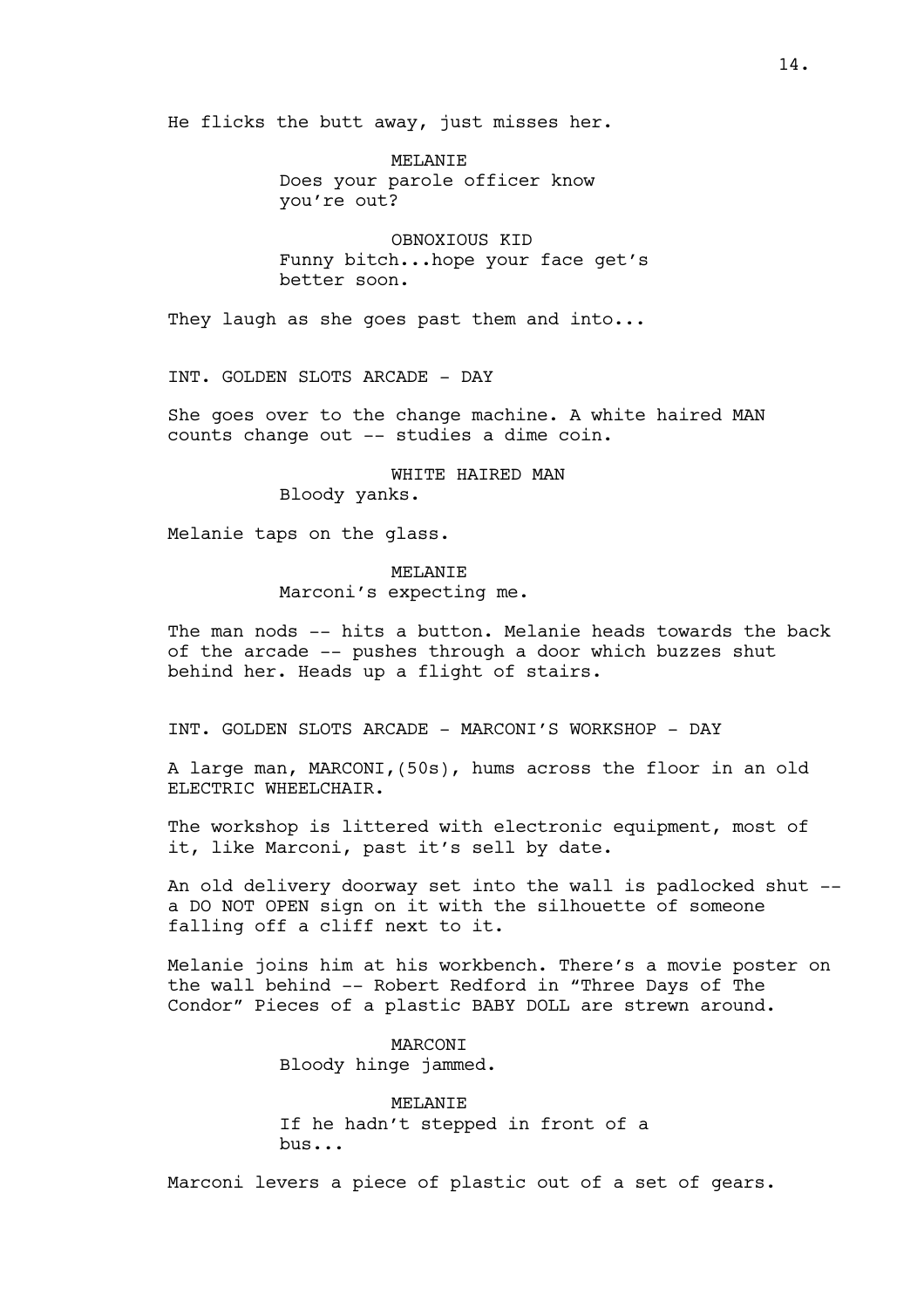# MARCONI

Cold weather must have weakened the glue, the mouth jammed...stopped the barrel coming out.

Melanie looks around.

## MELANIE

You need to get yourself some new equipment. Mickey Mouse would be embarrassed to be seen using this stuff.

# MARCONI

The economies's shit love, that's why you're busy, 'cos we're cheap.

MELANTE You don't have to tell me. I'm doing three jobs just to keep my daughter in trainers.

Marconi gets out of his wheelchair and walks over to a filing cabinet -- pulls out a file. Melanie nods at the wheelchair.

> MELANIE (CONT'D) Where'd you get that thing?

MARCONI Car boot sale, it was a bargain.

Melanie goes over to it -- touches one of the armrests, which immediately falls off. She picks it up and slides it back on.

> MELANIE A real bargain. I'm surprised you didn't snap up a stair lift while you were there.

MARCONI Don't be stupid, those stairs are the only exercise I get.

He hands her the file.

MELANIE

What's this?

MARCONI The job you missed because you were too busy to answer your phone.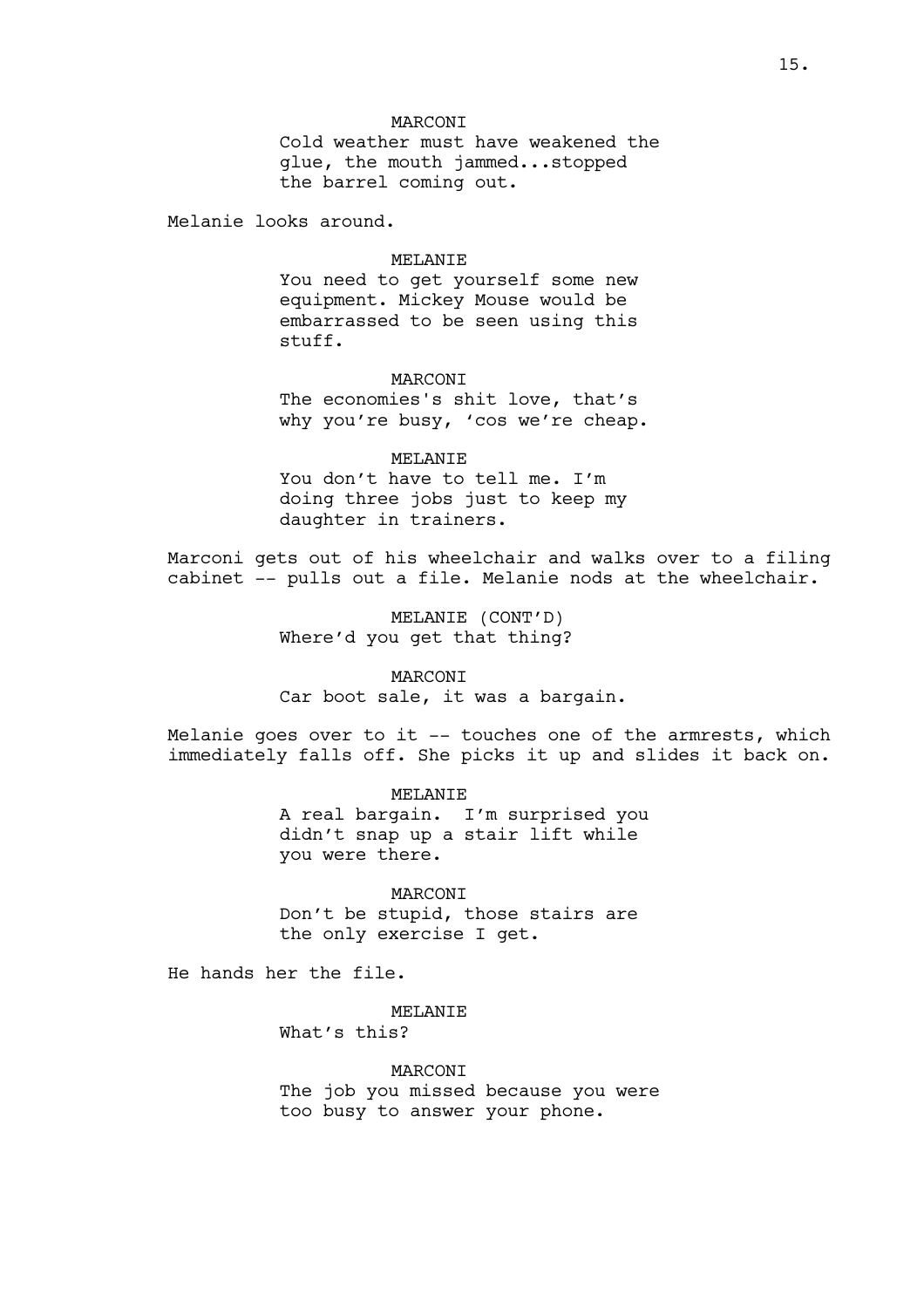She dumps the file on the table. A PHOTO slides half out, just a face, we note that it's Leonard, Melanie barely registers it.

#### MELANIE

Thanks for that, wasn't my fault the sodding battery died. You could've waited.

# **MARCONT**

You know the rules, you snooze you lose.

# MELANIE

The amount of sleep you get how big a loser are you? What sort of job was it anyway?

#### **MARCONT**

Some guy with a disease, doesn't want a lingering death.

# **MELANTE**

Bollocks.

# MARCONI

Bollocks is right. Would have been the easiest ten thousand you ever earned. Minus my expenses.

# MELANIE

What expenses?

#### MARCONI

We're in Wales, anything specialist has to be brought in. They don't have a Spies-R-Us shop in Llandudno.

#### MELANIE

Right. Well the next job I do for you I don't want any more babies with exploding heads.

Marconi reaches into a draw and pulls out a stuffed cat. wires dangle from it's arse. He strokes it. Does a bad Sean Connery accent.

> MARCONI How about a Pusshy cat?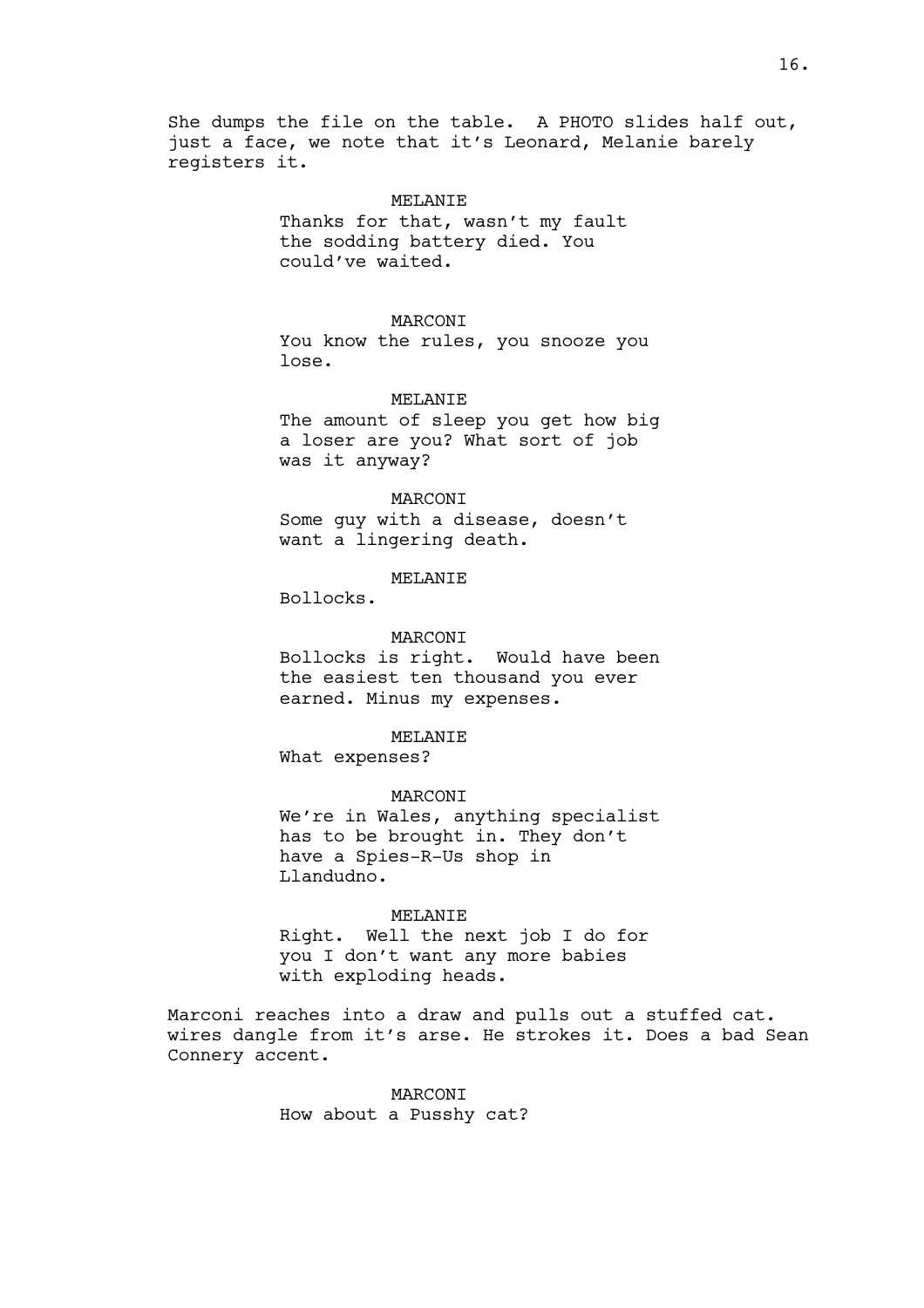Leonard stares blankly at the crossword. The phone rings, he goes over and picks it up.

> LEONARD Hello? Dr who? Wisdom? I er, yes I remember...when? Okay, I'll see you then.

He puts the phone down. Picks up a yellow post-it note and writes a time and a name down. "DR WISDOM 3,O'CLOCK TODAY."

He adds a date. He picks up a TAXI business card by the phone and dials the number.

> LEONARD (CONT'D) I'd like to book a taxi.

# EXT. STREET - DAY

George hurries along the pavement towards a post box, he still limps. The postman is emptying the letters out. George gets there and hands him a sheaf of letters.

#### POSTMAN

Just made it.

George nods, too out of breath to speak. He leans against the box, red in the face.

> POSTMAN (CONT'D) You alright mate?

George nods.

GEORGE Bit out of breath, I'll be f...

He flops over onto the pavement -- gasping for air, face grey.

#### POSTMAN

Shit!

EXT. LEONARD'S FLAT - DAY

A familiar Volvo waits outside. For the first time we see the sign on the side of the car door "CONDOR CABS".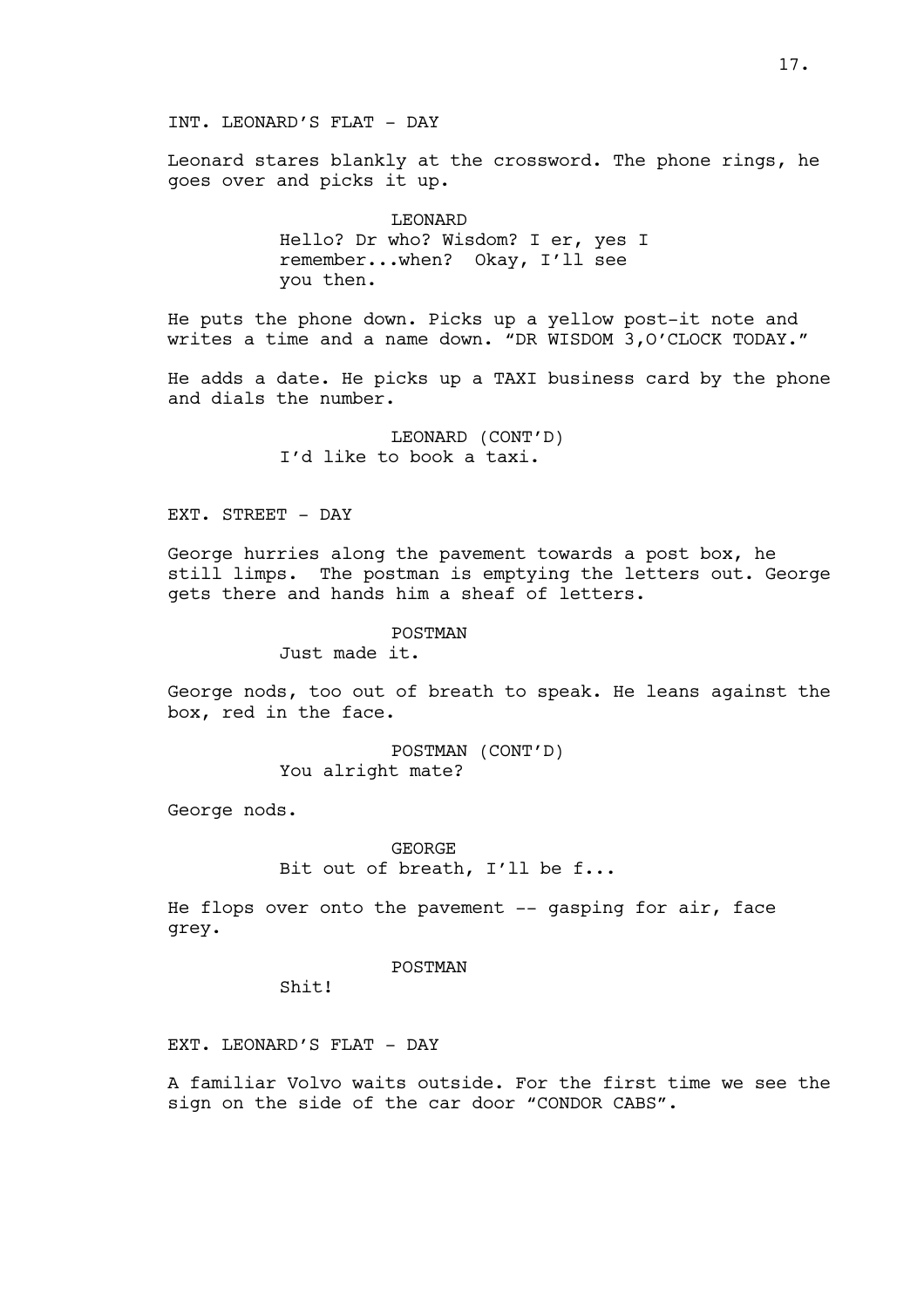INT. VOLVO - DAY

Melanie looks over at the flats. Waiting for her fare. Leonard's face looms up next to the window -- she jumps.

# MELANTE

Shit!

She lowers the window. Leonard looks at her.

LEONARD

Condor cabs?

# MELANIE

That's me. Hop in.

Leonard gets in the back. Melanie looks in the rear view mirror.

> MELANIE (CONT'D) Have you used me before?

Leonard tries to remember. Shakes his head.

LEONARD I don't think so. I must have one of those faces.

Melanie tries to remember where she's seen him -- can't. She looks in the rearview mirror, studies him.

#### MELANIE

We've all got one of those faces love.

She starts the car up and pulls out.

EXT. HOSPITAL - DAY

Melanie pulls up outside.

INT. VOLVO

Leonard hands her a five pound note.

LEONARD Keep the change.

He goes to get out.

MELANIE You want me to wait?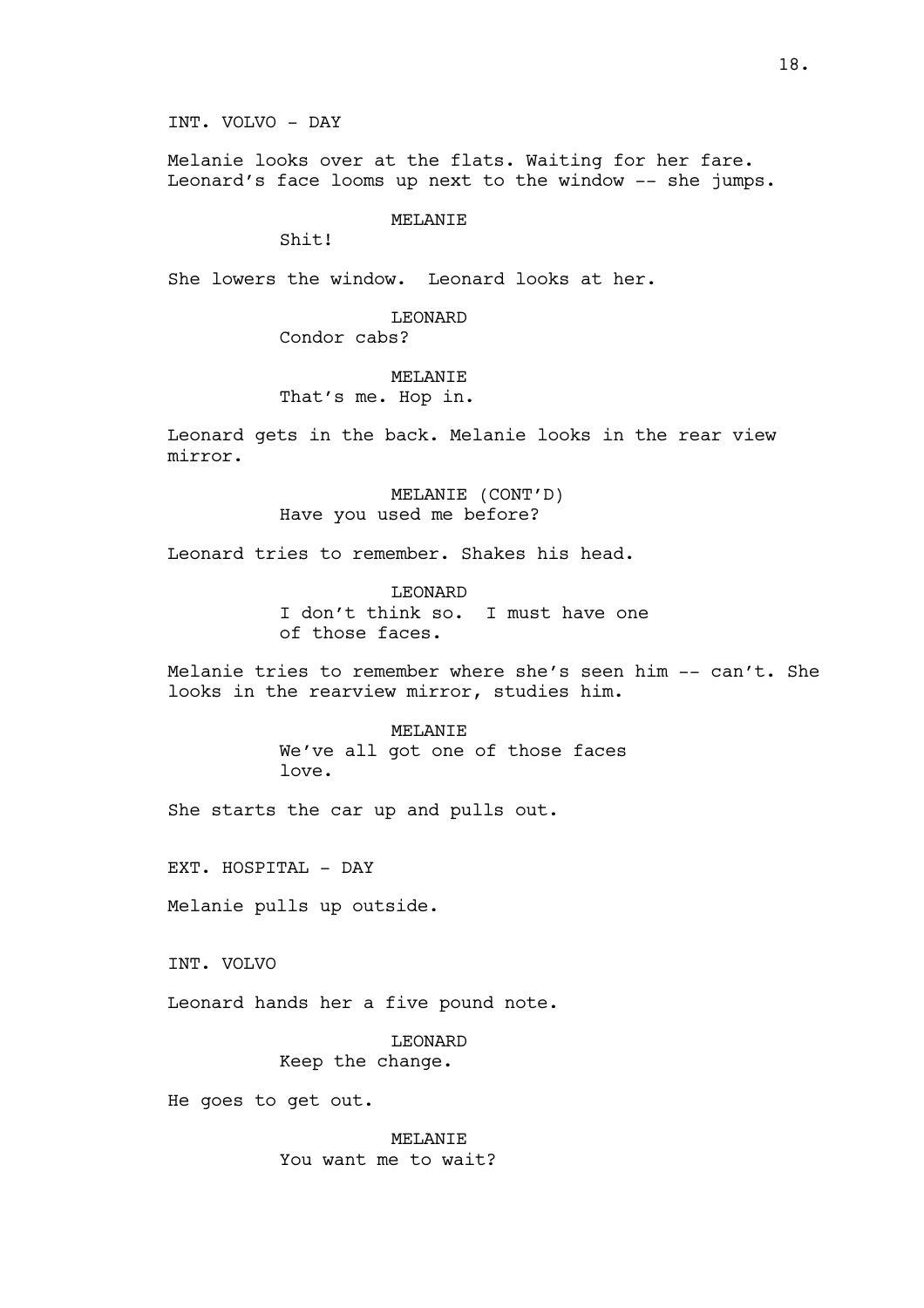Leonard hesitates.

LEONARD No, I'll be fine, if I need you I have your card...

He fumbles in his pockets, looks in his wallet, can't find it. She hands him another card.

# MELANIE

There you are.

Leonard takes it, puts it in his wallet.

#### LEONARD

Thanks.

He smiles at her and hops out. She watches him go.

INT. HOSPITAL - DR WISDOM'S OFFICE

Leonard sits opposite Dr Wisdom's desk. On the wall behind him are two pictures of brain scans -- a before and after of some sort of treatment.

> LEONARD You saying there's a cure?

Dr Wisdom ploughs on, excited.

#### DR WISDOM

They took forty mice, half of them had Alzheimer's the others were normal. They gave them nicotinamide for four months...

Dr Wisdom gets up and taps the pictures behind him.

DR WISDOM (CONT'D) The mice that originally had Alzheimer's were completely cured...

#### LEONARD

But isn't it years before they allow humans to use the drugs?

DR WISDOM No, nicotinamide is vitamin B three

it's already freely available. They're looking for test subjects to help them with their research...you've been accepted.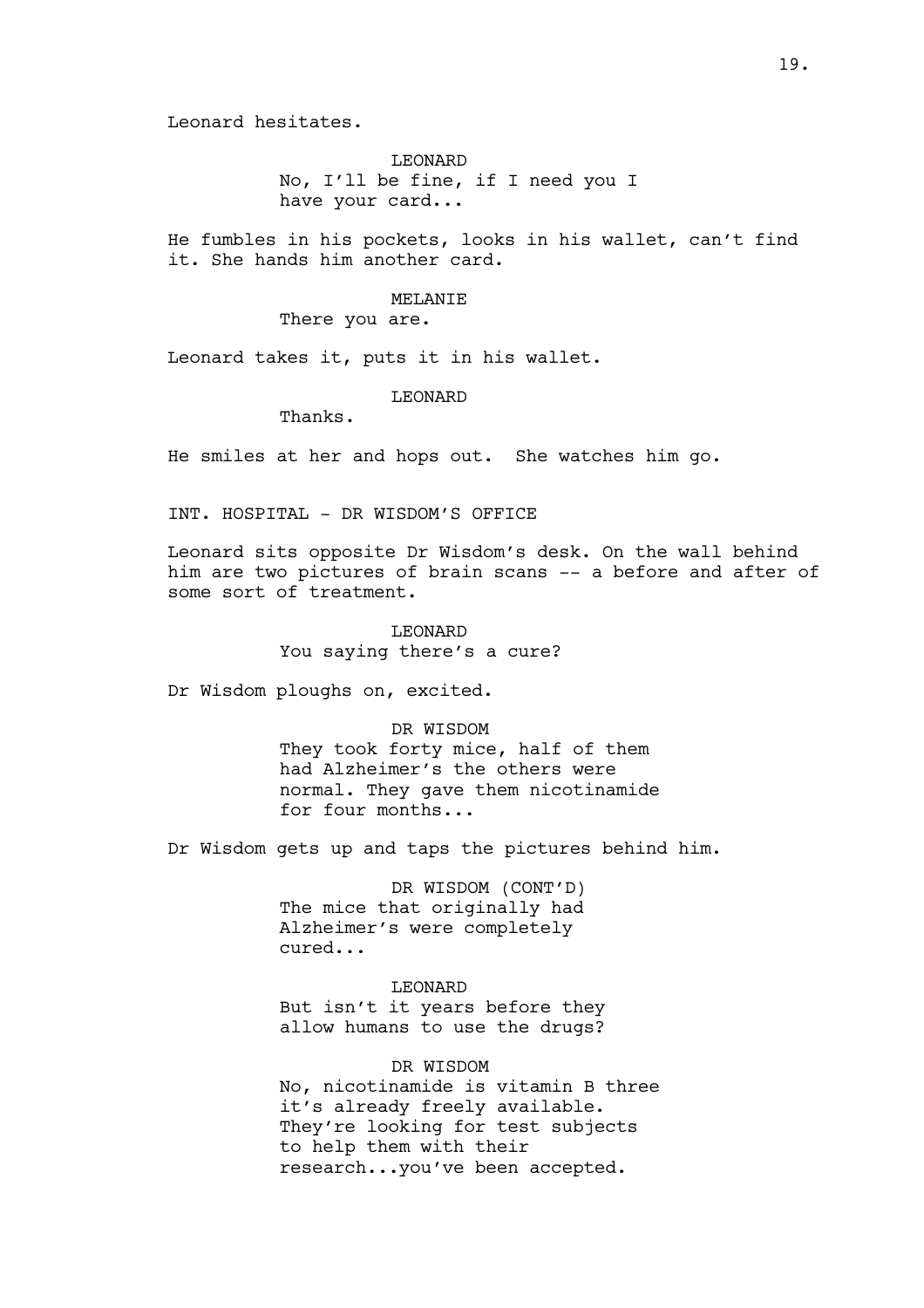He picks up a sheet of paper...slides it across to Leonard.

DR WISDOM (CONT'D) You won't even have to pay for the tablets.

Leonard looks at him, starts to smile, it fades.

DR WISDOM (CONT'D) What is it, what's a matter?

**LEONARD** I don't know. I can't remember.

DR WISDOM It doesn't matter, forget about it, you'll soon be able to remember whatever it was. And all the other things you've forgotten.

Dr Wisdom goes over to his desk -- pulls out a bottle of pills and hands them to Leonard.

> DR WISDOM (CONT'D) There's a month's supply to be going on with. You just need to check in every month and keep a diary of how you're getting on.

Leonard takes the tablets, stares at them bemused.

DR WISDOM (CONT'D) Off you go. Today's the first day of the rest of your life.

Leonard smiles hesitantly, something nagging away at the back of his mind.

INT. HOSPITAL - CORRIDOR - DAY

Leonard wanders down the corridor in a daze.

TERRY (V.O.) Leonard? Leonard!

Leonard turns to see Terry staring at him.

**TERRY** How did you know?

LEONARD

What?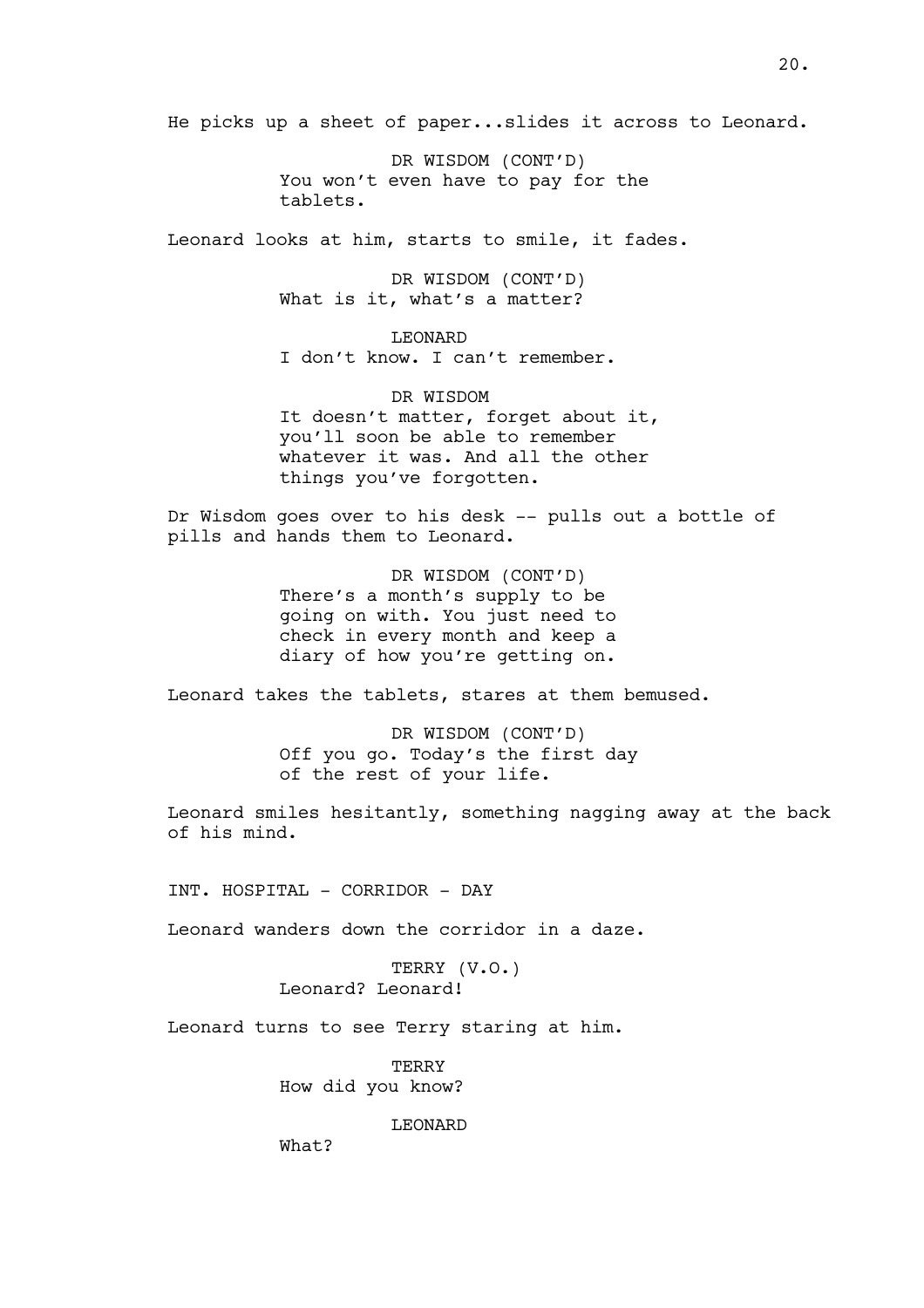TERRY George. He's had a heart attack.

LEONARD

When?

TERRY Few hours ago...he's in a coma.

LEONARD I didn't know...

Terry looks at him.

TERRY What are you doing here?

LEONARD Just a check up.

TERRY Oh. Everything okay?

LEONARD Yes, I think so.

INT. HOSPITAL - ICU - DAY

Terry and Leonard sit either side of George who is hooked up to monitors and life support machines.

> LEONARD I was only speaking to him yesterday. (beat) I think.

TERRY What about?

Leonard thinks.

LEONARD

I forget.

TERRY Those bloody cigars, I always said they'd be the death of him.

LEONARD Did he say anything?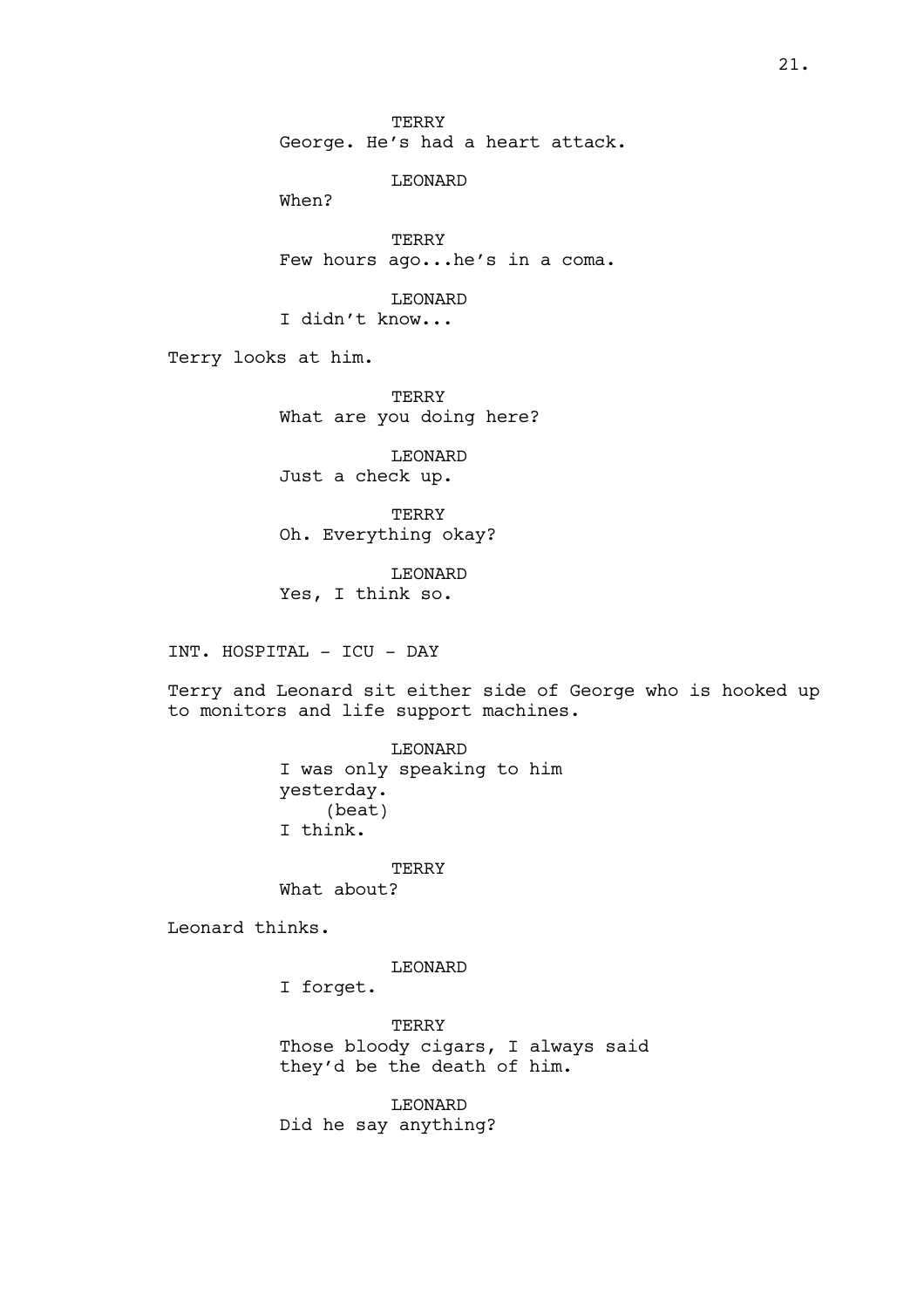**TERRY** I got here just after the ambulance.

GEORGE Was he conscious?

**TERRY** Slipping in and out...now you come to mention it, he did say something.

#### LEONARD

What?

TERRY It sounded like...Condor.

EXT. MELANIE'S HOUSE - DAY

A small semi-detached house in an ex-council estate. The Condor Cabs Volvo is parked outside.

INT. MELANIE'S HOUSE - KITCHEN - DAY

Melanie pokes at something in a frying pan. Her daughter ZENA, nineteen going on thirty. A painful reminder of how beautiful Melanie used to look, does her nails at the table.

ZENA

Thanks for this mum, sorry I've been a bit off...just losing my job, well I know how hard you have to work just to stand still.

MELANIE It's alright, I was going to rustle up something for myself anyway.

Melanie prods at some sort of chicken in a sauce busy gluing itself to the bottom of the pan. Zena looks over.

ZENA

You okay?

Melanie looks over, smiles.

MELANIE

I'm alright.

ZENA It's just you look a bit...distracted.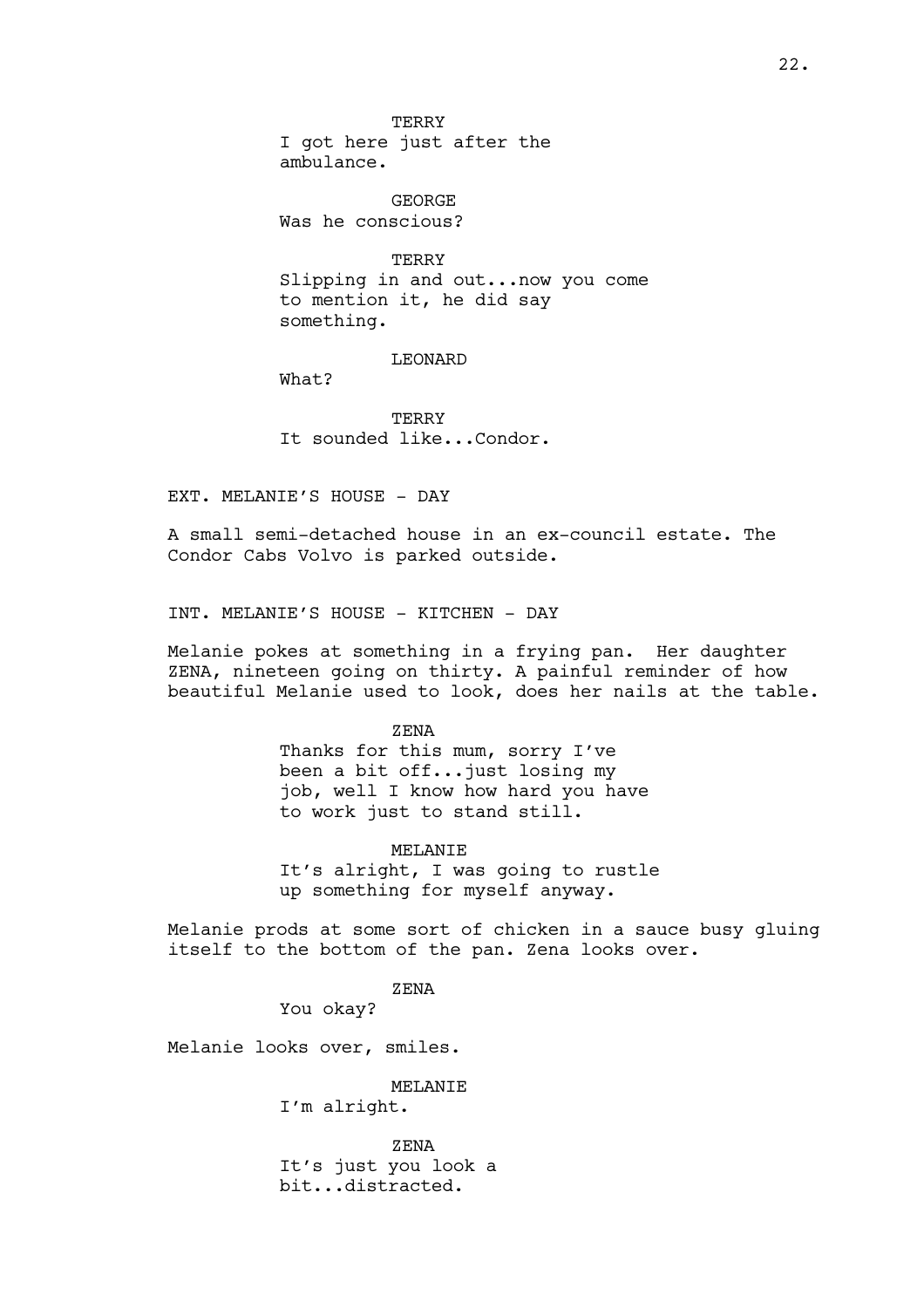# MELANIE

Honestly I'm fine, just got a lot on at the moment trying to keep on top of things.

ZENA

I can stay in if you like? We can watch a mindless talent contest and take the piss out of the contestants.

# MELANIE

No, you go out and have a good time with your mates. I've got some stuff to do. Besides you need to relax a bit after your interviews.

Melanie looks at a framed photograph on the wall. It shows Zena playing hockey. Melanie runs a finger over the photo.

> MELANIE (CONT'D) It only seems like yesterday you were on the hockey pitch.

> > ZENA

On the ground you mean. You'd yell "BALL" from the sidelines every time the ball came near me and I'd throw myself to the ground. It was well embarrassing.

Melanie smiles.

MELANTE Yeah. And that's why you still have all your own teeth.

Zena smiles and shakes her head at the memory.

#### ZENA

You know, there's nothing stopping you coming out with us for a drink one night.

# MELANIE

I'm not really looking for a grope with a spotty teenager, but thanks for the offer.

ZENA

That's not what I meant...some of them have quite smooth skin.

Melanie throws an oven glove at her.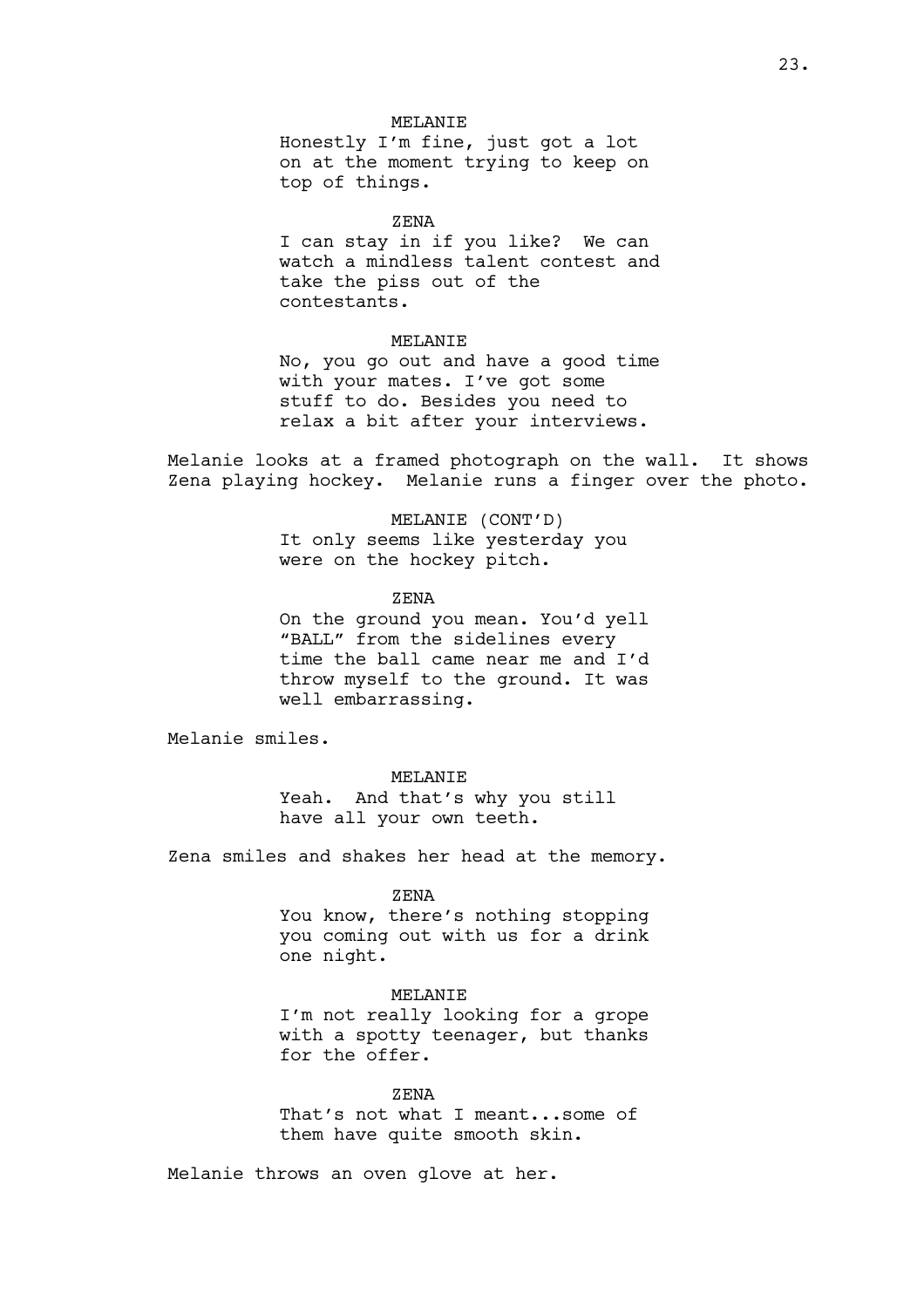# MELANIE

I know how your mind works. Get the old bag hooked up with somebody and I'll be off your back.

ZENA

No, it's not that. But you won't have your allure forever.

MELANIE Allure? Where'd you hear that?

ZENA Dunno' some TV show I think.

MELANIE Well me and my allure aren't dead yet. I'm just not in the mood at the moment.

Zena comes over, gives her a hug.

ZENA Sorry mum, I know you miss dad. But you won't always feel like this, you just need to meet the right man.

**MELANTE** I know...Bollocks.

She looks down at the pan -- the chicken's a goner.

MELANIE (CONT'D) Fancy a Chinese?

EXT. STREET - NIGHT

Melanie parks outside the LAUGHING WOK restaurant. Heads in.

INT. LAUGHING WOK - NIGHT

She goes over to the desk. CHIN, a beaming waiter comes over.

CHIN Goo evening miss Melanie, how you this morning?

Melanie smiles at his mangled English.

MELANIE Fine Chin, how are things with you?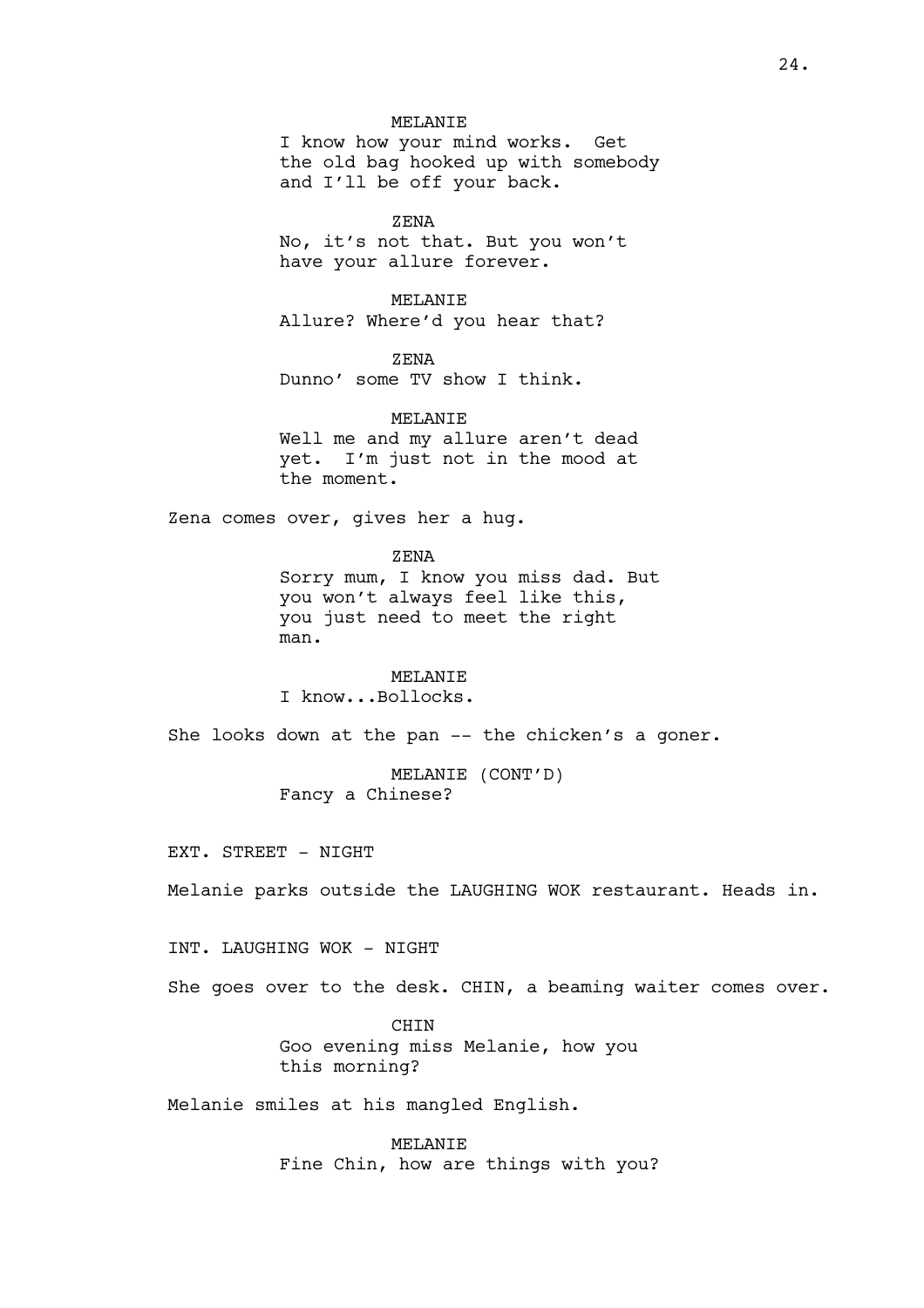CHIN Very lickity split miss Melanie. You want fifty-seven?

MELANIE Thanks Chin, two of them and two portions of ninety seven rice, thanks.

Chin cocks his head to one side -- grins toothily.

CHIN Big date Miss Melanie?

MELANIE Dinner in with my daughter, but thanks for the optimism.

CHIN Sorry Miss Melanie, you pretty lady, love come soon yes.

MELANIE Throw in some fortune cookies and I'll let you know.

Chin chuckles.

CHIN You funny. We have new chef, very good, maybe you eat here one night yes?

Melanie smiles.

# MELANIE

Maybe.

Chin shoots off. Melanie looks around at the diners. A smattering of couples, a few of them actually look happy.

She turns back and sees a face peering through the glass window in the kitchen door. Chang from the belly dance party.

MELANIE (CONT'D)

Shit!

Chin appears with the food order. He sees Melanie staring at the kitchen door.

> **CHTN** You see Chang, he new chef, shit hot, I introduce you, he want to acquaintance you.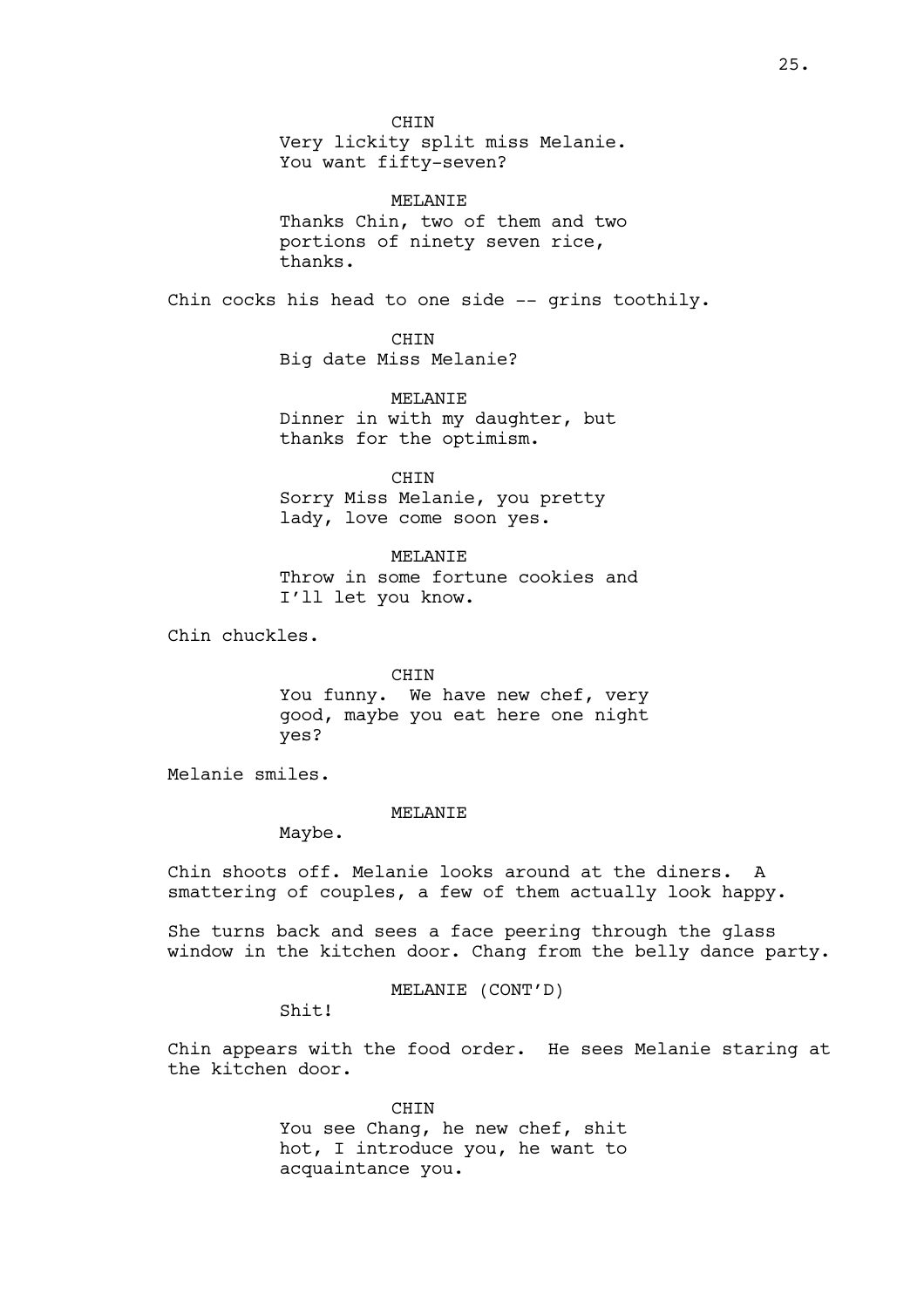Melanie slaps a twenty pound note down on the desk, grabs the food.

> MELANIE I'm sure he does, maybe next time, bit of a rush, thanks Chin.

She hurries to the door leading to the street, flicks a quick look behind her as she yanks it open and heads out.

BANG!

She smashes straight into a MAN coming in -- FOOD EXPLODES everywhere, rice and sauce splattering both of them. She looks at the man -- it's Leonard.

INT. MELANIE'S CAR - NIGHT

Leonard is in the back seat, Melanie drives. She looks in the rearview mirror at Leonard.

> MELANIE I'm really sorry.

LEONARD It's alright, you didn't need to go to all this trouble...

#### MELANTE

It's the least I could do, can't have you wandering the streets in that state...looks like a drunk's thrown up over you.

LEONARD I suppose, but you didn't have to buy me the meal. (beat) Have we met before?

Melanie flicks a look at him -- is he serious.

MELANIE I really have lost it.

LEONARD Sorry...lost what?

MELANIE My allure...just something my daughter said.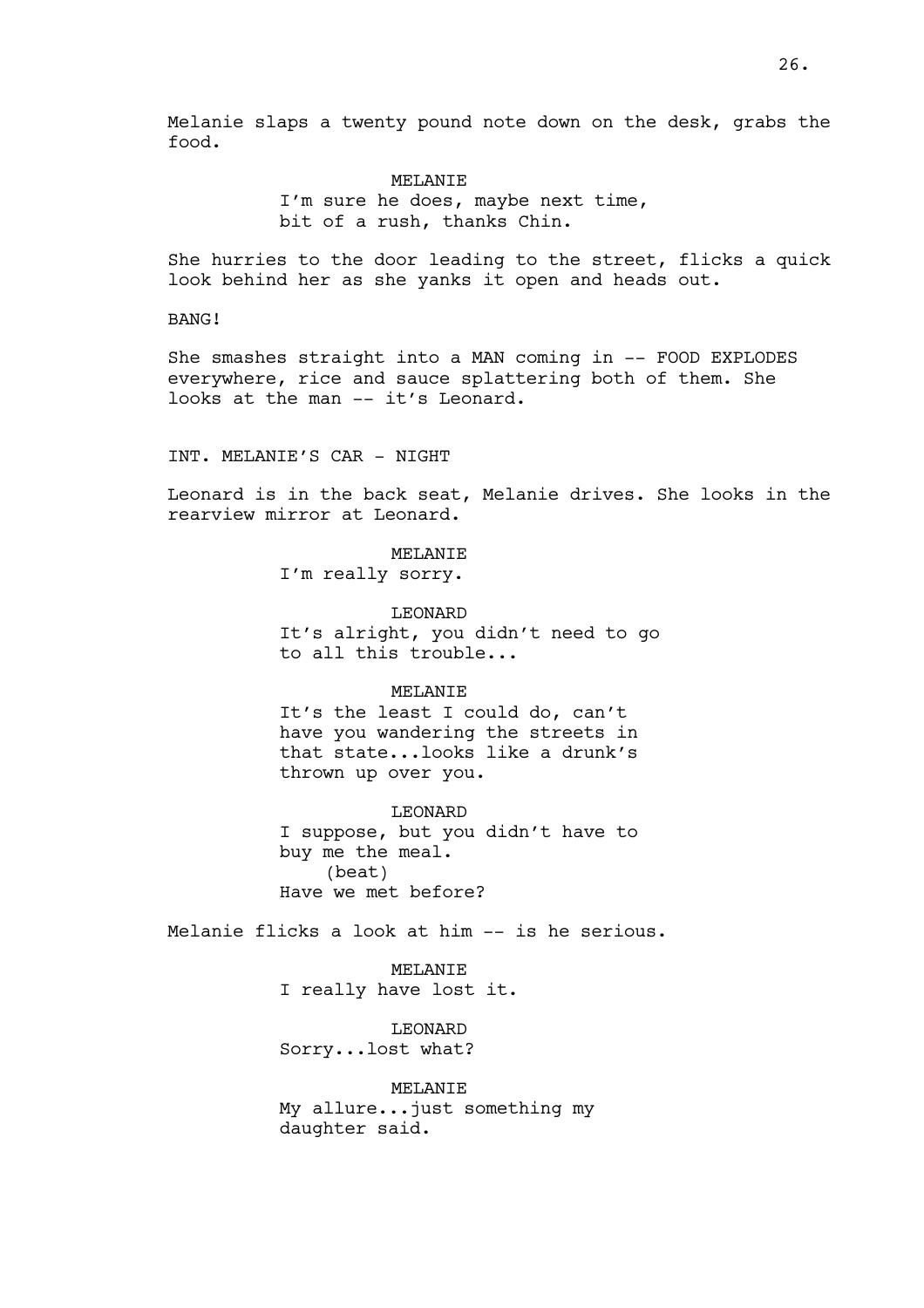LEONARD I don't think that's true.

MELANIE Thank you...and yes we have met before, I took you to the hospital the other day.

Leonard wrinkles his nose in concentration.

LEONARD Right, sorry, my memory...

MELANIE No problem, rather your memory than my allure...sorry, I don't mean...

LEONARD That's alright, I'm not normally like this.

Melanie looks at him, confused at this information.

LEONARD (CONT'D) Condor cabs, interesting name.

MELANIE My dad used to like the Cigars...Condor.

LEONARD There was an advert wasn't there?

MELANIE Yes, that Condor moment, mid eighties. Funny we used to love the smell...now we know they're a health risk it takes the edge off it.

LEONARD Yes, my friend used to smoke cigars.

He pauses sadly.

MELANIE Something wrong?

LEONARD He's in a coma. (beat) The last thing he said was Condor.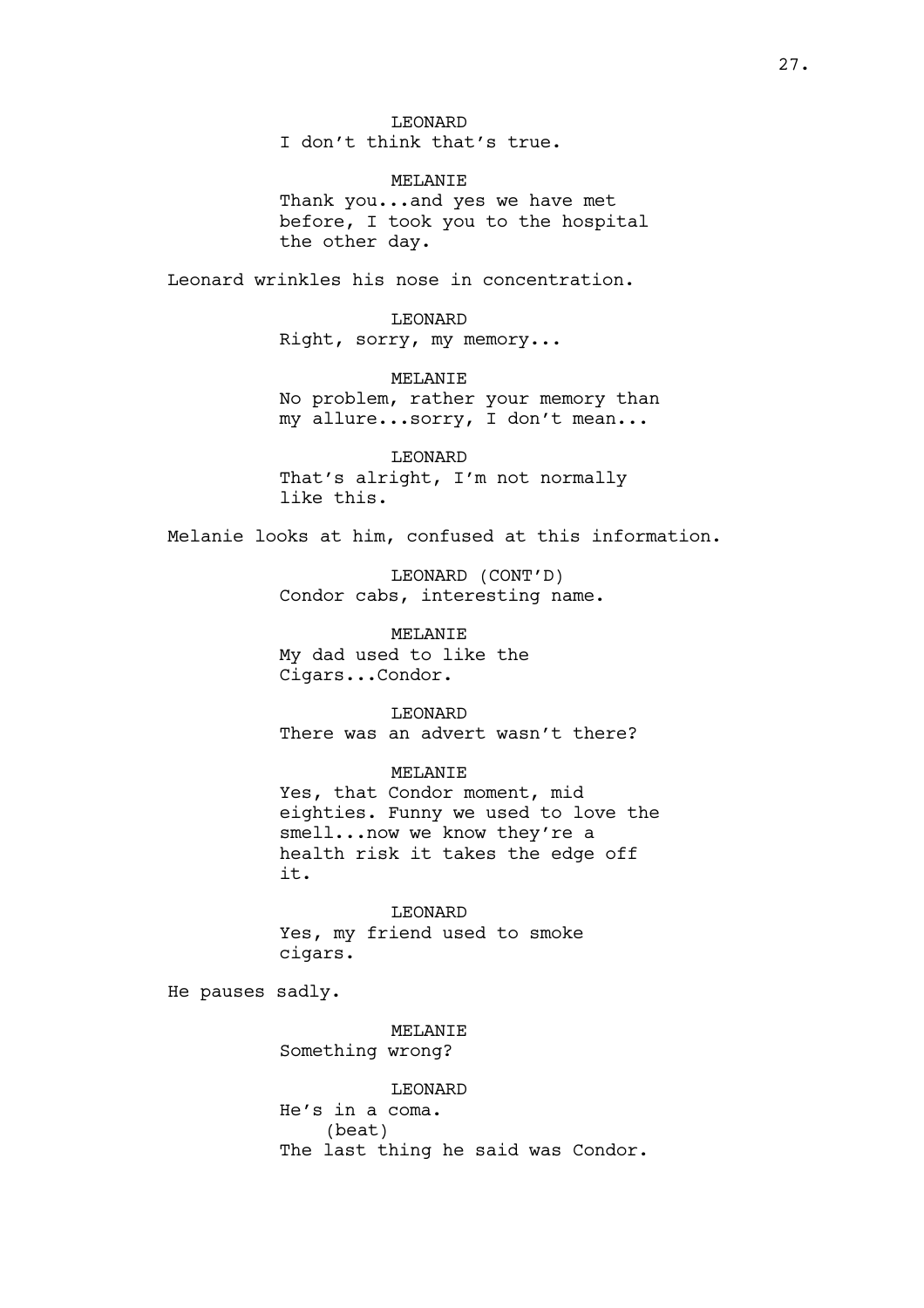MELANIE He must have loved his cigars.

Leonard looks out of the window.

LEONARD Yes, he did...just here on the left.

EXT. LEONARD'S FLAT - NIGHT

Leonard and Melanie stop at the door to the building. Melanie holds the bags of food as Leonard searches through his pockets for the keys.

LEONARD

Ahh.

# MELANIE

Problem?

LEONARD I think I may have left them in the flat.

Melanie puts the bag down -- pulls out a small pick from her pocket -- jiggles the lock, it clicks open. Leonard stares.

> LEONARD (CONT'D) That's impressive.

MELANIE I used to be a locksmith.

They go in.

LEONARD I guess you'll have to come up.

MELANIE

Yale?

LEONARD

Sorry?

MELANIE

The lock.

LEONARD

Right, yes.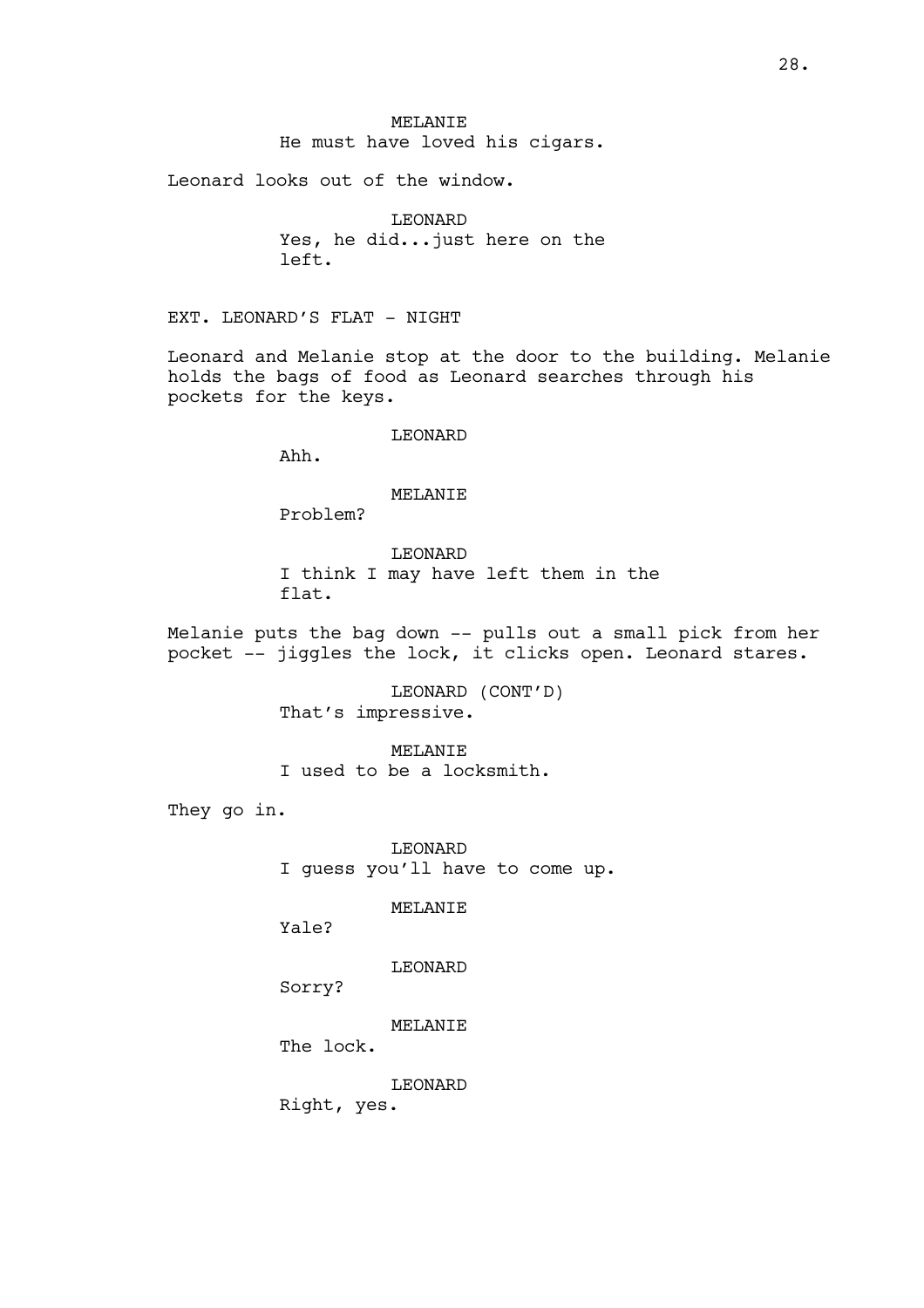INT. FLAT - HALLWAY

Melanie puts the food down and jiggles the lock. The door opens. She hands the food to Leonard.

MELANIE

There you go. Soak your shirt in cold water with a bit of bleach.

She turns to go.

LEONARD Wait. Er, I hate eating alone, why don't we share?

Melanie looks at him -- considers.

INT. LEONARD'S FLAT

Leonard nips around tidying as he talks. The television plays in the background as he goes into the...

**KITCHEN** 

Searches for a couple of clean plates and some knives and forks.

LIVING ROOM

Melanie is perched on a small clear area of a sofa that's seen better days, cluttered with newspapers and magazines.

> LEONARD (O.S.) How'd you like it, on the rice or alongside?

Melanie is distracted by something on the television.

# MELANIE

Either's fine.

Leonard comes in and hands her a plate and knife and fork. He sweeps the magazines and papers along the couch making some room.

> LEONARD Sorry about the mess, I've been a bit out of sorts recently.

Melanie is now staring fixedly at the television.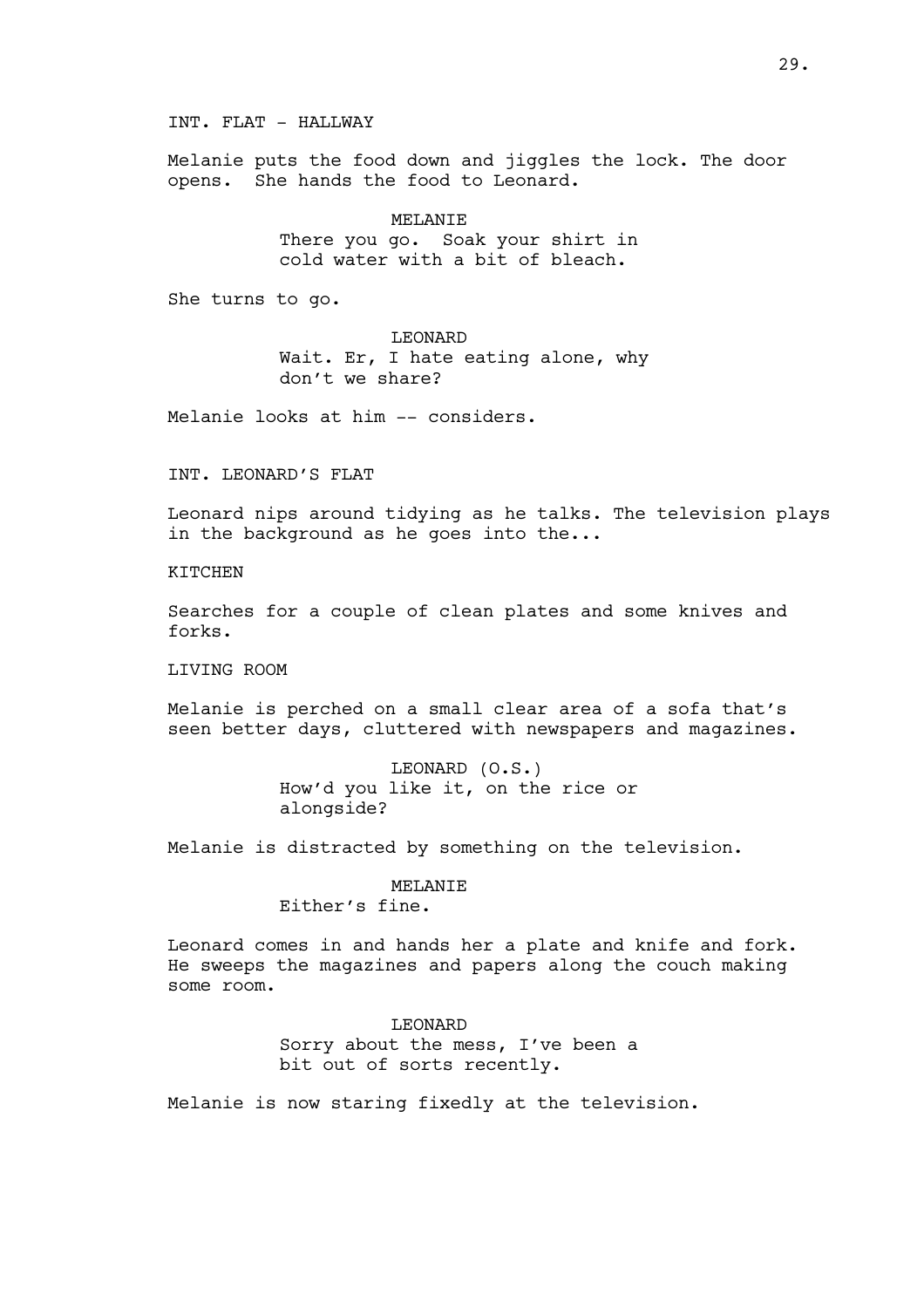A report from CNN on the BBC news. An anchorman interviews a tall MAN in a stetson. It looks like Ezekial Gulcher, but it's not...it's SCOTT GULCHER his twin brother.

> ANCHORMAN (V.O.) Scott Gulcher has vowed to clear his brother's name and to find his killer and bring him to justice.

The camera pans to Scott -- he doesn't look happy.

SCOTT (V.O.) I will be travelling to Europe, England to find my brother's killer and to clear his name of these heinous allegations...and when I find the sonofabitch that cut short his sweet life they will not be spared...

The anchorman steps in to cut short the escalation.

ANCHORMAN (V.O.) There you have it, if any viewers out there have information you can call us at KZ678...and now the weather...Daisy.

An impossibly beautiful golden tressed girl points at a map of Texas.

BACK TO SCENE

Melanie stares at the screen. Sauce leaks from her plate and drips unnoticed onto her jeans.

LEONARD

Sauce.

Melanie looks at him.

MELANIE I guess he has a right...

LEONARD No, your sauce.

Melanie looks down at her plate.

MELANIE

Great.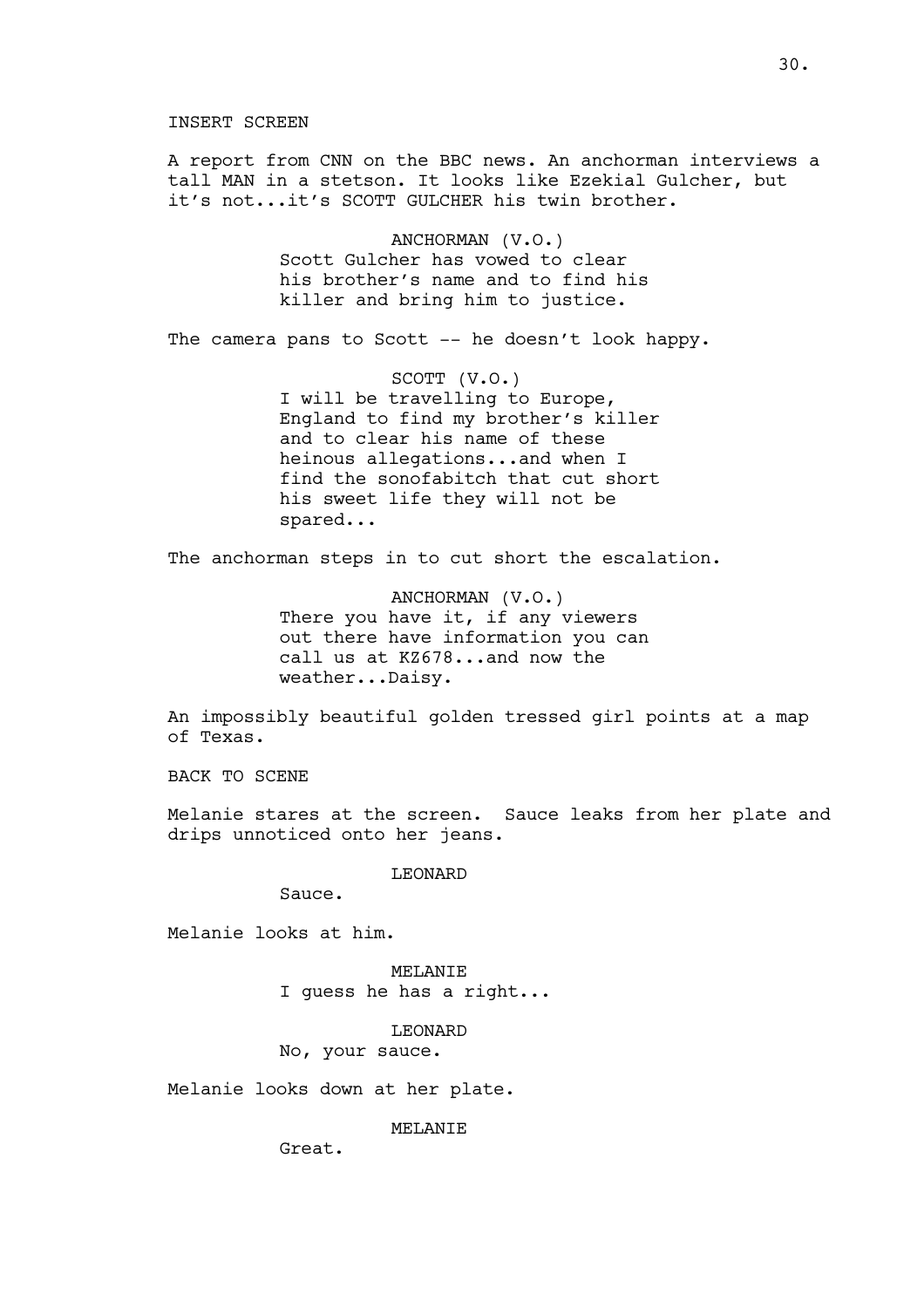Leonard gets up and heads into the kitchen.

LEONARD (O.S.) Cloth with a bit of cold water?

MELANIE

Thanks.

Leonard comes in and hands her the cloth. Melanie rubs at the stain. Leonard nods at the TV.

> LEONARD Wouldn't want to be on the wrong side of that nut job.

Melanie looks at her congealing meal.

LEONARD (CONT'D) You'd better eat that before it goes cold.

He wolfs down his food -- talks with a mouth half full.

LEONARD (CONT'D) He's probably all hat and no cattle.

OFF Melanie's bloodless face.

INT. HEATHROW AIRPORT - ARRIVAL HALL

SHINY alligator skin BOOTS clack across the floor. SCOTT GULCHER (30s) and the spitting image of his brother, pushes a baggage cart through the arrivals hall.

It contains a huge black canvas bag, the size of a body bag. He comes to a halt. A porter hovers nearby -- comes over.

> PORTER Wanna' hand mate?

Scott stares at him menacingly.

SCOTT No one puts a hand on my bag, less he wants to lose it.

The porter backs off, hands raised.

**PORTER** 

All right mate, take it easy.

Scott throws the massive holdall onto one shoulder like it was a handbag and strides towards the exit.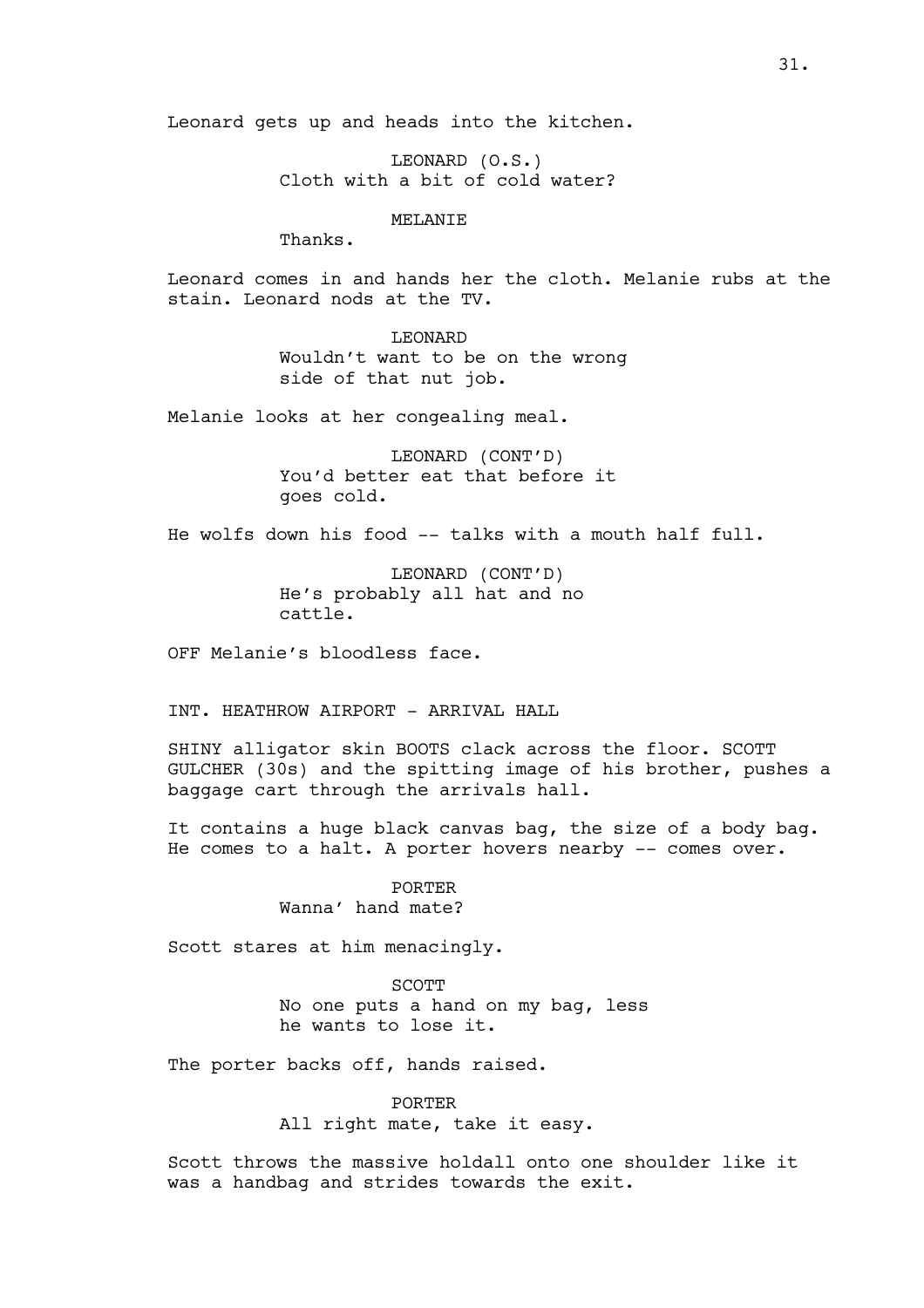Marconi tinkers with something on his workbench. Melanie is pacing behind him.

#### MELANTE

#### What am I going to do?

Marconi looks over  $-$ - he wears a magnifying glass on one eye, looks like a demented cyclops.

MARCONI

There's nothing to link you with anything. The Police think it was an accident, which it was.

# MELANTE

Until his brother starts snooping around. What if he wasn't the serial killer? What if it was really his brother Scott and he took the rap?

Marconi stops soldering.

MARCONI

Ahh.

MELANIE Ahh, what does ahh mean?

MARCONI It means Ahh shit, we may have a problem.

MELANIE You're a real help.

Marconi shrugs.

MARCONI Well just have to head him off at the pass.

He produces a white STETSON. Slips a slim curved box with a flashing red LED into the SWEATBAND inside. He jogs the hat back and forwards as if on a galloping horse

> MARCONI (CONT'D) Move 'em up, Head 'em up Head 'em up Move 'em on Move 'em on Head 'em up Rawhide! KABOOM!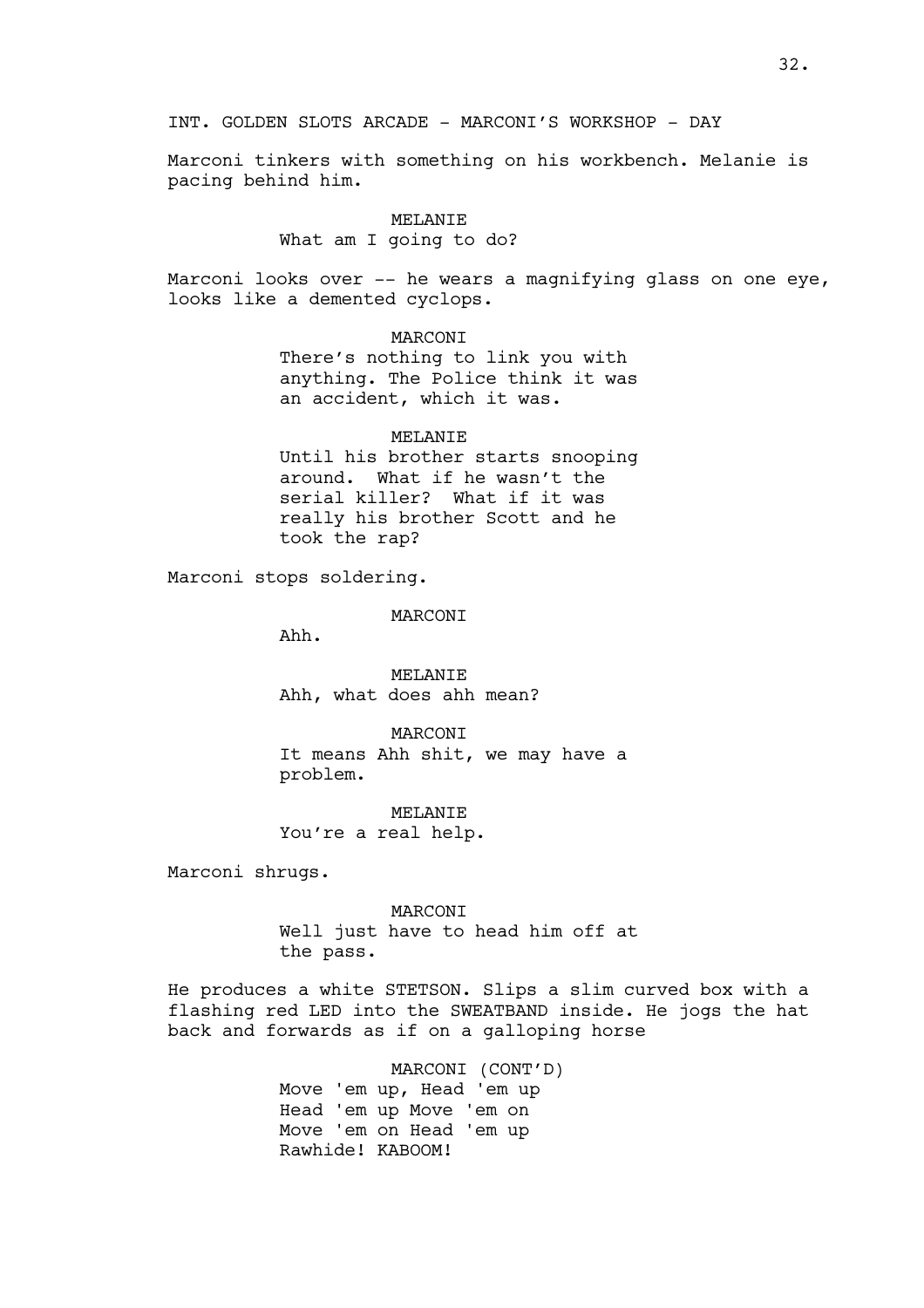He holds up a mobile phone.

MARCONI (CONT'D) Triggered remotely.

Melanie looks at him.

MELANTE Oh right, I just wander over and ask to borrow his hat.

MARCONI Just a thought.

MELANTE I need some money. What about that job, can't you tell them I'm available?

Marconi shrugs.

# MARCONI

It's a closed loop, once it goes back to the office that's the end of it.

MELANIE

What happens if the contract isn't fulfilled?

MARCONI It goes back into the pool.

Marconi zips over to the window in his wheelchair -- looks out over the promenade at the sea skyline.

#### MELANIE

Sod it.

She sees the file lying on the worktop. Idly flicks through it -- her eyes widen as she sees the photo. She runs out of the room.

> MARCONI Anyway, that's not likely to happen. Man like that's a sitting duck.

He spins round -- Melanie's gone.

MARCONI (CONT'D)

Charming.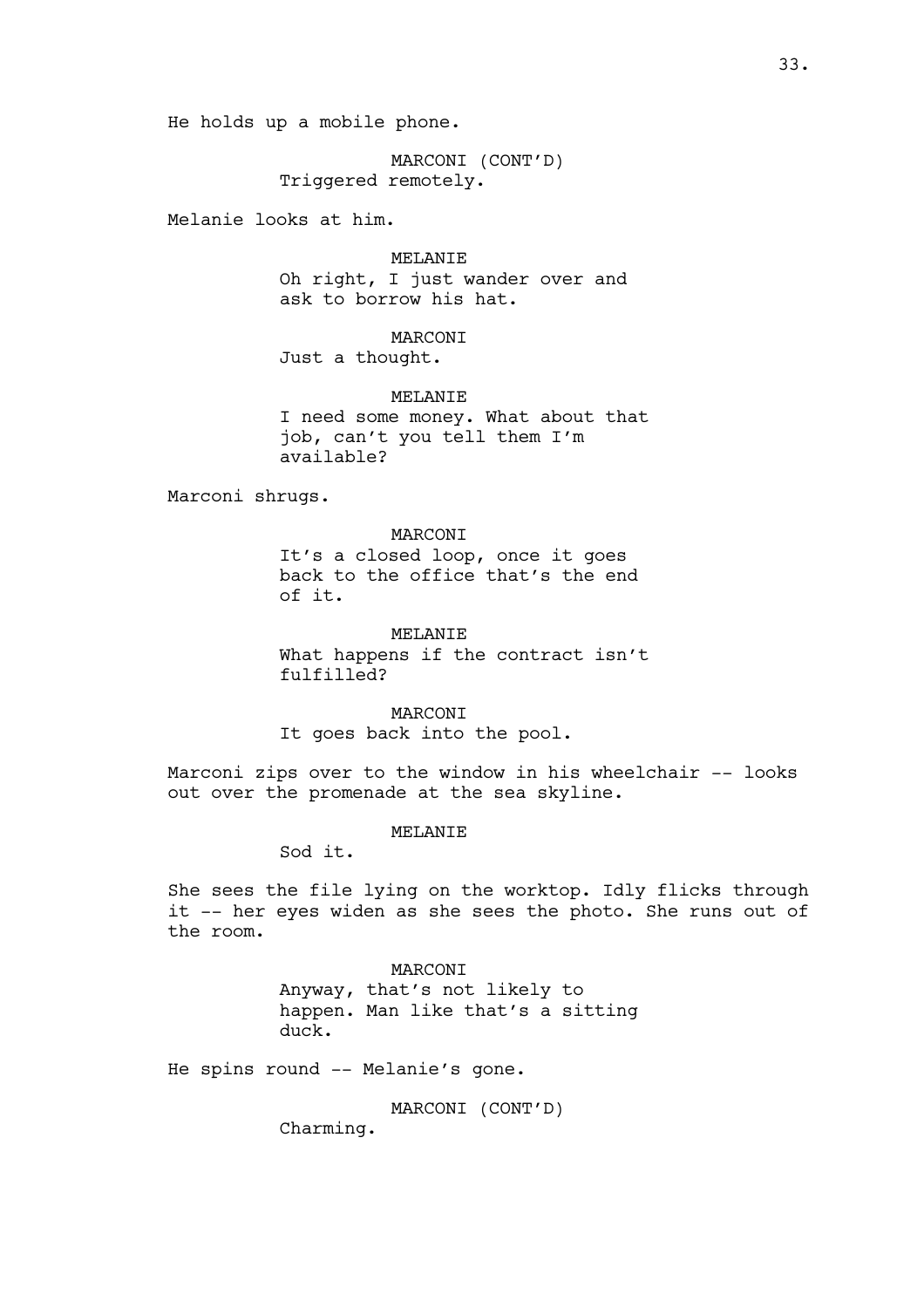A garish sign displays a pink stretch limo. Scott goes in.

INT. LOU'S LIMOS - DAY

A large battered desk a phone and a mic. Behind the desk, stomach flowing onto it, LOU COSMOTOPOLIS (50s) greasy hair, hand a conveyor belt between his mouth and a bowl of crisps.

> COSMOTOPOLIS I don't care what you were doing, when I give you a job you do it...

Scott towers over Lou. Lou waves at him to take a seat. Scott ignores him. Lou listens to the phone.

> COSMOTOPOLIS (CONT'D) Triple bypasses aren't that big a deal nowadays...just get your mum some flowers and make the pick up...

Scott reaches down -- takes the mobile from him. Scrunches the phone in one iron fist, reduces it to plastic fragments which trickle onto the desk in front of him.

SCOTT

I'm looking for a taxi company. Picked my brother up from Heathrow airport two days ago.

He produces a photo of Ezekial Gulcher -- puts it down on the desk.

Lou tries to get up but Scott pushes the desk into his gut, trapping him between the wall and the desk -- keeps pushing as Lou struggles to breath.

> COSMOTOPOLIS It'll be a London firm. Why would a Llandudno based taxi pick him up?

SCOTT That's what I thought. But this was in his pocket.

Scott slaps the postcard of Llandudno beach onto the desk. Lou's eyes bulge.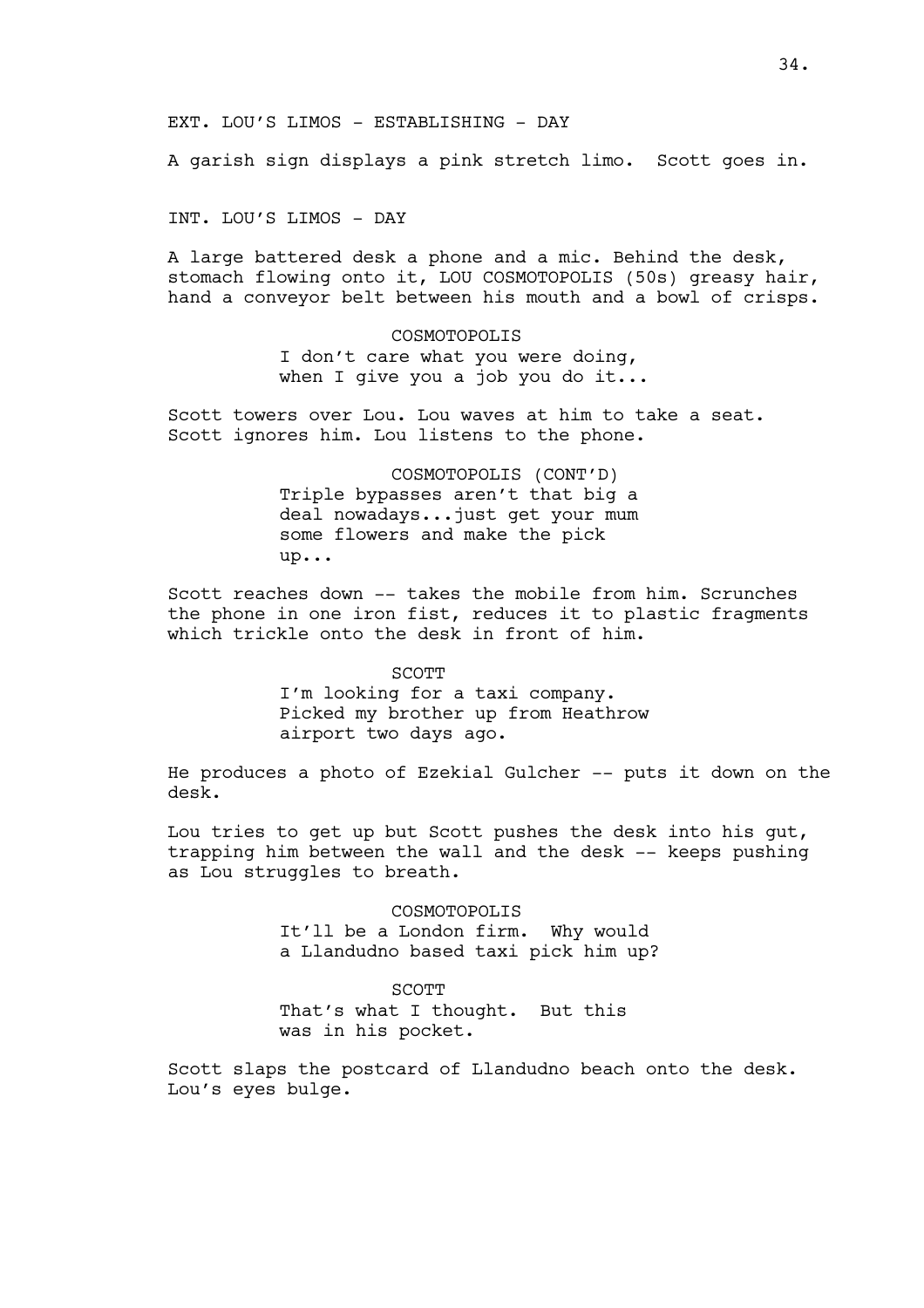COSMOTOPOLIS That doesn't mean they came from here. You can buy those cards anywhere.

SCOTT

He phoned me from the airport, told me he was being picked up by a women with a card that had a Welsh dragon on it...

COSMOTOPOLIS He would have got a name as well.

Scott looks at a piece of paper.

**SCOTT** It sounded like Ronda.

Lou is turning a funny colour.

COSMOTOPOLIS We don't have any female drivers, and I've never heard of a Ronda...maybe it was the Rhondda valley. Have you tried googling it?

Scott stops pushing -- Lou takes a deep breath.

SCOTT Do I look like a moron?

Lou shakes his head.

SCOTT (CONT'D)

Good.

Scott produces a razor sharp knife. Lou goes pale.

SCOTT (CONT'D) Give me a name, someone that knows more than you, or?

He carves a picture of a cartoon man with blood spurting from his neck in the wooden desk...it's both funny, yet terrifying at the same time. Lou is terrified. He nods, chins quivering.

> SCOTT (CONT'D) Good. Because if I don't get the information I want, then I'm going to slice you into little pieces and use you as bacon bits on my burger.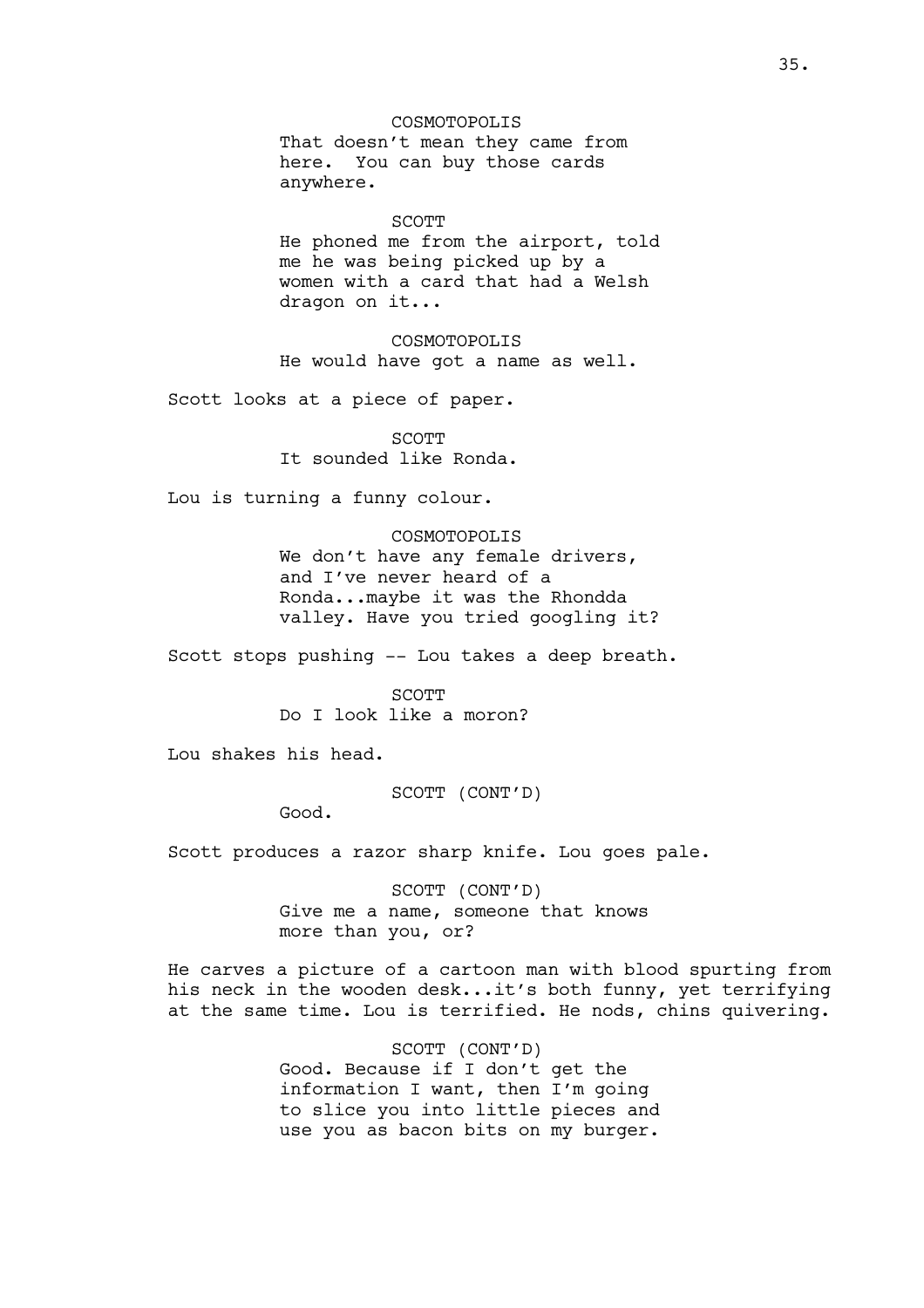Scott slams the knife down onto the desk skewering the postcard.

#### SCOTT

Go on.

EXT. GOLDEN SLOTS ARCADE - DAY

Scott goes past the kids hanging around outside. They take one look at him and fall silent.

> COSMOTOPOLIS (V.O.) He's called Marconi, runs the Golden Slots arcade on the promenade. Got fingers in lots of pies.

INT. GOLDEN SLOTS ARCADE - MARCONI'S WORKSHOP - DAY

Marconi is in his wheelchair. His arms are taped to the arms of the wheelchair -- his eyes are terrified. He's been badly beaten, one eye is swollen.

Scott sits opposite him, cleaning his nails with the knife.

SCOTT Mr. Cosmotopolis wasn't nearly as uncooperative as this, I just had to show him the knife and he spilled his guts like a stuck hog.

Scott gets up and wanders over to a kettle. He shakes it to check how much water is in it. Seems satisfied. He flicks the kettle on.

> SCOTT (CONT'D) The native Americans were a savage people...

He wanders up to Marconi -- runs the blunt side of the blade across his stomach.

> SCOTT (CONT'D) They used to slice their victims open, then put their intestines in a pot of water and boil them while they were still alive...

Marconi's eyes bug out as the kettle starts to steam.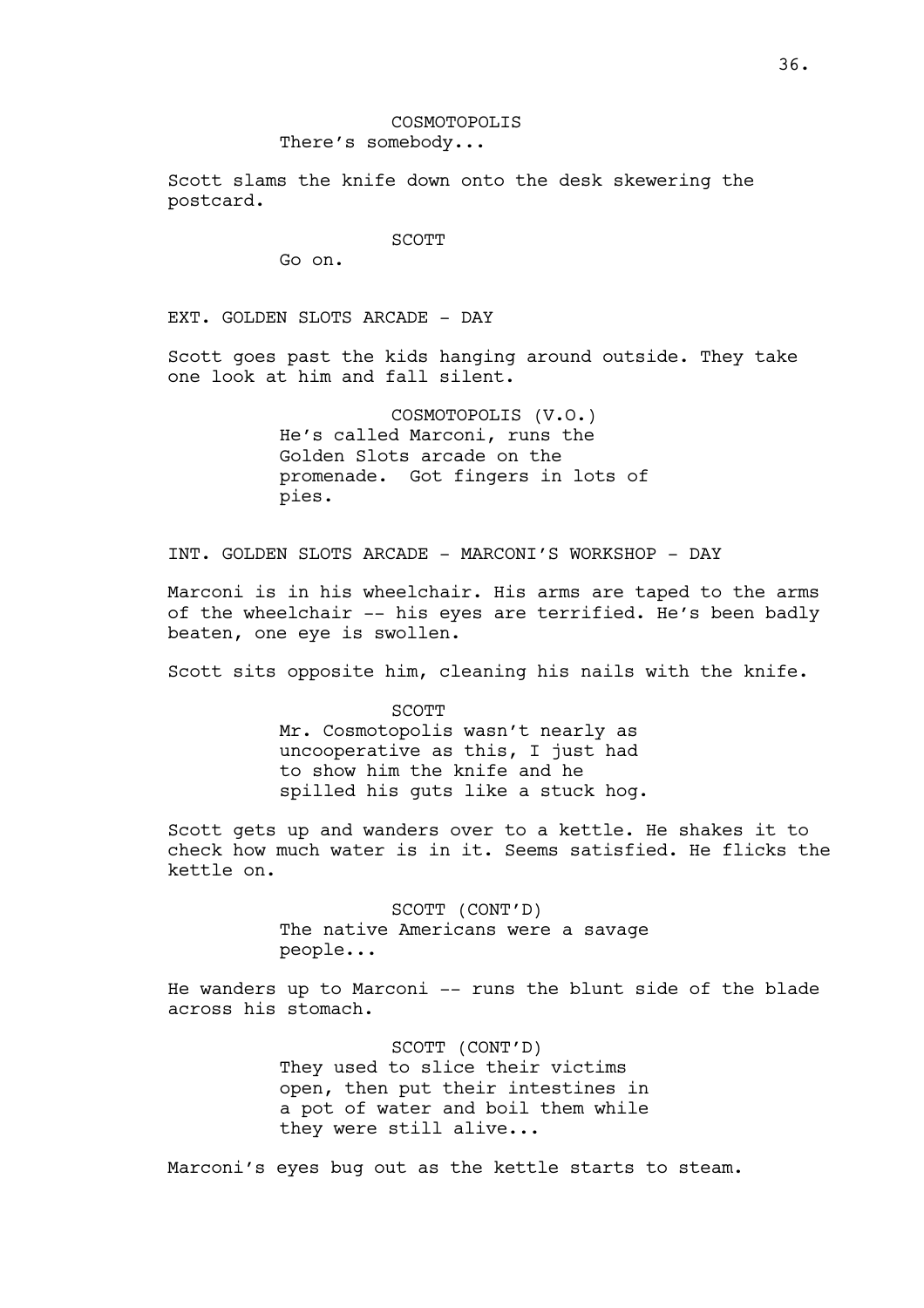SCOTT (CONT'D) Do you think that kettle's going to be large enough?

He prods Marconi's stomach with the tip of his knife.

SCOTT (CONT'D) I mean you ain't bin shy about putting them pies away.

Sweat is running off Marconi's face.

MARCONI Wait. I can make a call.

SCOTT Outstanding. Do you have any decent coffee round here?

EXT. ROOF TOP - DAY

A man with an angular face lies on top of the roof. A rifle with telescopic sights sits on a tripod. An earpiece snakes into one ear and off to a mobile that rests next to him.

> HAWK Yes, I got it this morning.

He squints through the sight -- adjusts it slightly.

HAWK (CONT'D) Shouldn't be any problem. Just cementing a deal, and then I'll be on it.

ANOTHER ANGLE

A folder next to him blows open revealing a photo of Leonard.

BACK TO SCENE

As his FINGER tightens on the trigger.

EXT. BUILDING SITE - DAY

A group of MEN stand in front of an OFFICIAL with a clipboard. He's shaking his head, and waving his arms.

> OFFICIAL I don't care about your penalty clauses. Until we have the site checked over by the archeologists the work has to stop...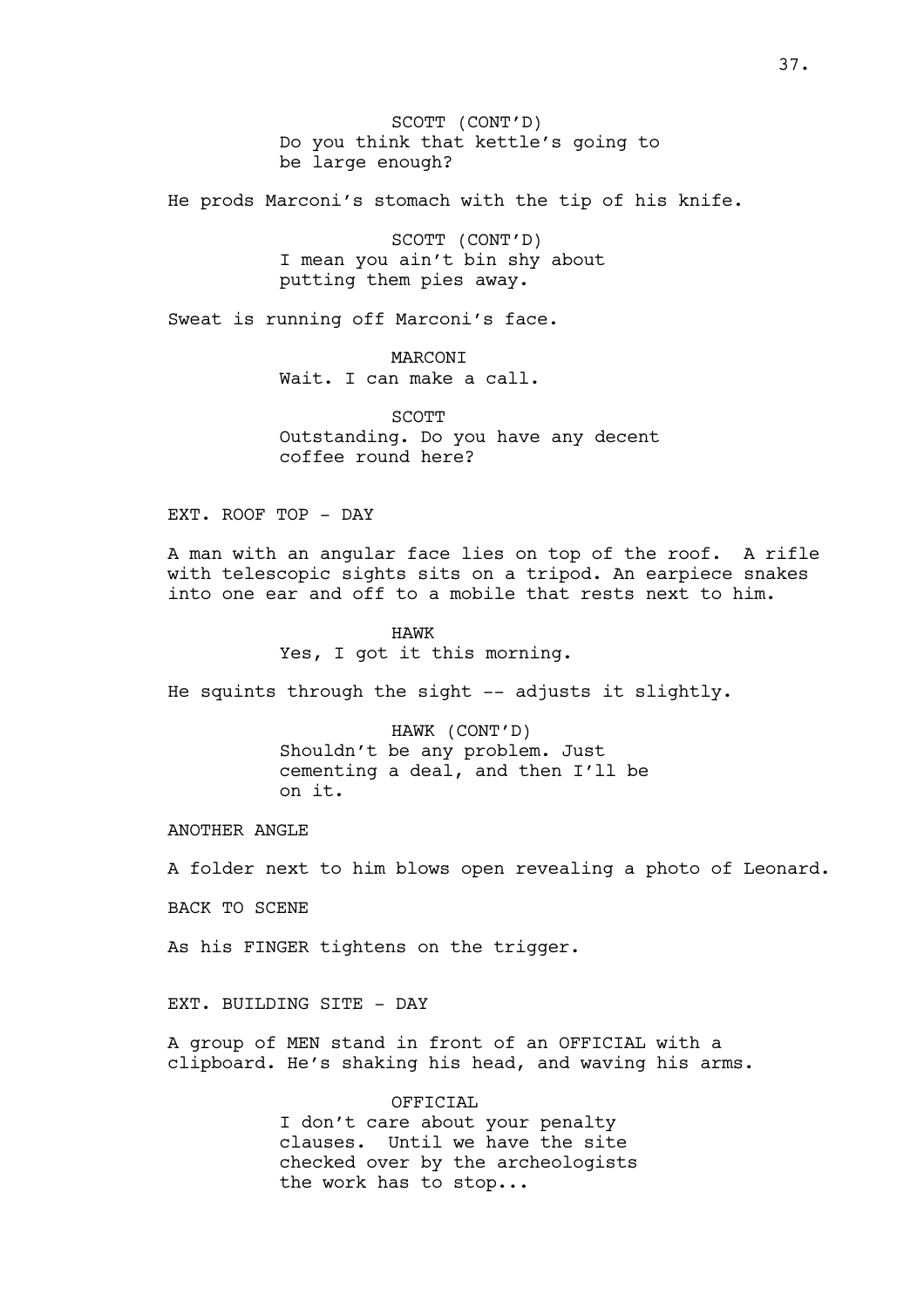PHUT! The silenced bullet flies out the barrel...

INT. CRANE CAB - DAY

A bullet smashes through the window -- hits a joystick.

A BUCKET full of cement plunges down through the air.

WORKER (O.S.) Look out!

THUD!

EXT. VIEW THROUGH BINOCULARS - DAY

Workmen run towards the bucket of cement which has impacted onto the ground. A hand clutching a clipboard sticks out from beneath it.

> HAWK (V.O.) He's history.

The binoculars swing around and focus on a face on a distant rooftop -- the Hawk on a mobile. He looks around checks he's not being watched. Leaves the scene.

CHANGE OF ANGLE

ON SCOTT

As he lowers the binoculars he's been studying The Hawk through.

> SCOTT Okay pardner, you and me need to talk.

INT. MELANIE'S CAR - DAY

She's talking on the mobile.

MELANIE Hi, it's Mel. Been trying to reach you for the last half hour. I'm going need some help to get away...ring me back.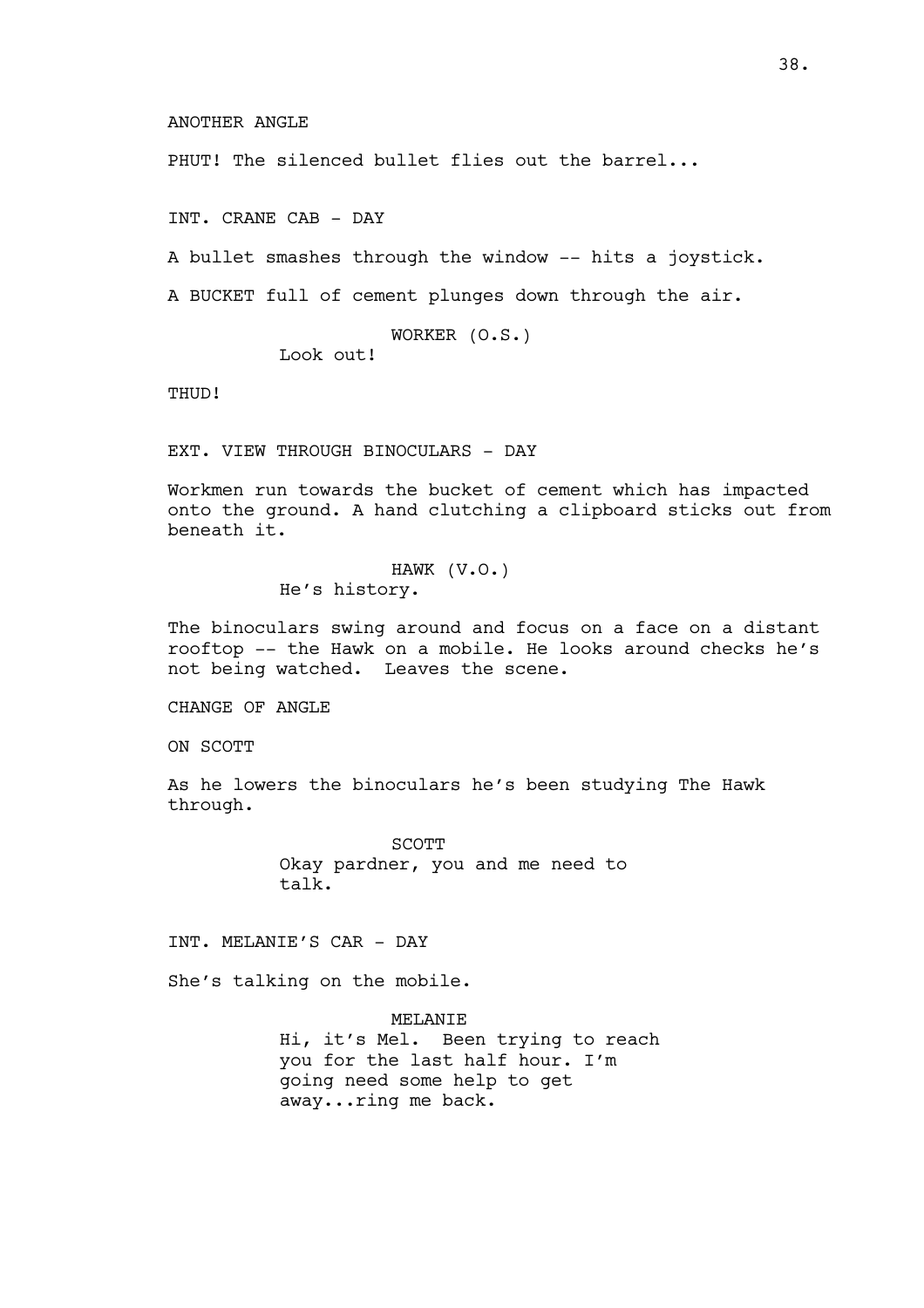# INT. GOLDEN SLOTS ARCADE - MARCONI'S WORKSHOP - DAY

Marconi wrists are still taped to the wheelchair, and now his mouth is taped as well. Scott looks at him -- thoughtful. Goes to the window and looks over the promenade out to sea.

> SCOTT Well, the location you gave me checked out, and this guy, The Hawk? Well he certainly knows how to get the job done. But there's something not quite right.

Marconi makes a grunting noise under his tape -- eyes bulging.

> SCOTT (CONT'D) You see, The Hawk, he's a guy...which still leaves me wondering why you're keeping the woman out of the picture.

He goes over to the wheelchair. Angles it at the sealed off door set into the far wall.

> SCOTT (CONT'D) My guess is whoever your covering for, she means a lot to you. So I guess we're going to have to move on. When I say we...

He jiggles the joystick control, gets the feel of how to work the wheelchair.

> SCOTT (CONT'D) Okay, let's just give you a bit of a run up.

He moves the chair as far back as he can -- lines it up to head for the sealed off door.

> SCOTT (CONT'D) There, straight as a coyote after a jack rabbit.

Marconi is struggling wildly, trying to speak.

SCOTT (CONT'D) Calm down, jeez you limeys get so knotted up don't ya. It's just business, you gotta appreciate I need to tidy up stuff, so I can move on...emotionally.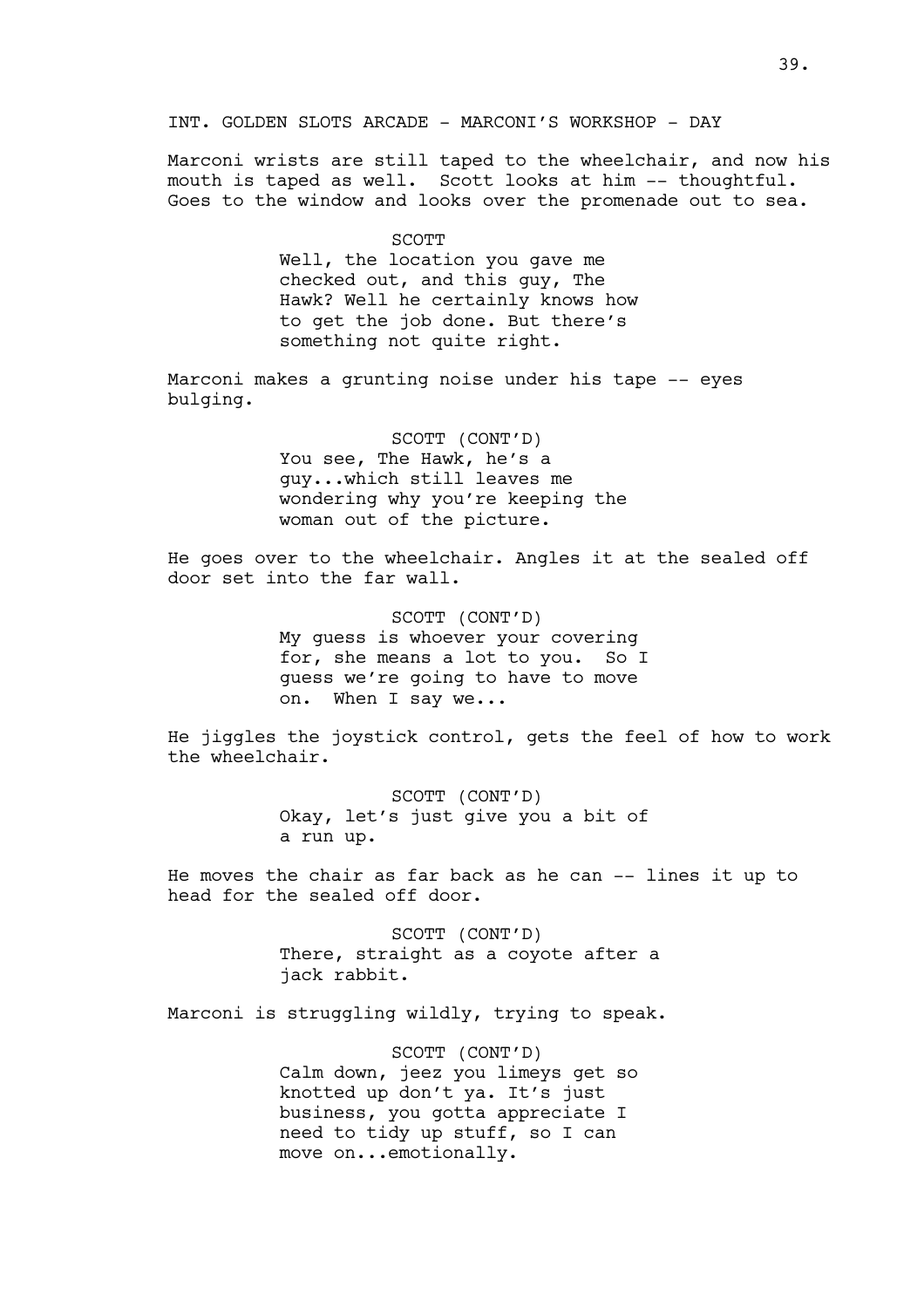He tears a piece of duct tape off and uses it to tape the joystick accelerator full on.

> SCOTT (CONT'D) Okay, here we go...just hit this little doohickey...

He hits the on button and the wheelchair rockets off towards the sealed door -- SMASH!

OFF SCOTT'S SMILING FACE...as the sound of splintered wood takes us to...

EXT. GOLDEN SLOTS ARCADE - MARCONI'S WORKSHOP - DAY

Melanie pulls to a halt outside the Arcade. A small crowd of onlookers stare at the mangled wreck of the wheelchair on the promenade beneath the Arcade.

> ONLOOKER 1 (O.S.) Looks like a hit and run...

> ONLOOKER 2 (O.S.) He never stood a chance.

Melanie forces her way through the crowd -- a SIREN wails in the distance. She sees a hand poking out from under the wheelchair -- a wrist festooned with gold bracelets.

The obnoxious kid.

INT. GOLDEN SLOTS ARCADE - MARCONI'S WORKSHOP

Melanie bursts in, looks around.

MELANIE

Marconi!

There's a gaping hole in the door where the wheelchair went through. She goes over and looks out of the hole. Hears a weak voice.

MARCONI (V.O.)

Help.

She wrenches the door open -- down below, hanging on to the ledge -- Marconi!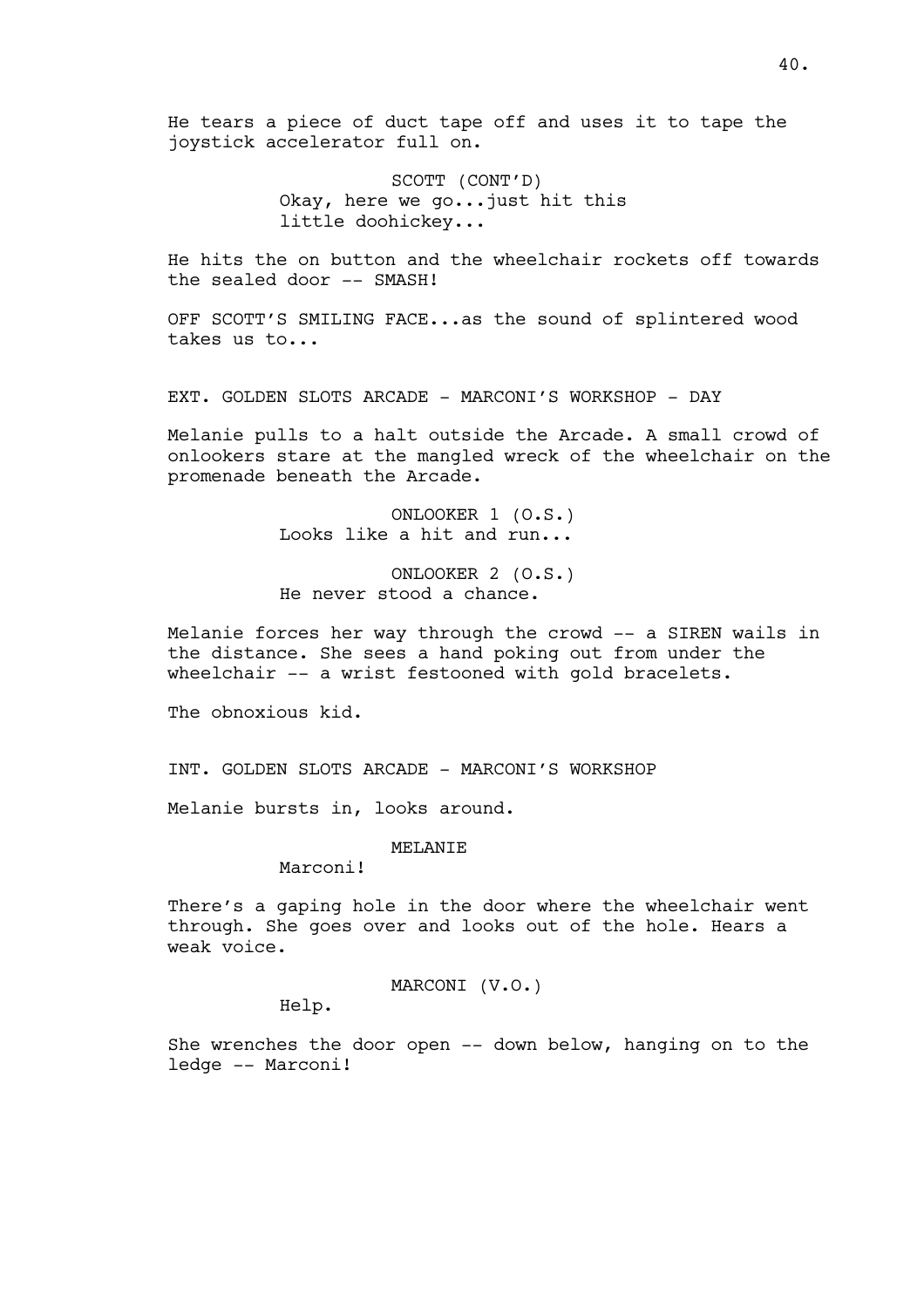### INT. GOLDEN SLOTS ARCADE - MARCONI'S WORKSHOP - LATER

A PARAMEDIC finishes bandaging Marconi's wrists.

PARAMEDIC You're lucky to be alive...if the hand rests on that chair hadn't been dodgy you'd have landed on that poor kid down below.

# MELANIE

How is he?

# PARAMEDIC

He'll live but you won't be seeing him round here for a bit. Broke both legs and one of his arms.

Melanie deadpans.

MELANIE Shame, he was a sweet kid.

The paramedic packs his kit up.

PARAMEDIC Well I'm off. Good luck with the insurance claim.

MARCONI Thanks, must have been a faulty switch.

He exits.

### MELANIE

(to Marconi) I tried ringing you.

### MARCONI

I was a little tied up. That lunatic was planning on boiling my intestines as I watched to make me tell him where you were.

# MELANIE

What did you tell him?

### MARCONI

That I had another hit taking place on a building site. I told him the guy that took the contract also did his brother.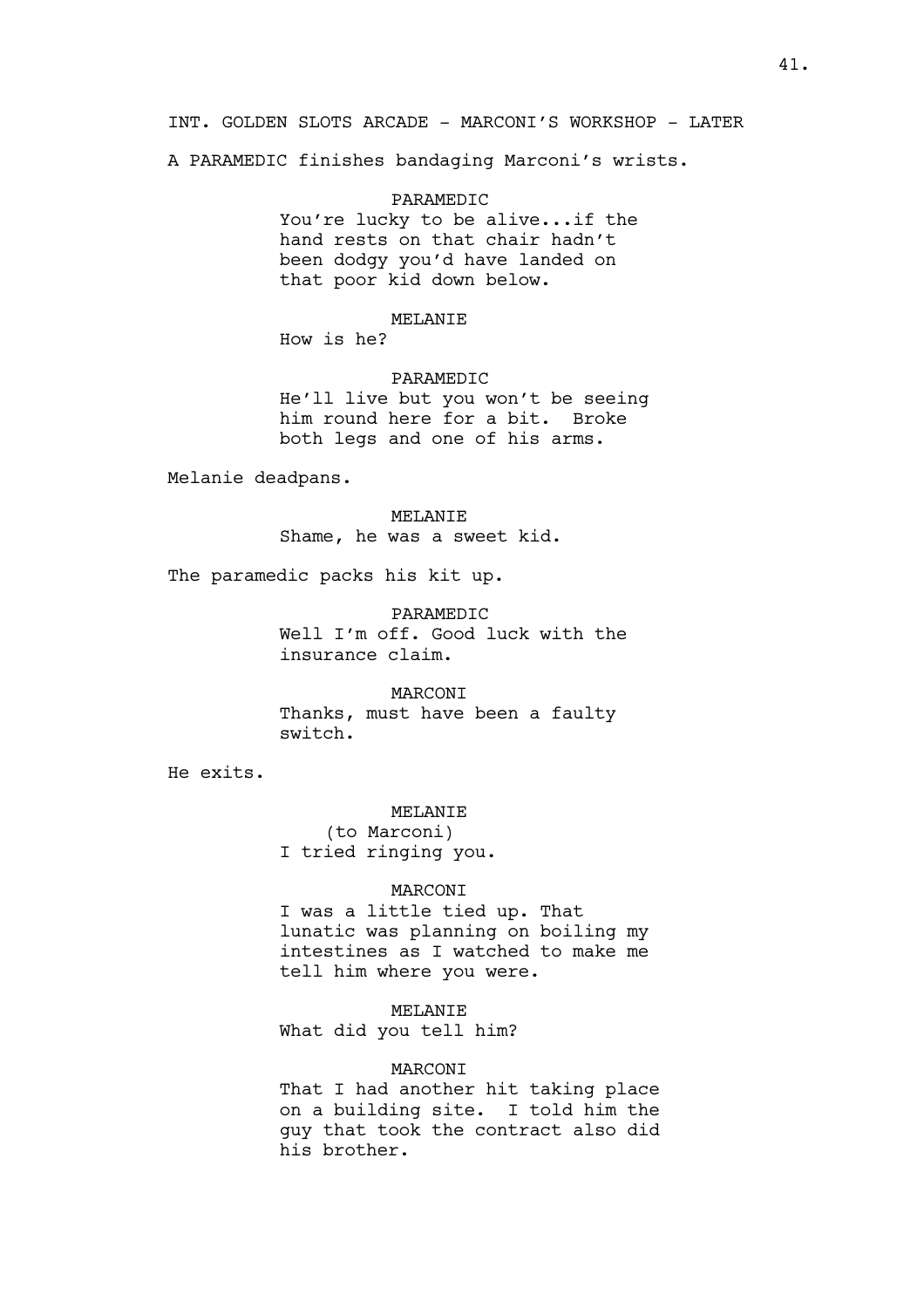MELANIE And he believed you?

MARCONI I don't know, he thinks a woman did the hit.

MELANIE But he's going after this other guy anyway? That's not fair.

MARCONI Fair! Did you not hear the part about the boiling intestines?

MELANIE Yeah, okay. So who is it?

MARCONI They call him The Hawk.

### MELANIE

Bit of a nose on him has he?

Marconi flips open a folder on his desk. A PHOTO and some details of The Hawk inside. Melanie glances at it.

# MARCONI

No. He prefers to carry out his hits from high vantage points, like a bird.

#### MELANIE

So Mr. Ten Gallon Hat is going after the Hawk, what about Leonard?

MARCONI Why are you interested in Leonard?

MELANIE

I saw the file.

Marconi looks at her, she looks away.

MARCONI Oh Christ, you're not...

MELANIE No I'm not, but that's not the point.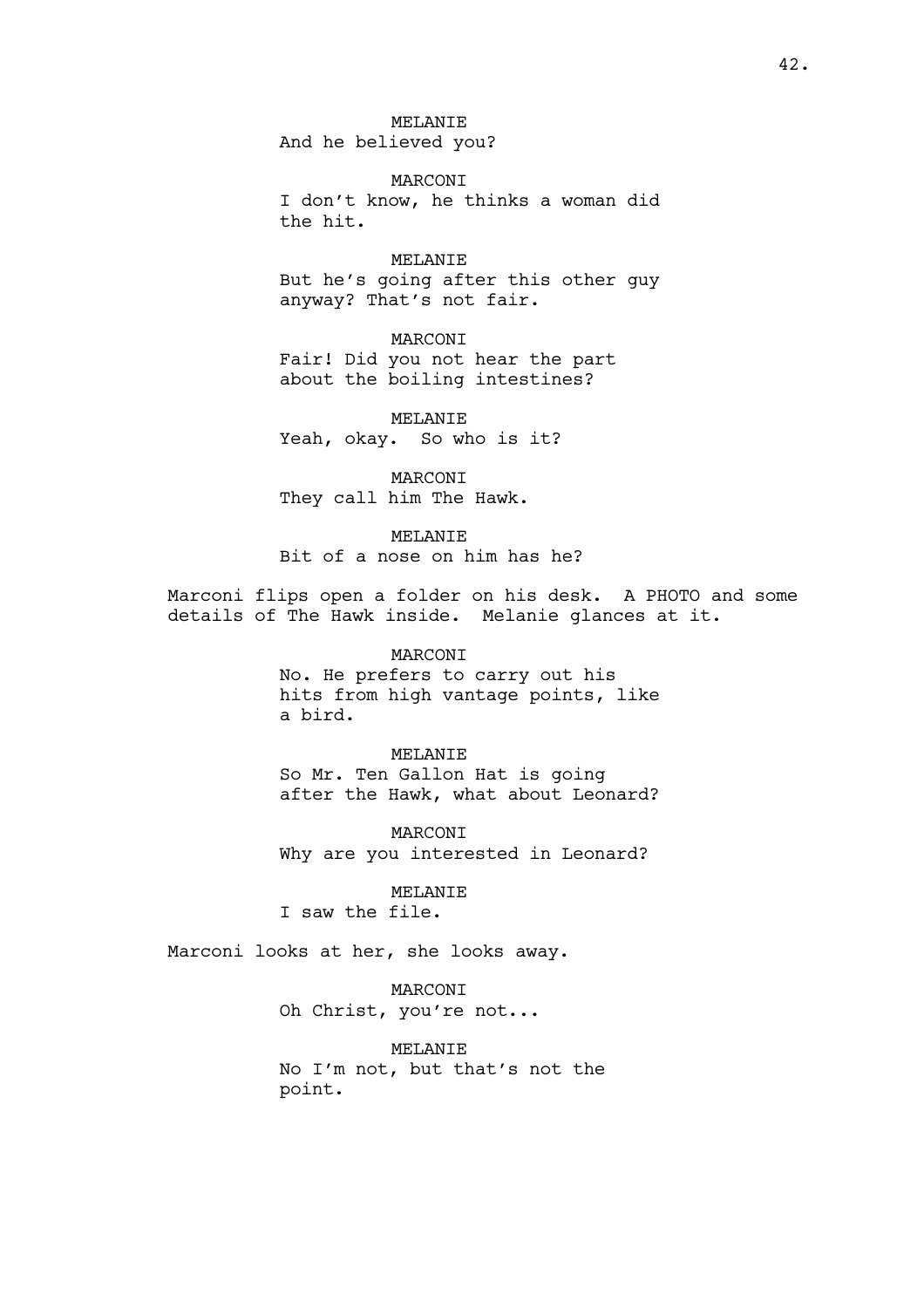### MARCONI

I think it is. You need to lie low. If Scott finds out The Hawk didn't kill his brother he's going to come after you. Leonard's not your problem.

Melanie sighs. Marconi looks at her.

# MARCONI (CONT'D) Oh God, that's the look you give when you tell me about some stray cat you've taken in.

### MELANIE

There must be something we can do.

### **MARCONT**

You know there's no way of telling who got the contract on Leonard. The Hawk contract came direct to me and not through the agency.

### MELANIE

I'm going to need some money to get out of the country.

### MARCONI

Don't look at me, I'm running on fumes as it is. (He holds up the hat) I can give you the hat.

#### MELANIE

Oh great. That'll help I can use it as a boat.

### MARCONI

We'll I'm going to stay with my sister in Gwent till this blows over...you'll think of something.

### INT. CHANG'S FLAT - NIGHT

MUSIC PLAYS: Melanie gyrates around in her belly dancing outfit. Chang's eyes are like saucers. The music comes to an end. Chang springs up.

> CHANG Now Bird's Eye moment.

Melanie sags.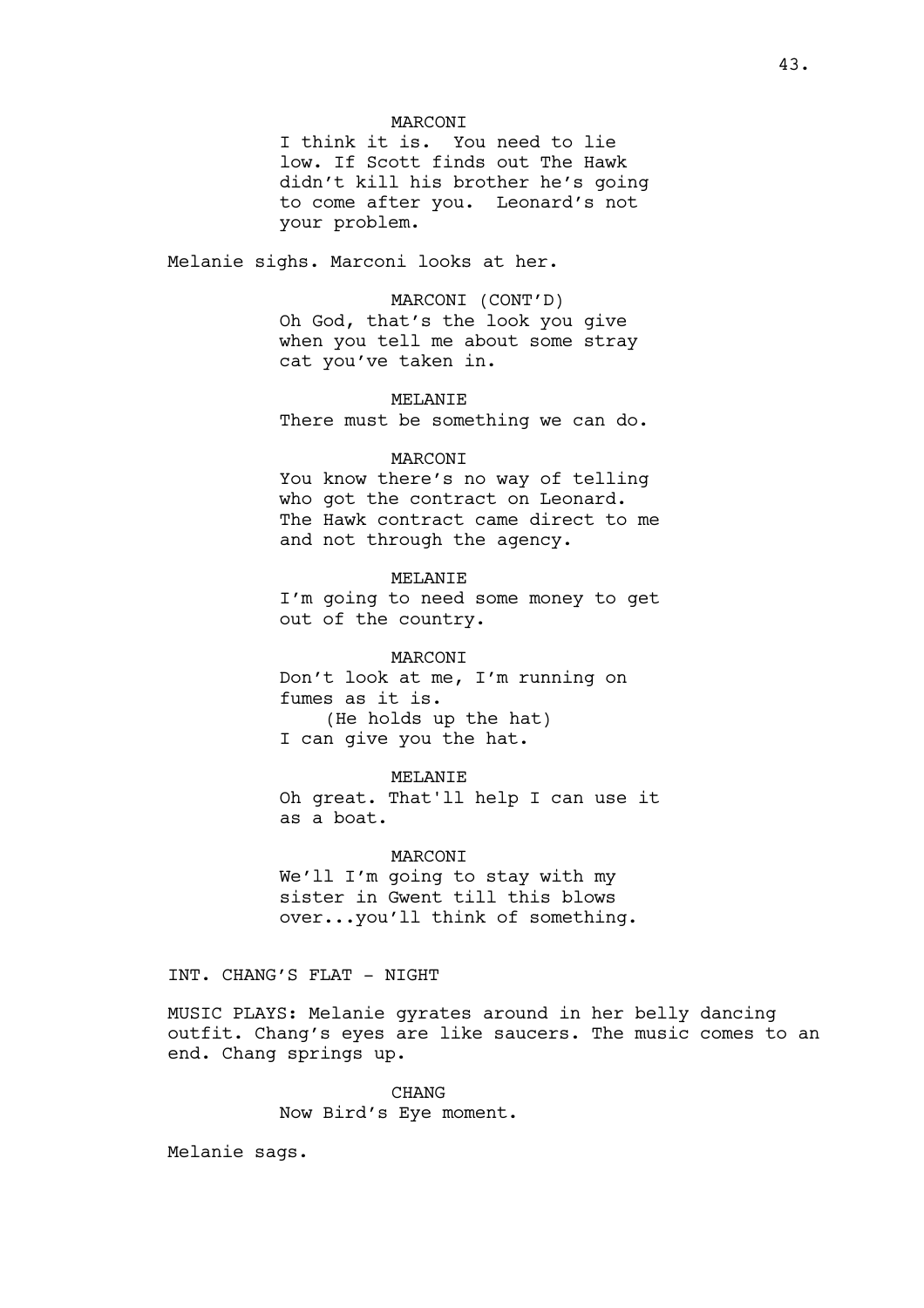MELANIE Okay, one bowl and if you touch me you will never walk again...understand?

Chang nods excitedly.

CHANG I never wank again.

MELANIE

Close enough.

INT. MELANIE'S HOUSE - KITCHEN - NIGHT

Melanie is making a cup of coffee. Zena comes in.

ZENA

I'm starving.

She looks in the fridge. There's a withered spring onion and a piece of mouldy green cheese.

> ZENA (CONT'D) Have we been burgled?

MELANIE Sorry, bit of a cashflow crisis, but I have got some news.

Zena sniffs at Melanie.

ZENA What is that smell, custard?

MELANIE Don't ask. Look you know you're always banging on about me getting back on the horse and meeting people.

Zena looks at her suspiciously

ZENA

Yes.

MELANIE Well I met this fella', Leonard.

ZENA You dark horse. How long has this been going on?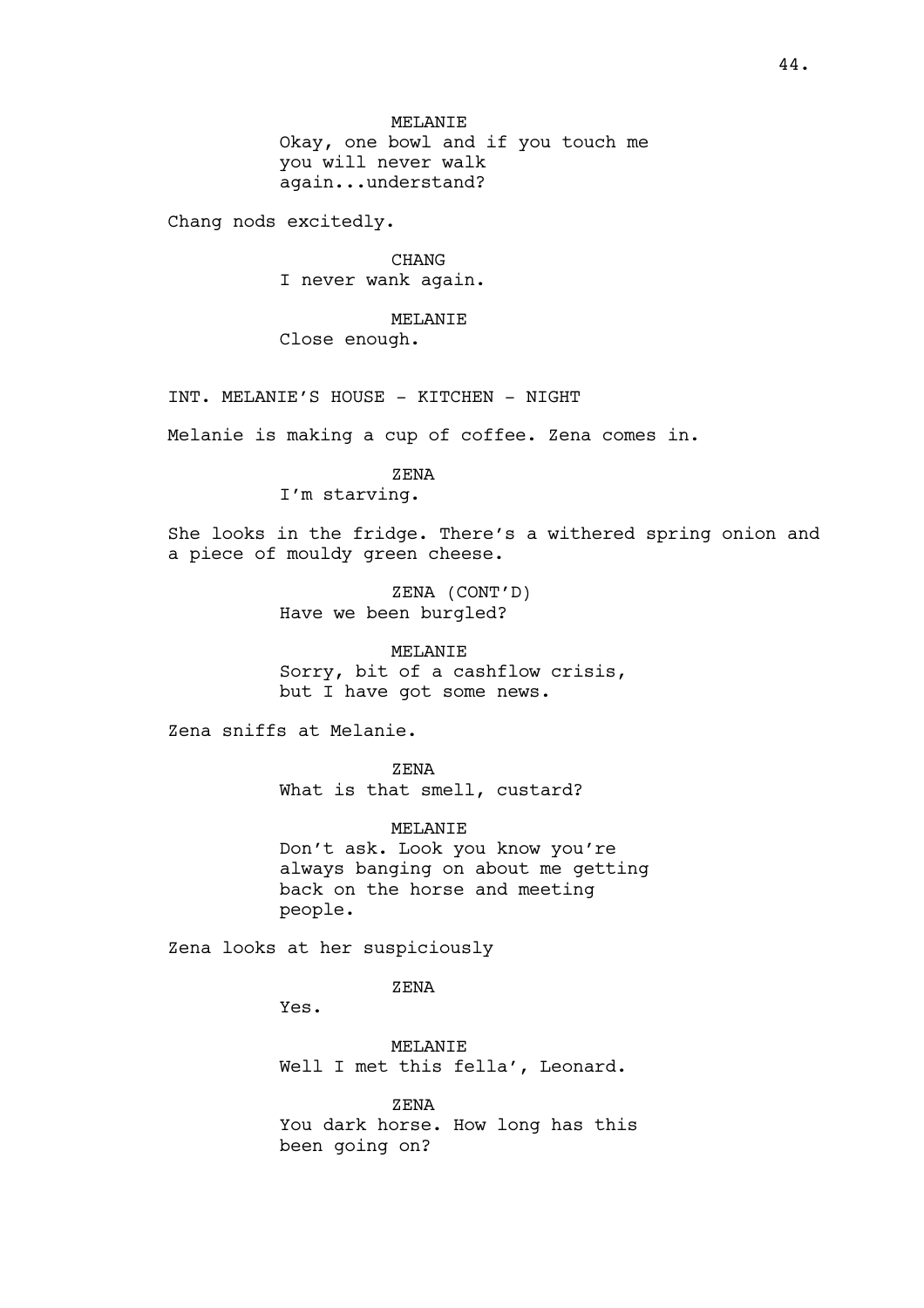# MELANIE

Not long. Anyway, he's asked me to go away with him.

ZENA Great. When, where?

MELANIE Today, it's just, I don't know him that well, and I just thought you could come as well.

ZENA Chaperone? Yuk, I don't know about that.

# MELANIE

It's Paris.

ZENA When do we leave?

MELANIE Tomorrow, just have to tie up a few loose ends.

INT. LEONARD'S FLAT - DAY

Leonard has made a bit of an effort to tidy up. Melanie sits on the couch in the living room.

LEONARD

Well this is a bit of a surprise. Did we have something planned?

MELANIE No, not exactly. I just thought I'd come round to say I'd be happy to accept your offer.

LEONARD Well that's great...er, what offer?

MELANIE The trip to Paris.

LEONARD

Paris?

### MELANIE

Yes, you were so romantic, I just had to think about it for a bit.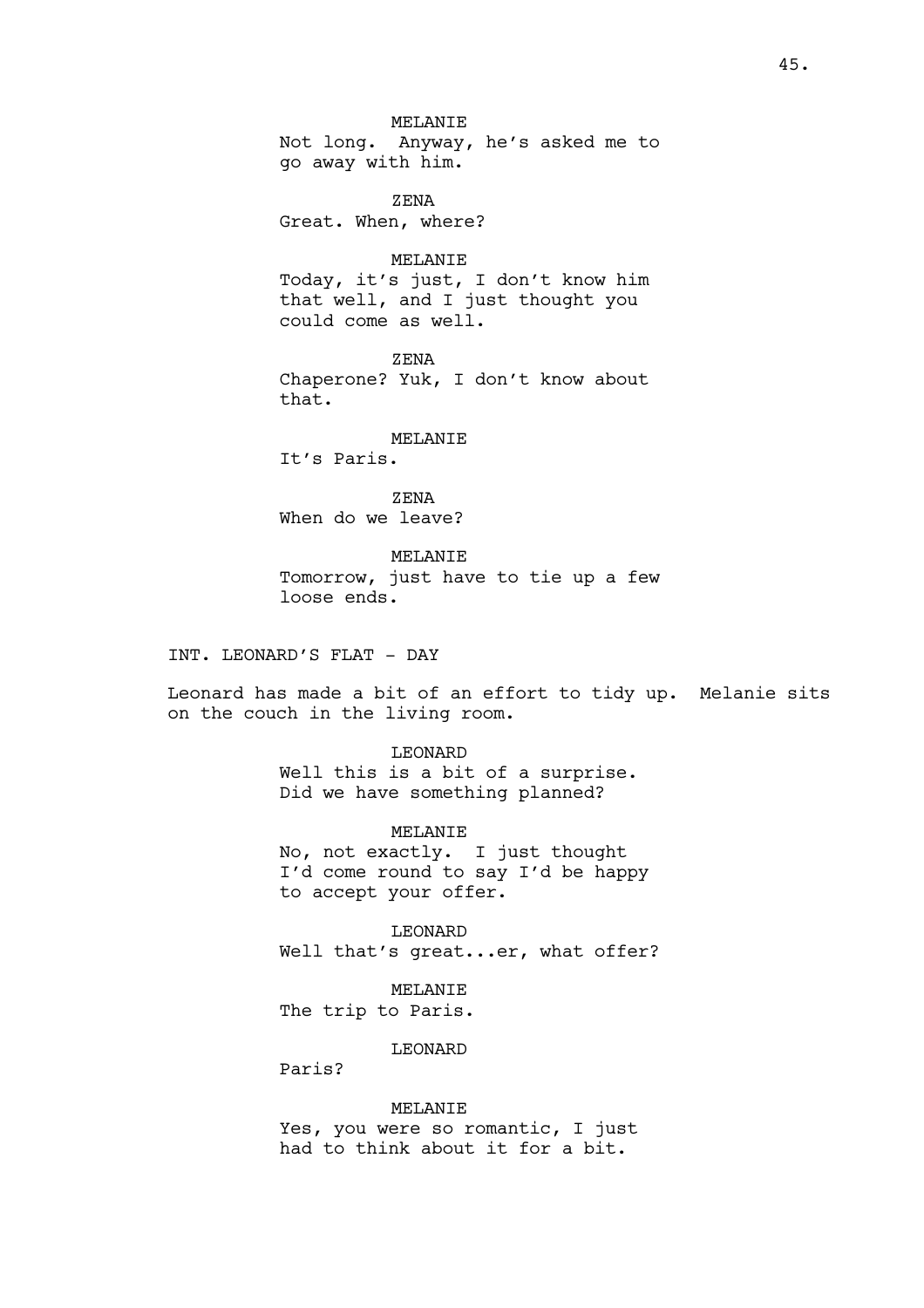LEONARD Well I guess we should arrange some things.

Melanie produces three tickets.

MELANIE No problem, all sorted. Eurostar, today, five o'clock.

Leonard counts the tickets.

LEONARD Three tickets?

MELANIE Yes, my daughter's coming along too. (beat) It'll be fun.

OFF LEONARD'S bewildered face.

INT. ST PANCRAS INTERNATIONAL STATION - DAY

Melanie, Zena and Leonard struggle down the platform towards the Eurostar signs. Zena totters along on high heels dragging a huge suitcase and a large handbag.

Melanie just has a small holdall.

MELANIE We're not going to an airport. It doesn't just go onto a conveyor belt.

ZENA I couldn't decide what to take.

LEONARD As long as we have our passports and some euros we'll be fine.

He stops, rummages frantically in his pockets. Melanie produces three passports and a plastic voucher with tickets and euros in it.

> MELANIE Don't worry, I've got everything here.

ZENA Can we go up the Eifel Tower?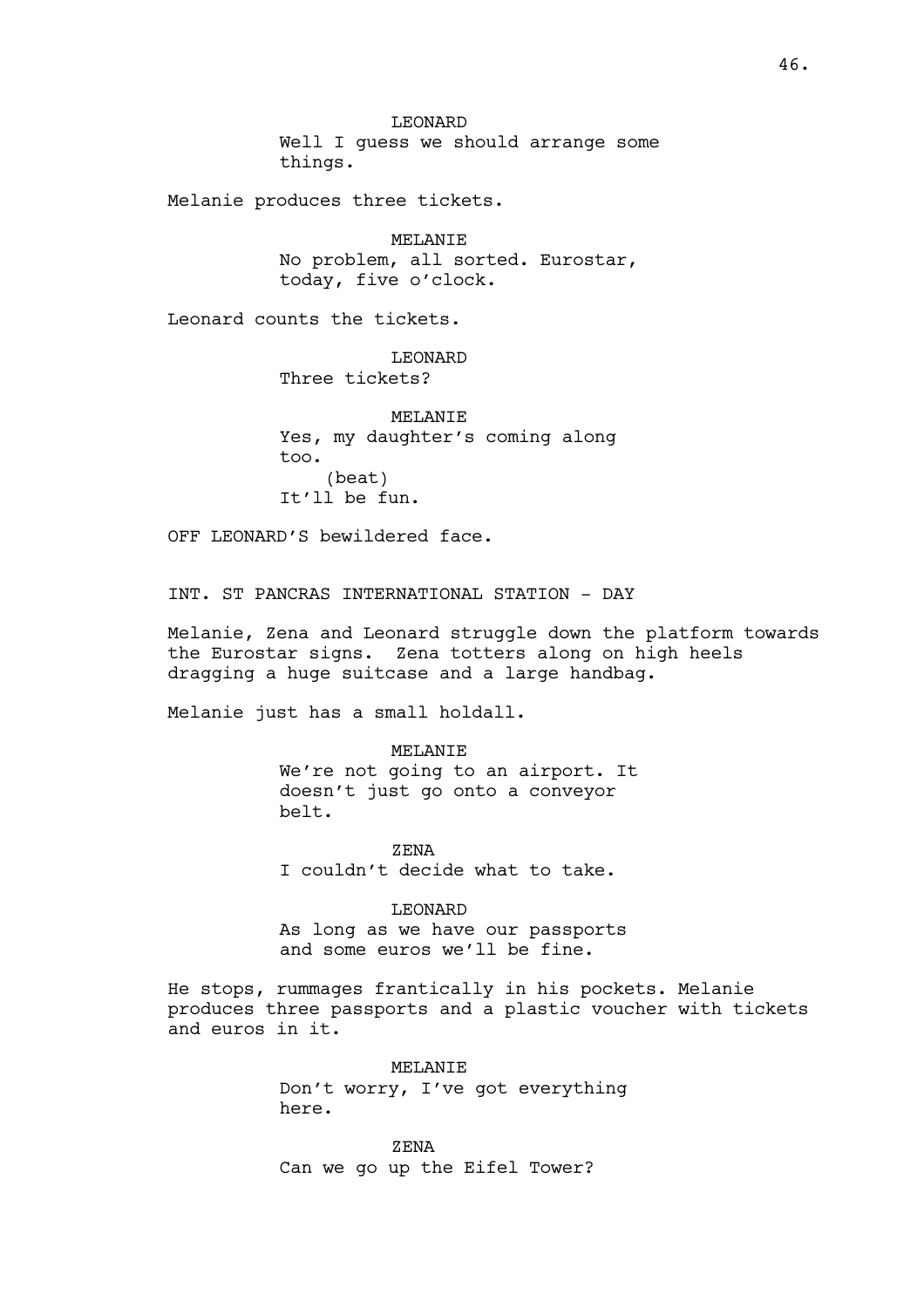# LEONARD I don't really like heights.

# MELANIE And I don't like queues.

Zena rests the case on the ground.

ZENA Well this is going to be exciting.

Melanie looks around, scanning the crowds.

INT. VIEW THROUGH BINOCULARS ABOVE STATION.

Sweeping over the passengers streaming down the platform. Moving over Zena, Leonard and Melanie. Coming back, focussing on the trio.

# ANGLE ON

Binoculars dropping down from a face. The Hawk. He crouches down on an inspection platform next to a large illuminated advertising display high above the station.

While down below.

INT. ST PANCRAS INTERNATIONAL STATION - CONTINUOUS

Scott stands on the platform looking around. He moves off.

INT. W.H SMITHS BOOKSTORE - DAY

The Hawk flicks through magazines on the racks. Selects a copy of HANDGUN MONTHLY. That seems to please him.

# EUROSTAR ESCALATOR

Zena staggers onto the moving escalator. Plops her suitcase down. In front of her. Melanie and Leonard hold onto their luggage.

Note: *Unlike the normal escalators which change into rising steps, this one rises up to form a steep metal slope.*

### ANGLE ON

A magazine held tightly against someone's side -- a silenced pistol just visible inside.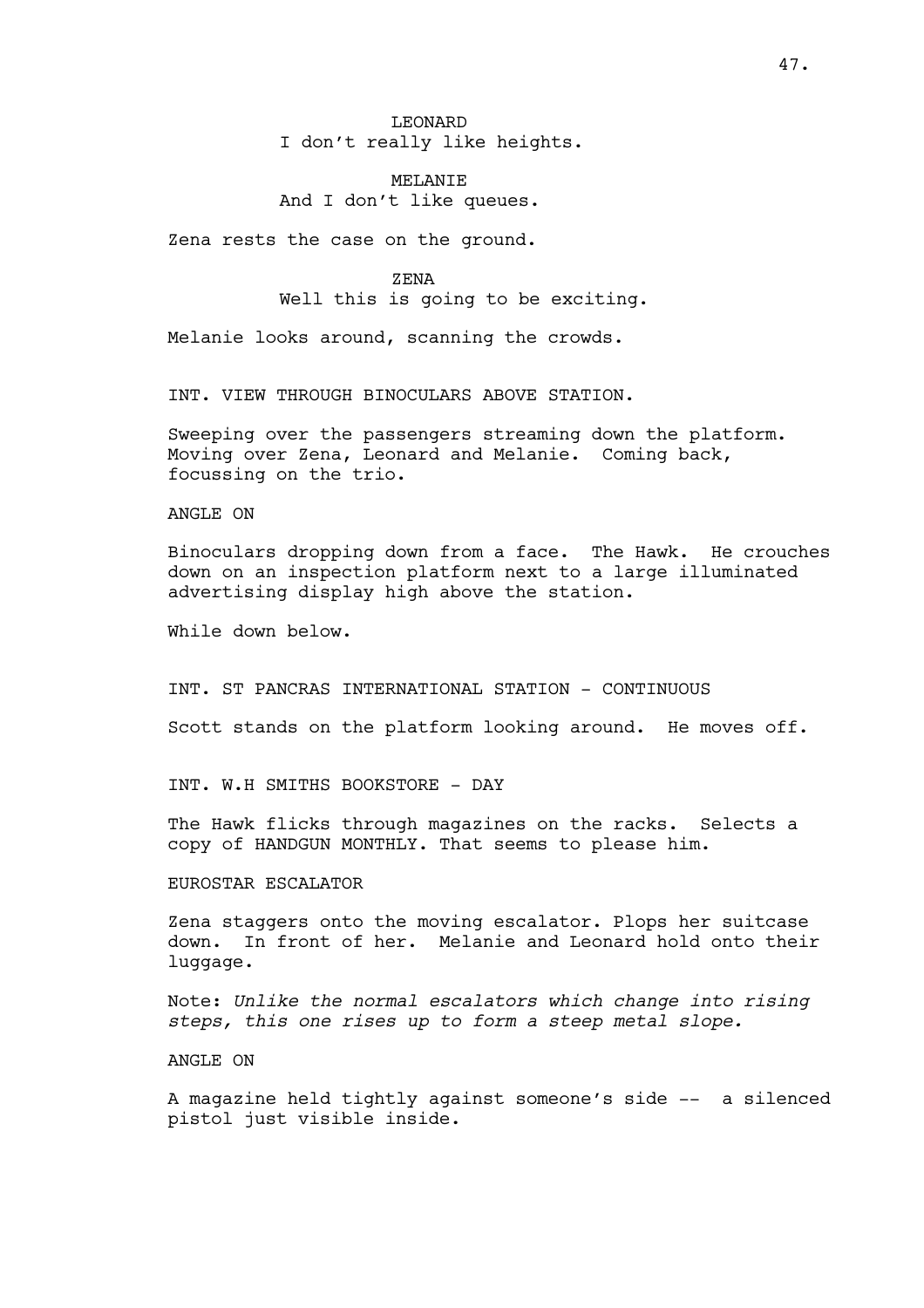#### EUROSTAR ESCALATOR

The Hawk works his way towards Zena, who suddenly realises that this is no normal escalator.

# THE HAWK

Lifts the magazine up. Lines it up on Leonard.

ZENA

Tries to hang on to her suitcase as the escalator tilts.

THE HAWK

Finger tightening on the trigger.

WHOOSH!

Zena's suitcase handle TEARS FREE! Rockets past startled passengers who throw themselves clear to avoid it.

It picks up speed, hurtles back down towards the only person not concentrating on anything other than Leonard.

Two things happen simultaneously.

The Hawk squeezes the trigger as --

WHUMP!

The suitcase smashes into him, sends his arm flying up and his aim wide. Pigeon feathers drift from above. He howls in pain as the suitcase buries itself deep into his nuts.

He's driven back down the escalator and spat out onto the ground -- bumping passengers holding hot teas and coffees, scalding liquids shower onto his face -- he howls.

Smacks into a metal support column -- is knocked out. His gun spins under a table unnoticed.

INT. EUROSTAR TRAIN - DAY

TRACKING along the luggage racks, past hand baggage to alight on a large pink suitcase, stained with tea and coffee rammed into the small space, clinging tenuously onto the rack.

Zena, Leonard and Melanie enjoy some wine. Evidence of a meal litters the table in front of them. They are laughing.

> LEONARD I wonder what happened to him?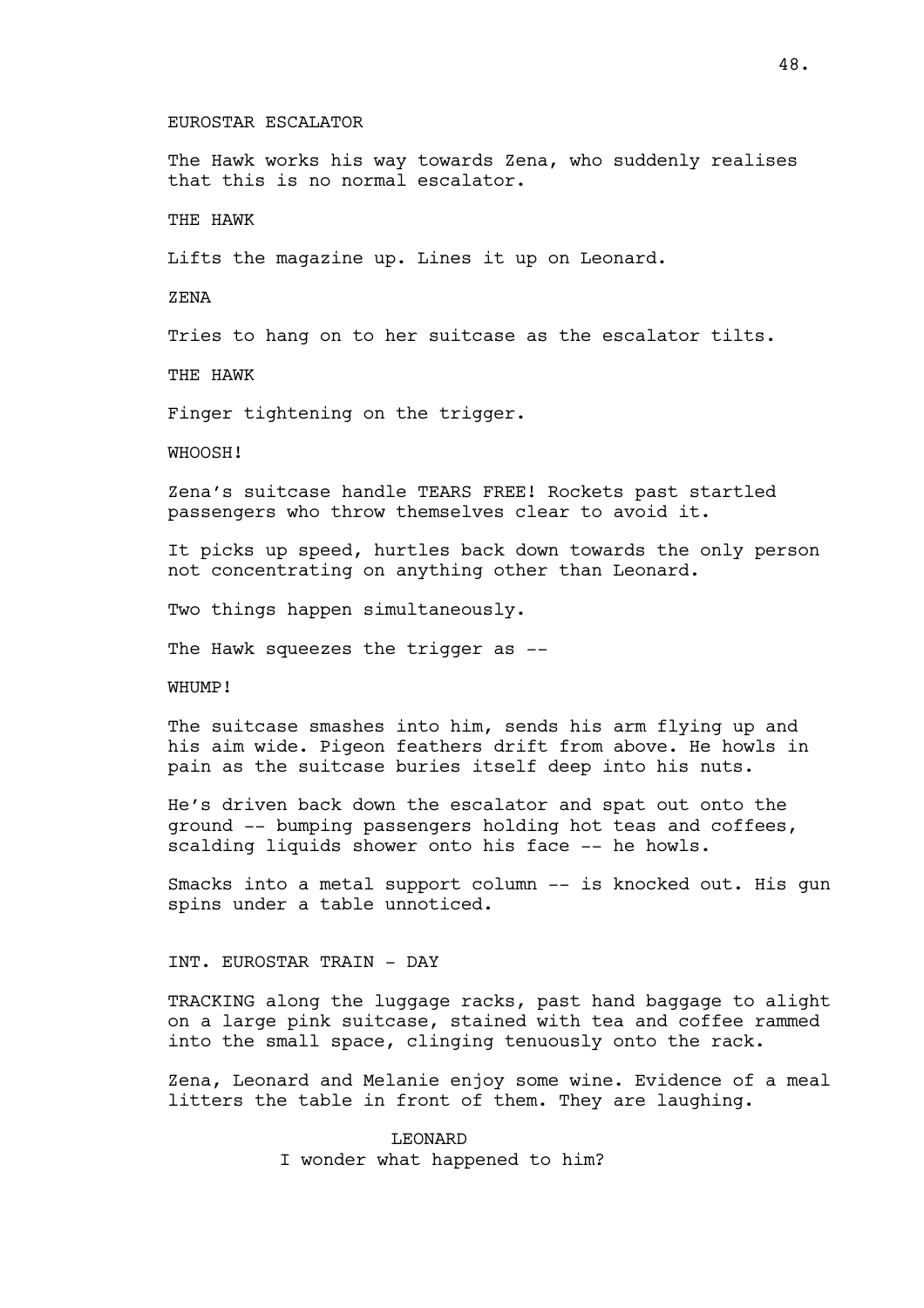I don't know, he just disappeared, I didn't even get a look at him. Weird.

ZENA He ruined my suitcase, I'll have to buy another one.

### LEONARD

That's an interesting way of looking at things. I think he might view it a little differently.

# MELANIE

Yes, and some things he's viewing will be more swollen than when he last saw them.

### LEONARD

My eyes are watering just thinking about it.

The train leans over as it hurtles through the French countryside.

> ZENA Does everything French tilt?

LEONARD Depends how much wine you've drunk.

MELANIE Another bottle?

# LEONARD

Why not.

Melanie looks around, peers down the carriage.

MELANTE

Be an angel love and try and track down the trolley.

Zena rolls her eyes.

ZENA You'll be legless by the time we reach Paris.

### MELANIE

Oh I hope so.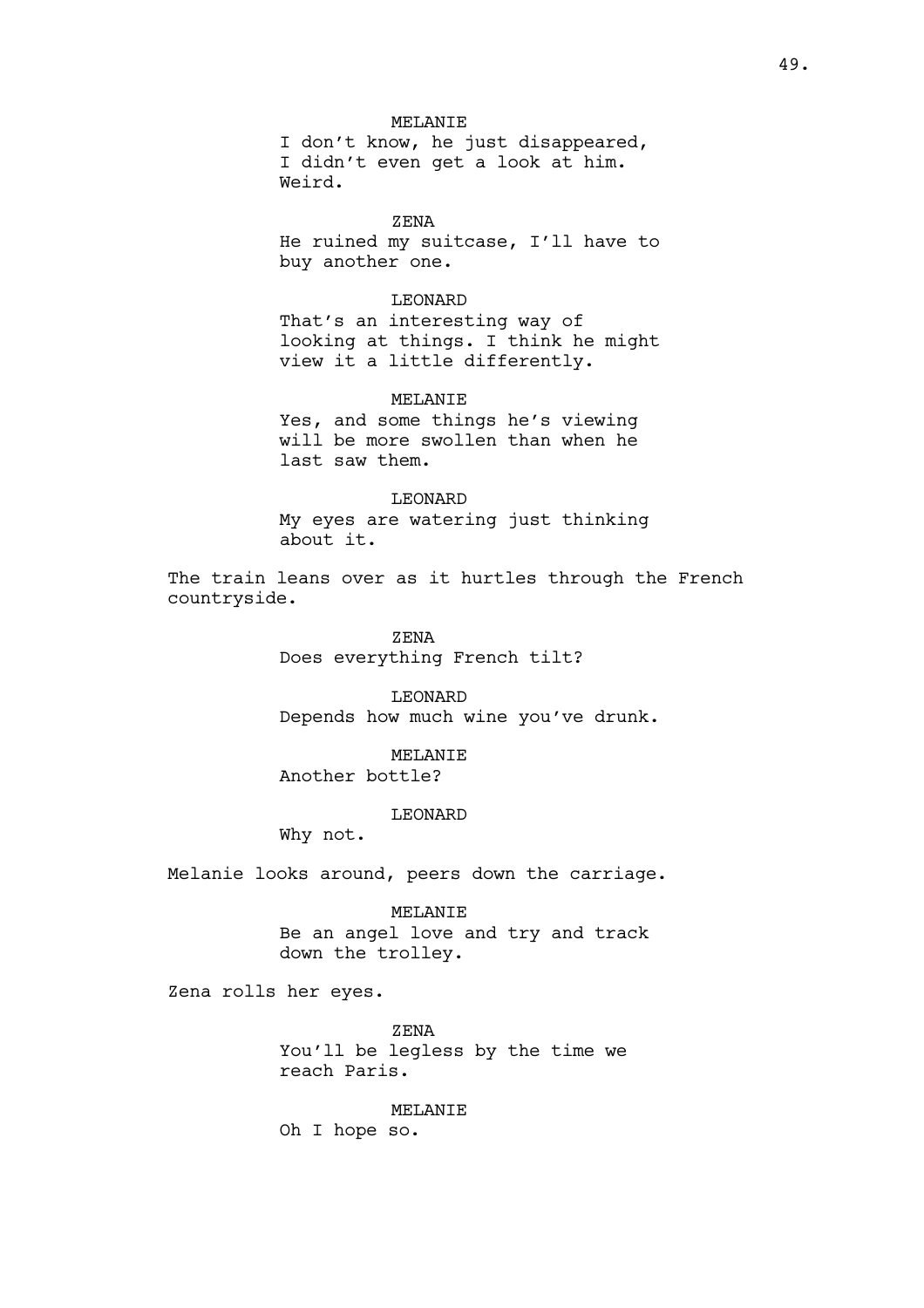Zena heads off down the train. She reaches the doors separating the carriages. Struggles to open them, finally, they reluctantly open. She heads through.

# ZENA

Whenever you're ready.

The doors suddenly slam shut, threatening to crush her.

HANDS halt their progress just in time.

Zena turns around and stares into the chest of a man tall enough for her to look up to. Scott.

> SCOTT Howdy Mam, them French doors sure are ornery.

> ZENA Thanks. Yes, must have been designed by the same guy who made the guillotine.

There's a moment of awkwardness as they both try and get through the doors at the same time.

> SCOTT Purty women first Mam.

He doffs his stetson. Zena colours and hurries through.

ZENA

Thank you.

SCOTT

Pleasure.

He watches her go. His smile fades. He looks back down in the direction she came from.

INT. EUROSTAR TRAIN - CARRIAGE - CONTINUOUS

Melanie and Leonard are tipsy. They lean forward to speak to each other, Melanie's eyes are shining, she's not as far gone as Leonard, but starting to relax more as the miles pass.

> LEONARD I can't believe I'm finally going to Paris. In fact I can't believe I actually asked you to go with me.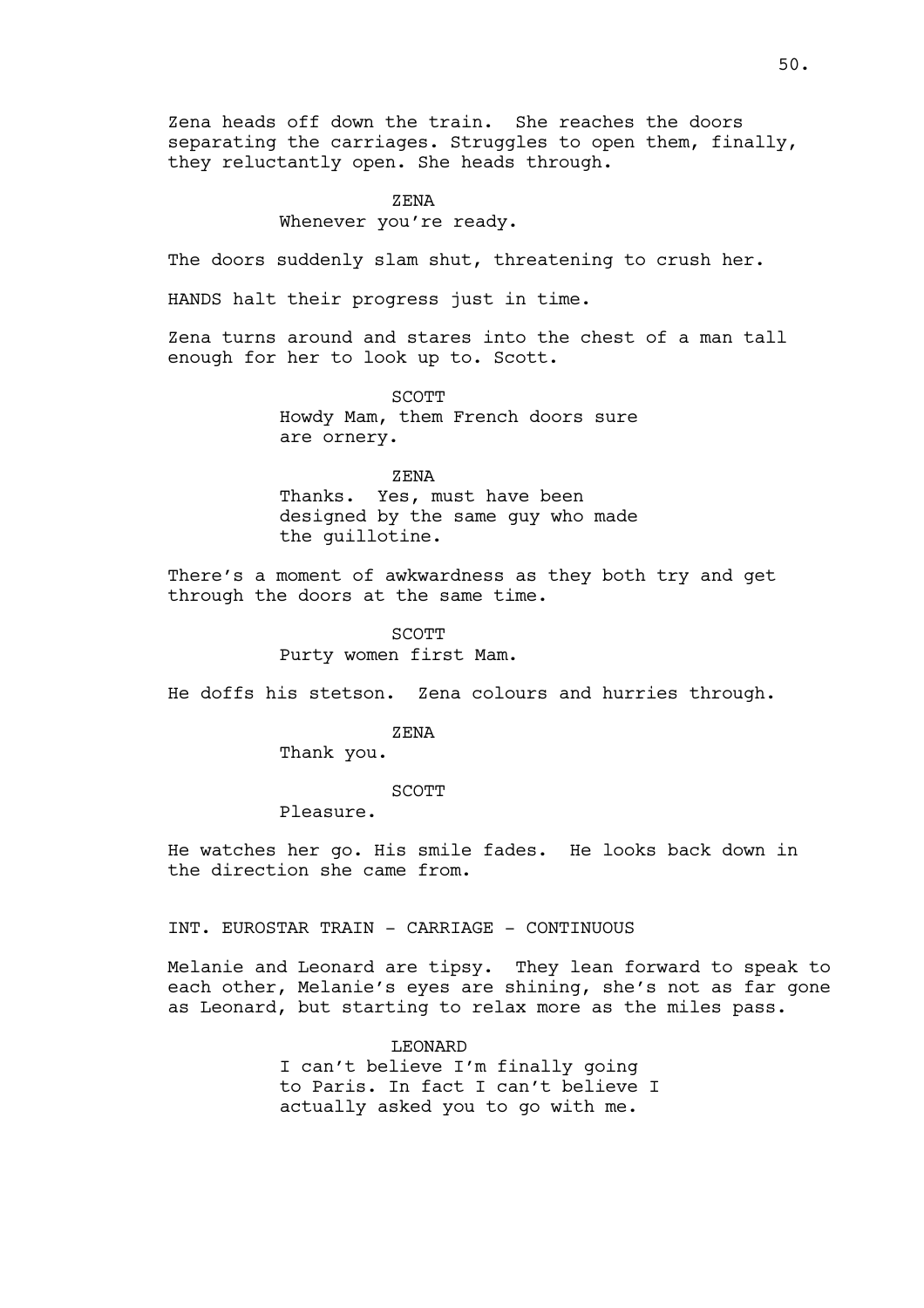# MELANIE

Sometimes you just have to go with the moment. What do you think attracted you to me?

LEONARD It was probably the way you threw your Chinese takeaway over me, that's always an icebreaker.

Melanie empties the remains of the wine between their two glasses.

# MELANIE

When we first met you told me you weren't normally forgetful. What did you mean?

A pause as Leonard summons up the courage.

LEONARD

I have problems, with my memory.

MELANIE

Don't we all. I sometimes forget I'm not a teenager anymore.

LEONARD It's a bit more serious than that. I have early stage Alzeimer's.

MELANIE

I'm sorry.

LEONARD It's alright, I'm getting treatment.

MELANIE I didn't know they...

LEONARD Me neither, I'm part of a trial group.

MELANIE

That's great.

LEONARD Yes, early results on mice have been promising.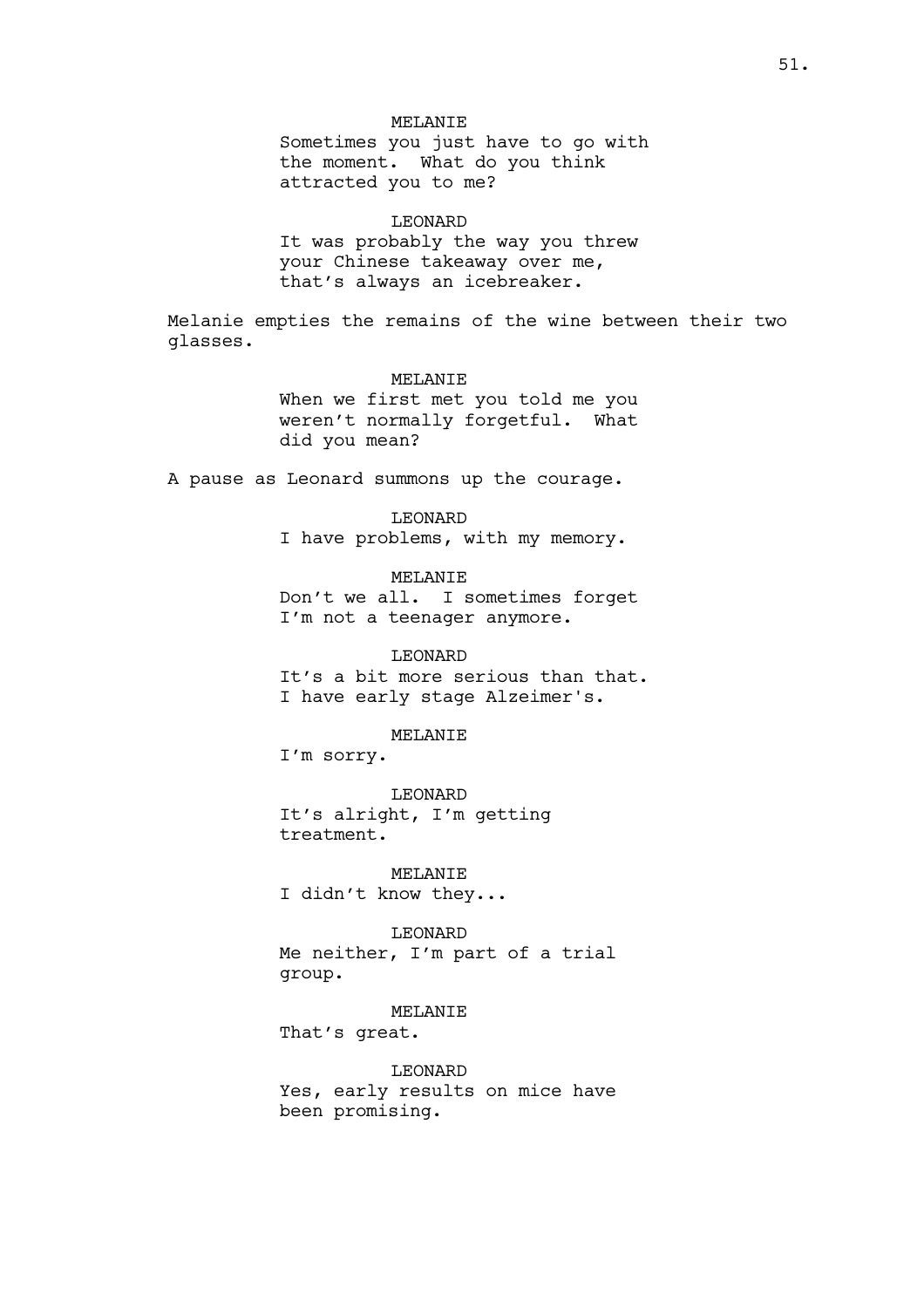LEONARD

Sorry?

MELANIE The French are big on cheese. Squeak squeak.

LEONARD Very funny, but seriously, how do you feel about going out with someone who may forget who you are?

Melanie leans forwards, gives him a long kiss.

MELANIE I guess I'd have to keep reminding you.

ZENA (O.S.) Heh! Get a room.

Zena plonks herself down next to them, breaks the mood.

MELANIE I had one, all your stuff's in it.

ZENA Hey, I pay rent. (beat) When I have it.

She puts a couple of bottles of wine on the table.

MELANIE Thanks hon. What kept you?

Zena smiles.

ZENA Nothing. Why?

MELANIE 'Cos I'm your mother, I can read you like a book.

ZENA I may have met someone.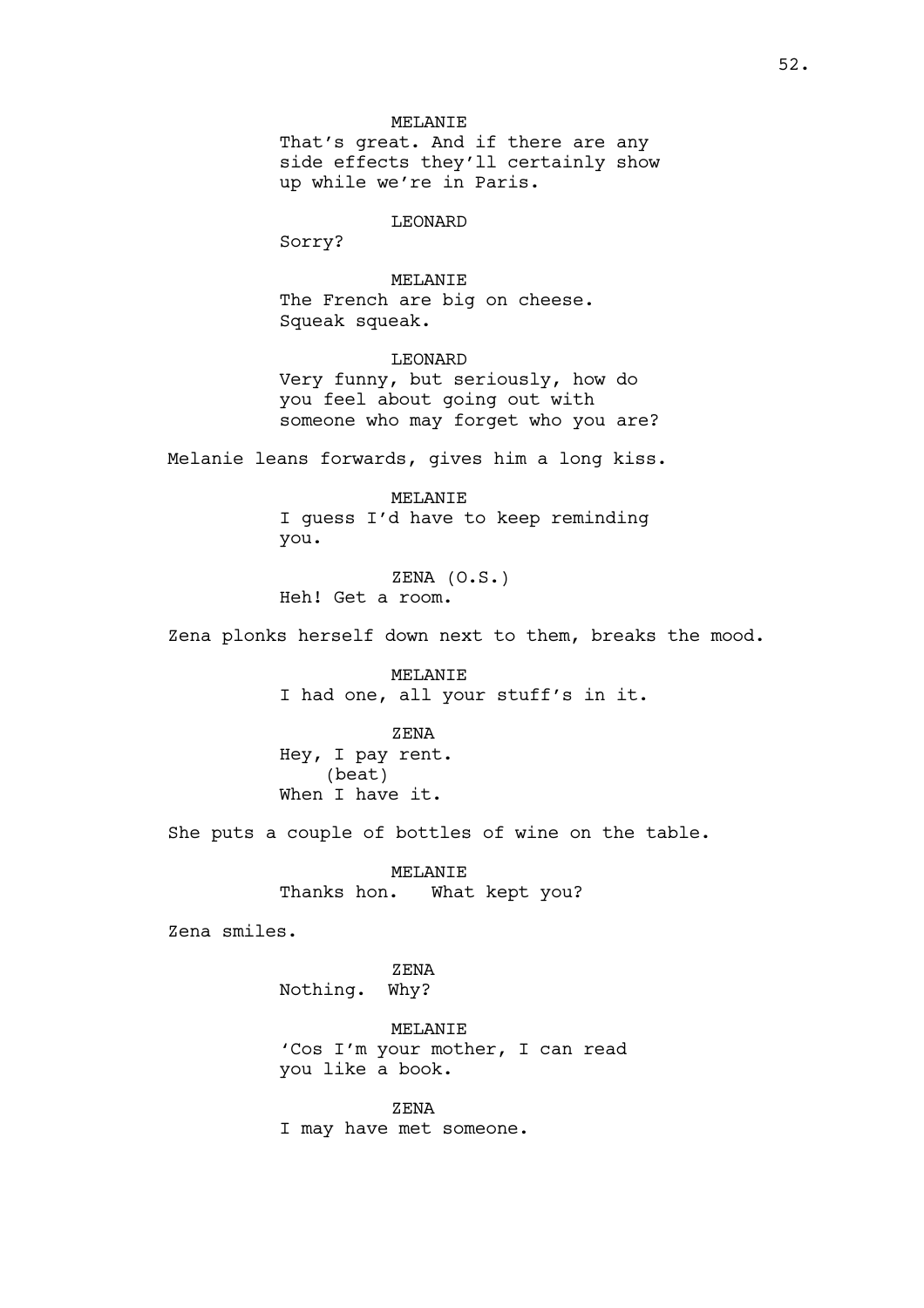### LEONARD

Oh God, does he smell of garlic and have a cute French accent.

ZENA No. That would be an epic fail on the cool front.

# MELANIE

Let me guess, tall, handsome and well hung...over.

ZENA Mum! You are so wasted!

MELANIE I may be a little merry...

ZENA Yeah, like Robin Hood and his men on a stag night.

MELANIE Okay, so what was he like?

ZENA Mum. It's not like I'm changing my facebook status.

# MELANIE

God forbid.

ZENA It's just he was kind of cool...

MELANIE In a married man way or a dopehead way.

#### ZENA

Neither. He was tall, good looking, mature...and he did have a cute accent, but it wasn't French.

MELANIE Eastern Europe?

ZENA Naa, more like a wild west Cowboy.

Melanie starts to sober up...fast.

# MELANIE

With a hat?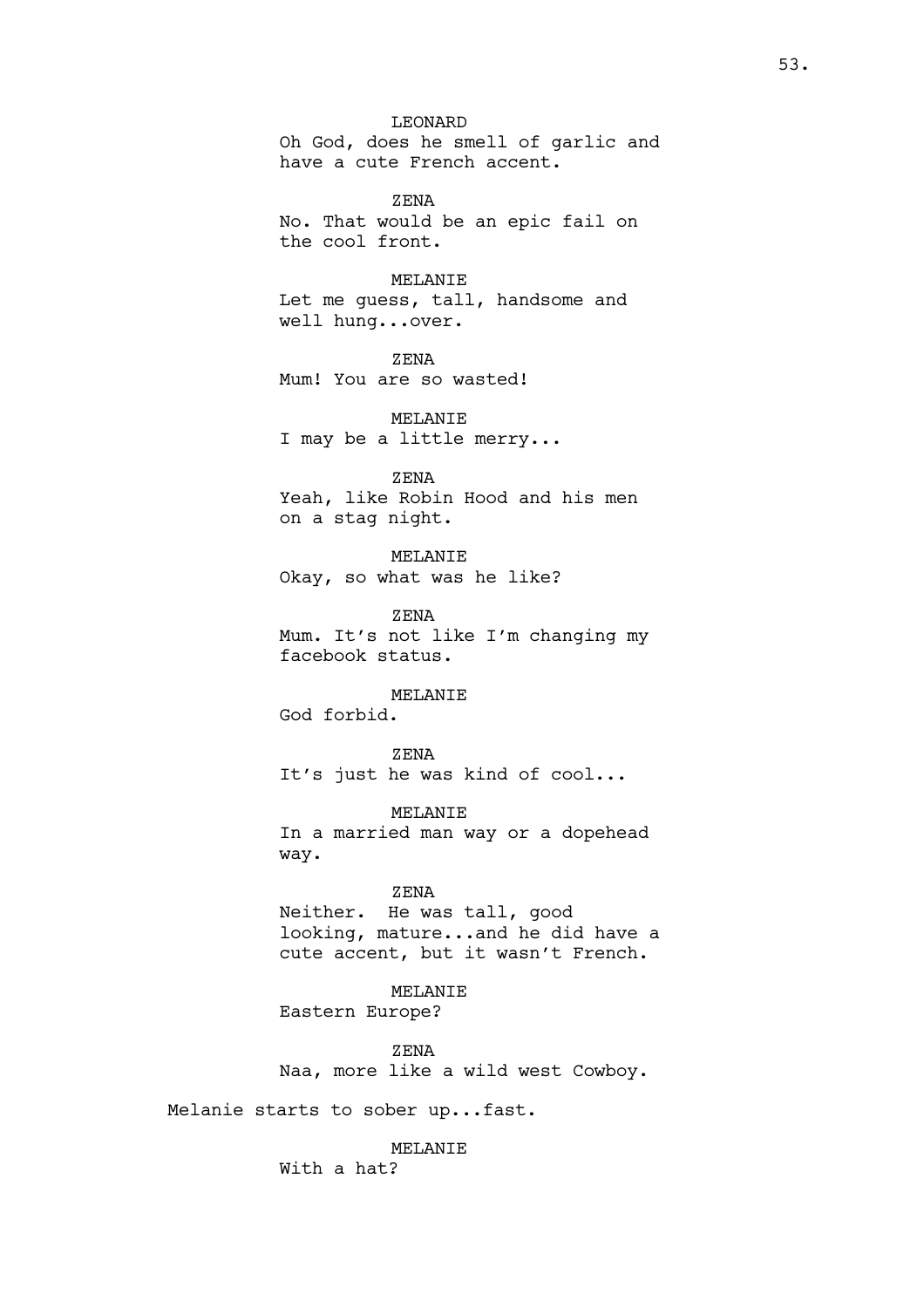### Is there any other sort?

Melanie looks down the length of the carriage. A door slides open giving her a clear view down the adjoining carriage.

#### INT. CARRIAGE - MELANIE'S POV - DAY

The dark silhouette of a stetson bobbing along between the seats -- heading their way.

BACK TO SCENE ON MELANIE

#### MELANIE

Shit!

# ZENA

What is it?

### MELANIE

I'll explain later, but right now you get yourself out of this carriage and into the toilet, and keep your mobile on.

### ZENA

But Mum!

Melanie gives her a look which scares the hell out of her. Zena swallows, grabs a bottle of wine and heads down the carriage to the nearest set of doors and the...

#### TOILET

She rattles the lock. It's occupied. The door suddenly opens. A MAN comes out, shoots her a look.

He has a florid and bruised face -- a bandaid over his nose. Looks like he's been in a brawl. It's the Hawk. He narrows his eyes, tries to place Zena, but can't.

She pushes past him and locks herself in the toilet. The Hawk limps off in the opposite direction towards Melanie and Leonard.

# CARRIAGE

MELANIE hurries away from Scott. Leonard struggles to keep up with her as she moves like a ballet dancer, absorbing the swaying rhythm of the tilting train as it speeds along.

Leonard in contrast, crashes into arms and legs that stick into the aisle, clutches at seat headrests for balance.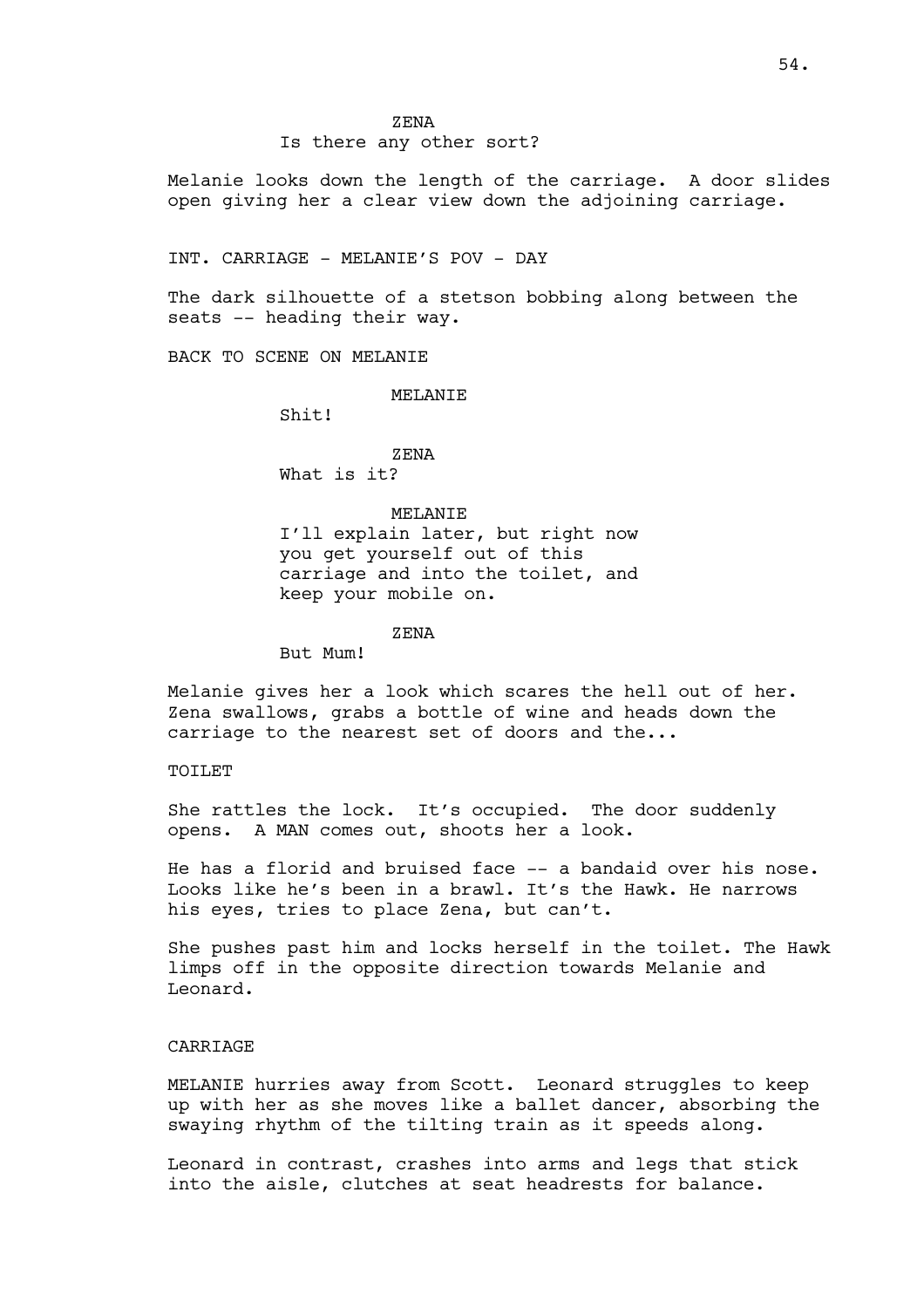LEONARD Any chance you could tell me what's going on?

Melanie shoots him a look.

MELANIE Do you ever watch the recaps at the start of TV series?

LEONARD Er yes, but I don't see...

MELANIE We have a lot to cover and not much train.

Melanie swerves round and past a meal trolley. Leonard bumps into it, steadies a bottle before it falls.

> MELANIE (CONT'D) Okay, I have quite a few jobs...

LEONARD Taxi driver, dinner lady...

MELANIE I do a couple of other things...

LEONARD Multi talented, I love that.

MELANIE I'm a belly dancer.

LEONARD That's it? Thank God for that, for a moment there I thought it was something really....

They reach the carriage divider, the doors slide open and shut affording them a moment of privacy between the carriages. Melanie drops her voice.

> MELANIE And I kill people.

Melanie heads through the doors. Leonard remains behind, goes to follow. Smacks into the doors as they close in front of him. Forces them open, hurries after Melanie.

LEONARD

What?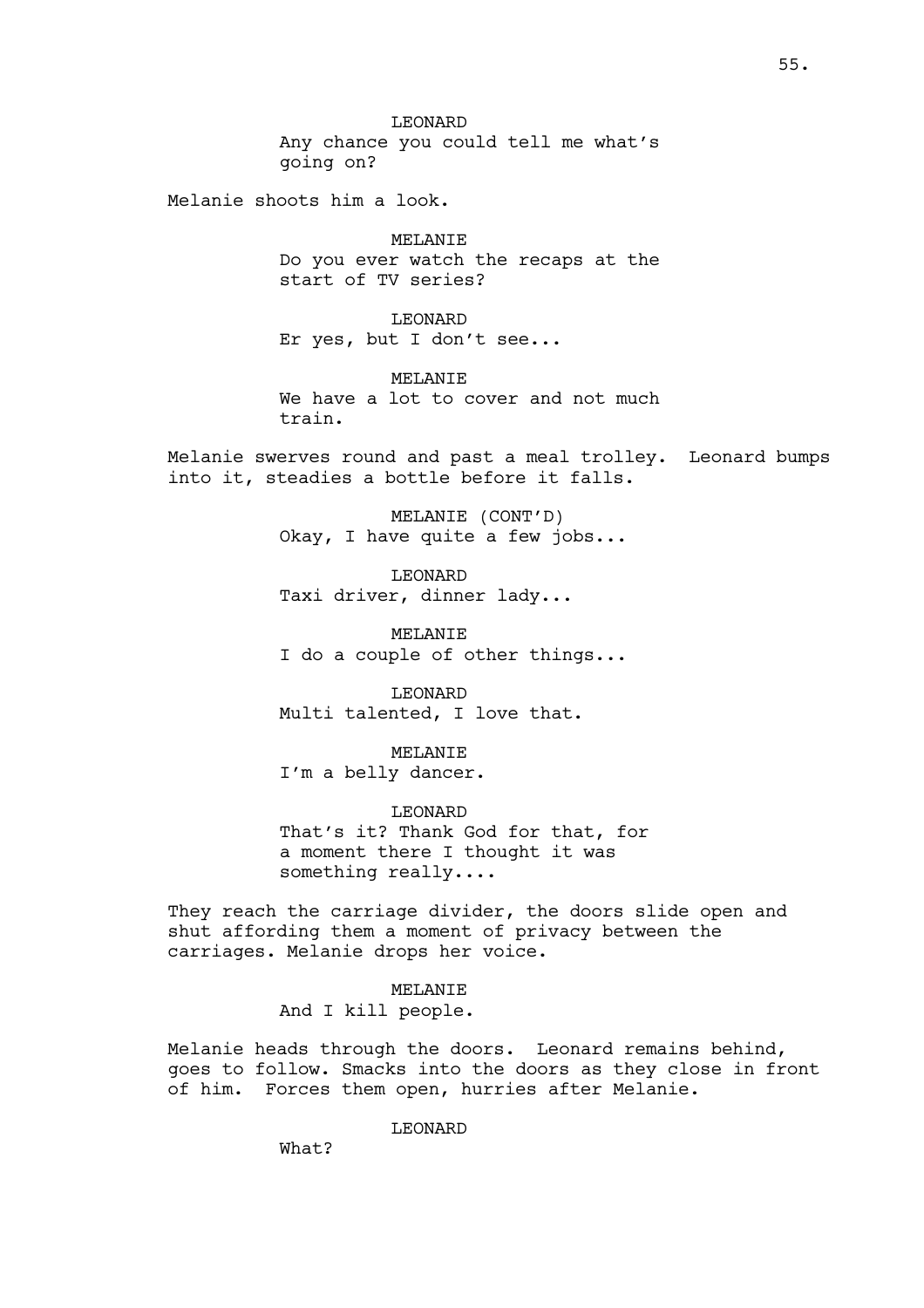You heard.

# LEONARD

I heard, but it's all a little fuzzy. Are you saying you work for dignatus, the Army, you're a bad surgeon. Which is it? You're going to have to fill in the blanks here.

# MELANTE

Private, contract work. But that's not important.

# LEONARD

No, right. Let's focus on the belly dancing, or the pie pilfering from the school canteen...

They come to another sliding door.

# MELANTE

If I don't do it someone else will, and in a moment that will mean more to you than it does now.

They head through and into the next carriage.

# LEONARD

It's clearer already.

# MELANIE

You had Alzeimer's, you thought it was incurable. You asked your friend George to hire someone to kill you, he contacted our firm.

# LEONARD

Condor, that's the last thing he said before he lost consciousness. We thought it was the cigars he was talking about, but it was you.

### MELANIE

Yes, but I didn't take the job.

LEONARD Because you'd met me and fallen madly in love.

#### MELANIE

Not exactly. I had a flat battery on my mobile.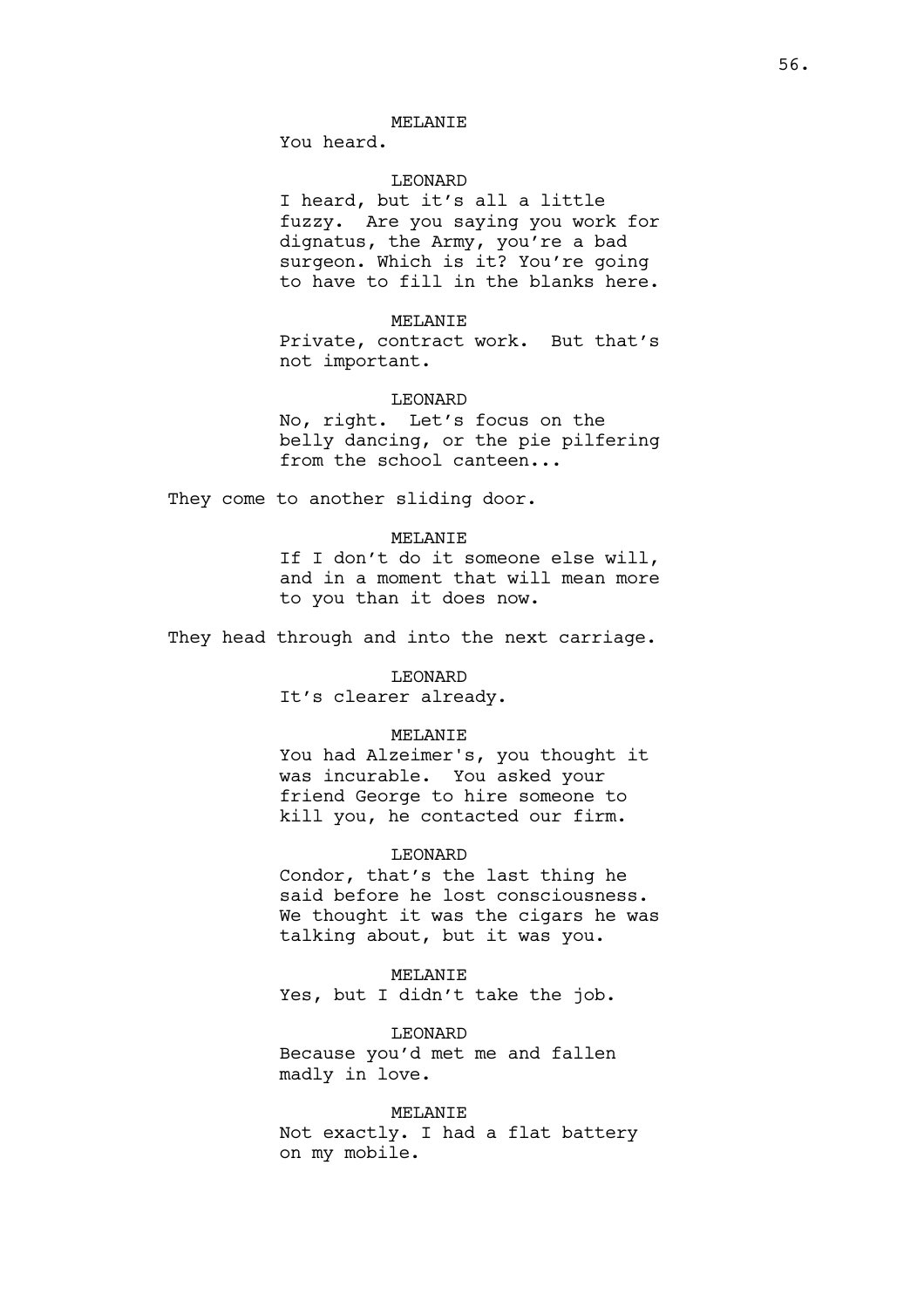# LEONARD

Not quite as romantic, but let's go with it.

MELANIE By the time I picked up the message the job had gone to another contractor.

# LEONARD

The Cowboy?

### MELANIE

No, he's after me because he thinks I killed his brother.

# LEONARD

So who's after me?

### MELANIE

I don't know. When I didn't take your contract it went back into the pool.

# LEONARD

So the Cowboy's after you and someone else is out there with me in their sights?

#### MELANIE

Pretty much.

# LEONARD

No wonder you wanted me and Zena out of the country. Can't you contact this pool thing and get my contract cancelled?

### MELANIE

It's a closed loop, total anonymity. Once the order's given it can't be cancelled.

# LEONARD

There must be a way.

They arrive at another door. It slides open. A drinks trolley pushed by a hostess goes past them.

# MELANIE I am the way. I wanted you with me in case they appeared.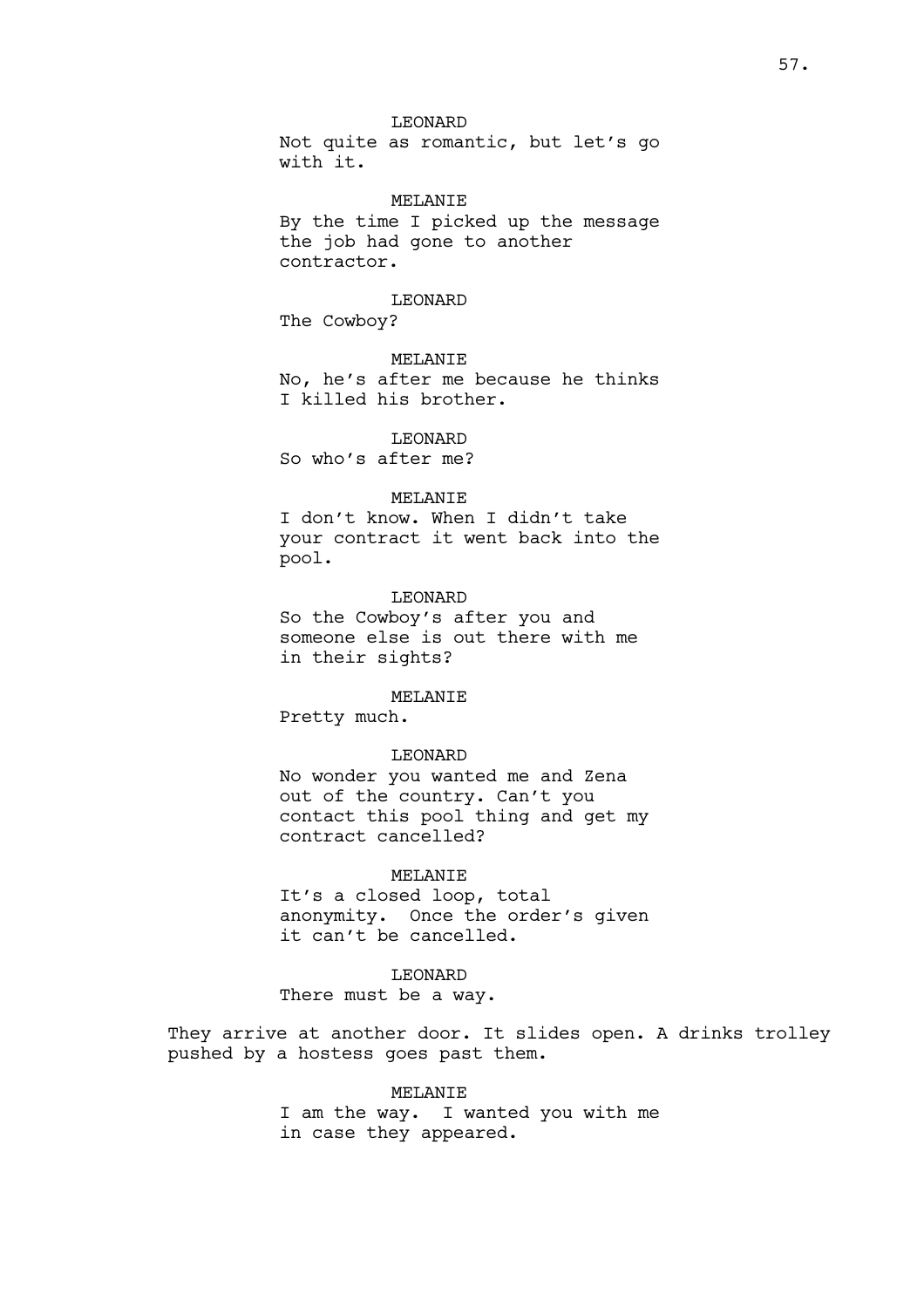LEONARD Something to look forwards to.

They arrive at the locked door to the quard's compartment.

LEONARD (CONT'D)

Now what?

# MELANIE

We're ten minutes outside Paris, my guess is he's not going to try anything until the very last minute. He doesn't want to be trapped on a train with police waiting for him at the station.

Scott appears at the end of the carriage, slows as he sees them. Melanie bangs on the door. Scott turns around, keeping his back to them. The guard's door opens, the GUARD appears.

> MELANIE (CONT'D) Oh hello, I wonder if you can help me.

GUARD Qui, but of course Madam.

# MELANIE

It's just my father. (she nods at Scott) Seems to have lost his ticket, and he's too embarrassed to come to you.

GUARD I understand, I will help him.

MELANIE Oh thank you, he speaks fluent french, so you should have no problem.

GUARD

Madam.

The guard dips his head and heads towards Scott.

LEONARD How's that going to help?

#### MELANIE

C'mon, run!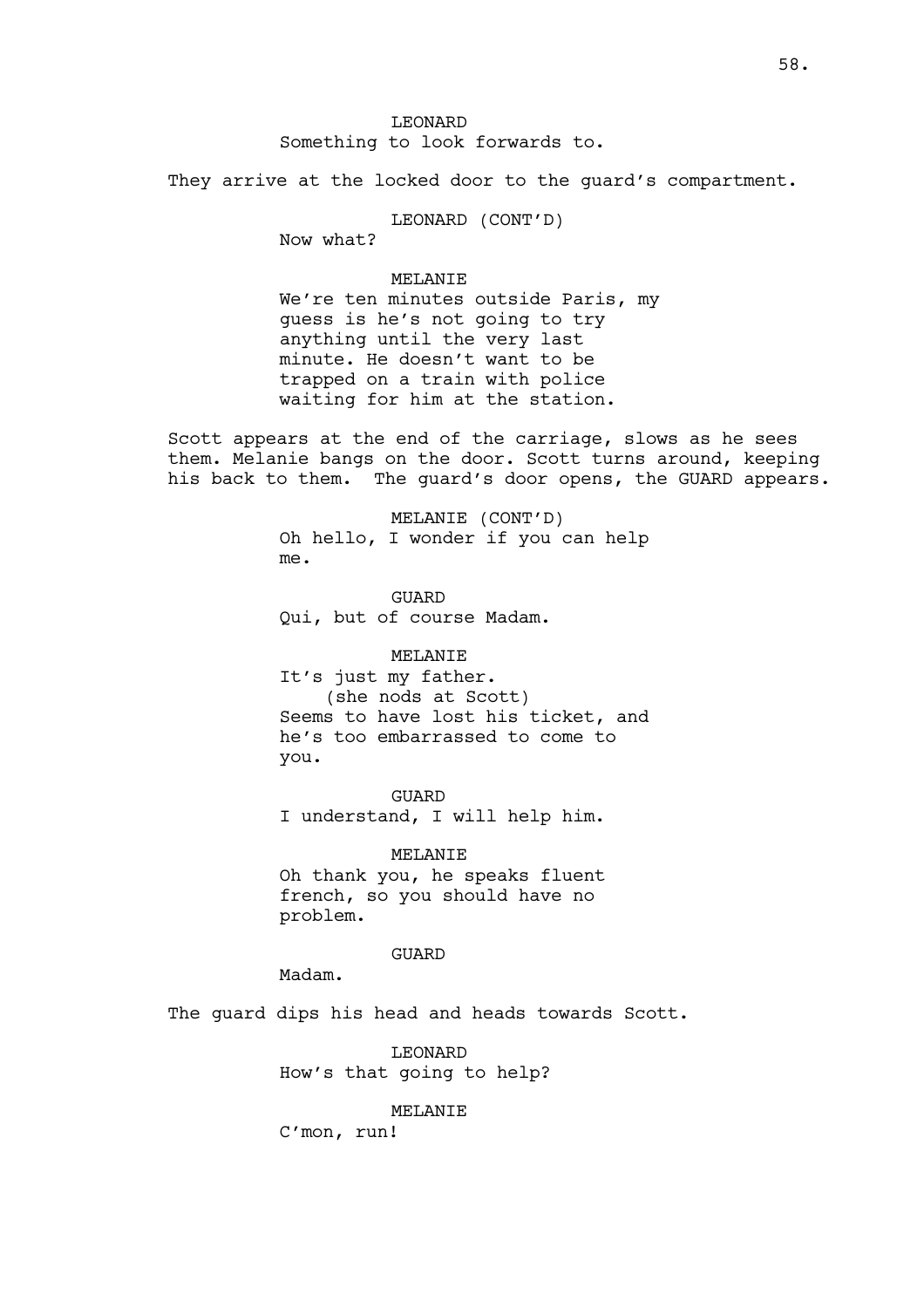Scott is cornered by the Guard who speaks rapidly in French at him. Melanie slips past him followed by Leonard.

Melanie moves like a snake, swerving round passengers, food trolleys and luggage as she races down the carriage with Leonard in tow.

Putting as much distance between them and Scott as they can. Melanie dials on her mobile.

INTERCUT BETWEEN MELANIE/ZENA

MELANIE (CONT'D) Babe, you okay?

INT. TRAIN TOILET - DAY

Zena is sitting on the toilet seat drinking from a bottle of wine. She's on her mobile.

> ZENA Great, I'm spending my holiday in a high speed toilet. What's going on.

MELANIE I need you to do something for me.

ZENA I can flush the toilet or make paper animals out of the loo roll.

MELANIE

Just listen...

INT. EUROSTAR TRAIN - CARRIAGE - CONTINUOUS

Melanie and Leonard race past the toilet door. Melanie looks back down the carriage. Scott is making his way towards them, moving briskly, shoving people out of the way.

Melanie keeps going. Scott sees her and Leonard, picks up the pace -- come's level with the toilet. Melanie speaks into her mobile.

MELANIE

NOW!

The toilet door flies open.

BANG!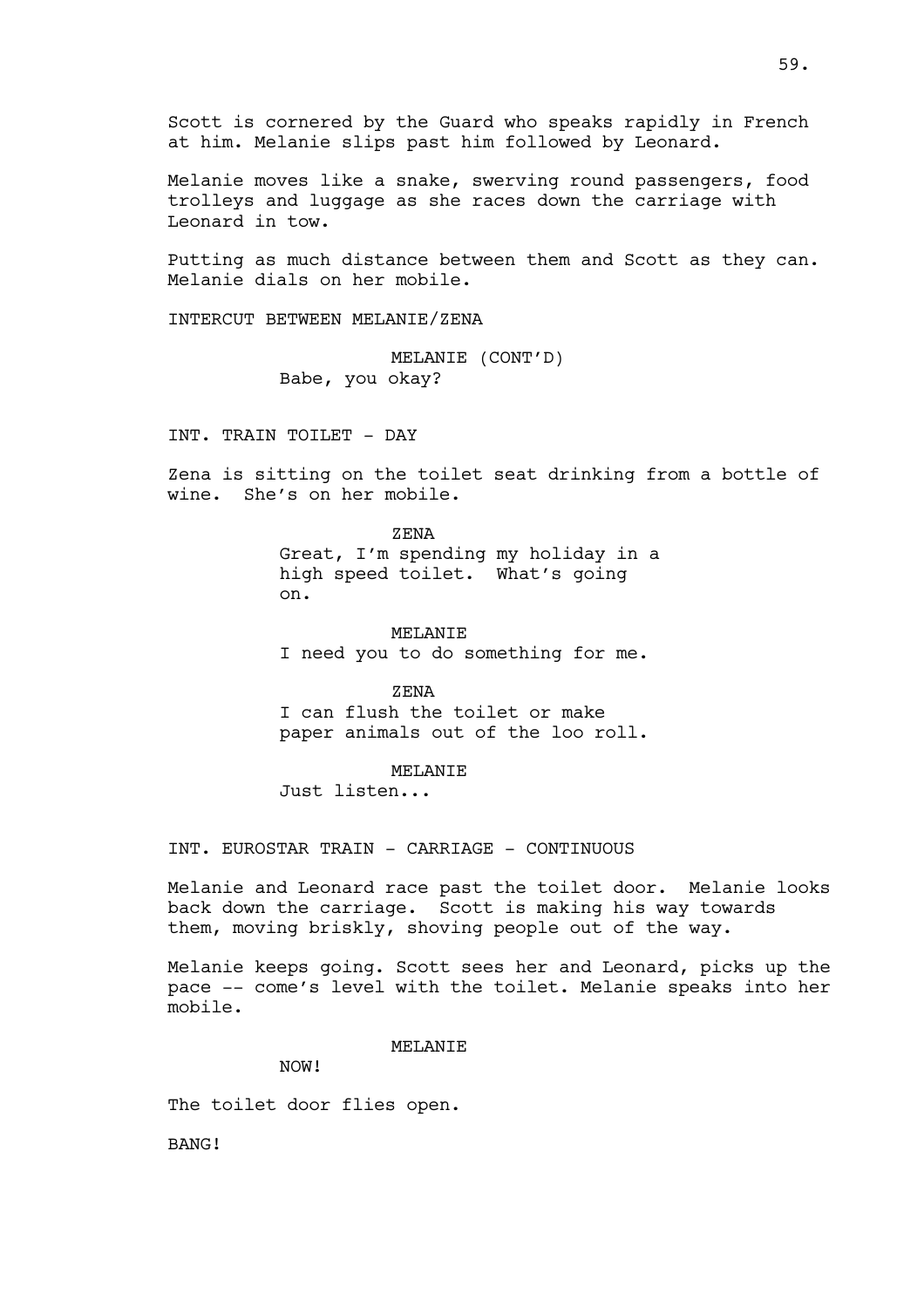Scott smashes into the door -- rips it off it's hinges, his hat sails through the air. He hits the ground -- HARD.

LEONARD

How is he?

MELANIE White stetson down.

Scott struggles to stay conscious -- pulls himself upright, eyes burning with hatred.

> MELANIE (CONT'D) And he's back up. C'mon.

Melanie and Leonard stare back and see...

Zena helping Scott up.

CHANGE OF ANGLE

On SCOTT.

# ZENA

I'm sorry, are you alright?

Scott grabs her arm, hard. Zena gasps with the pain.

#### SCOTT

Long as I got you I'll be fine.

Zena starts to open her mouth to scream. Looks down to see the barrel of Scott's gun digging into her side.

> SCOTT (CONT'D) Let's go see Mommie.

They head towards Melanie and Leonard.

INT. CARRIAGE - MELANIE'S POV

Of Scott holding Zena as he heads towards them.

# MELANTE

He's got Zena.

A moment of realisation. Time to make some tough decisions.

LEONARD He won't hurt her, it's you he wants.

Melanie turns and walks away from the approaching Scott. Leonard can't believe his eyes.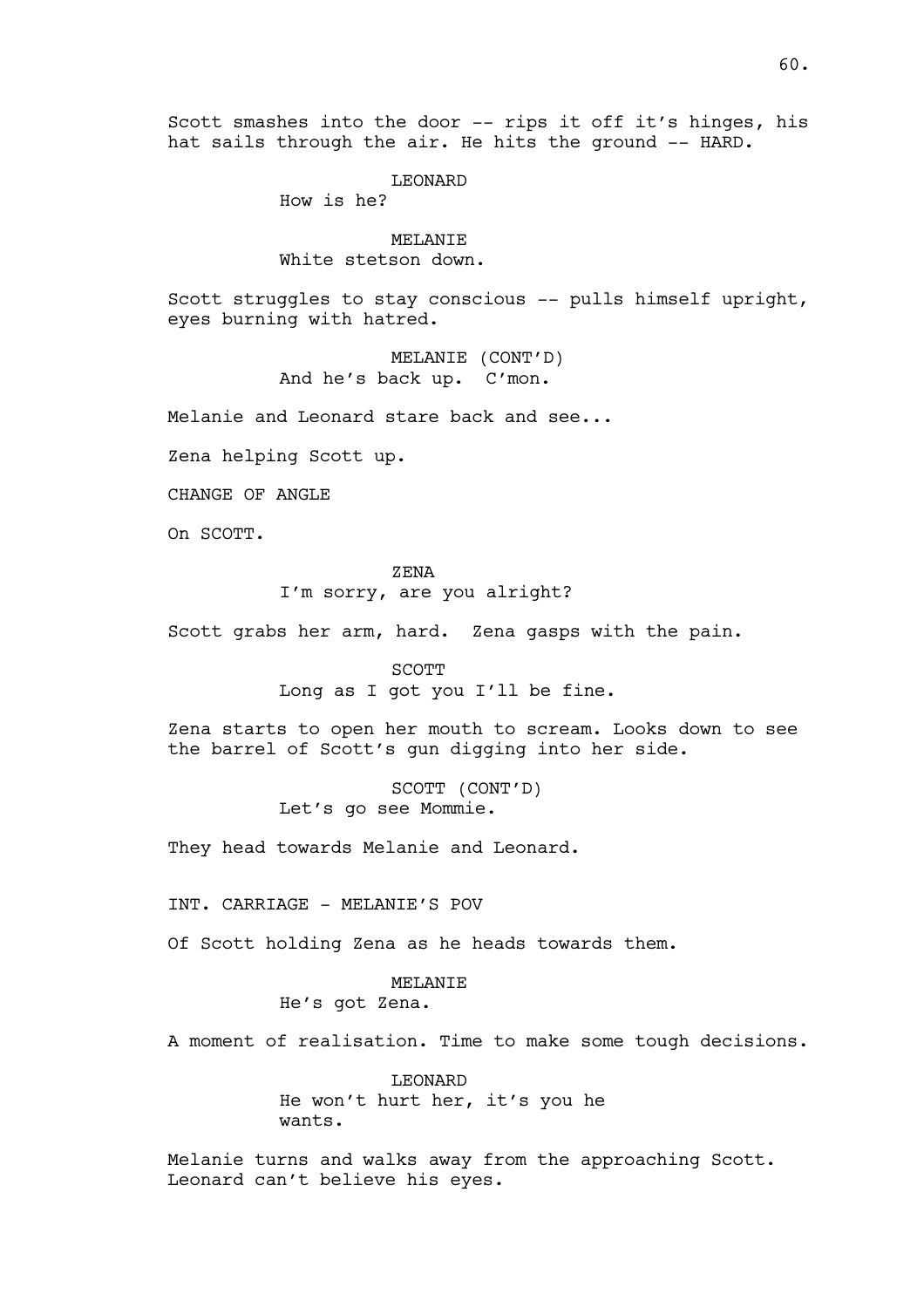LEONARD (CONT'D) What are you doing?

MELANIE You're right. It's me he wants.

LEONARD So you're walking away?

MELANIE As far as he knows.

LEONARD That's what it looks like to me as well.

MELANIE Just do as I say.

INT. CARRIAGE - SCOTT'S POV

Of Melanie and Leonard heading through the glass dividing doors between the carriages. Some passengers cross, blocking his view for a moment.

The passengers clear. Now he sees Melanie at the other side of the doors, standing in the middle of the gangway looking back down the length of the carriage towards him.

ANGLE ON

MELANIE - eyes narrowed as she sees Scott and Zena walking towards her.

The doors swish open, Scott pulls Zena through. Stops in front of Melanie.

> SCOTT Smart kid. Be a shame to lose her.

MELANIE It's me you want, let her go.

SCOTT

Maybe not.

MELANIE What do you mean?

SCOTT My brother, your daughter, maybe that's a fairer trade.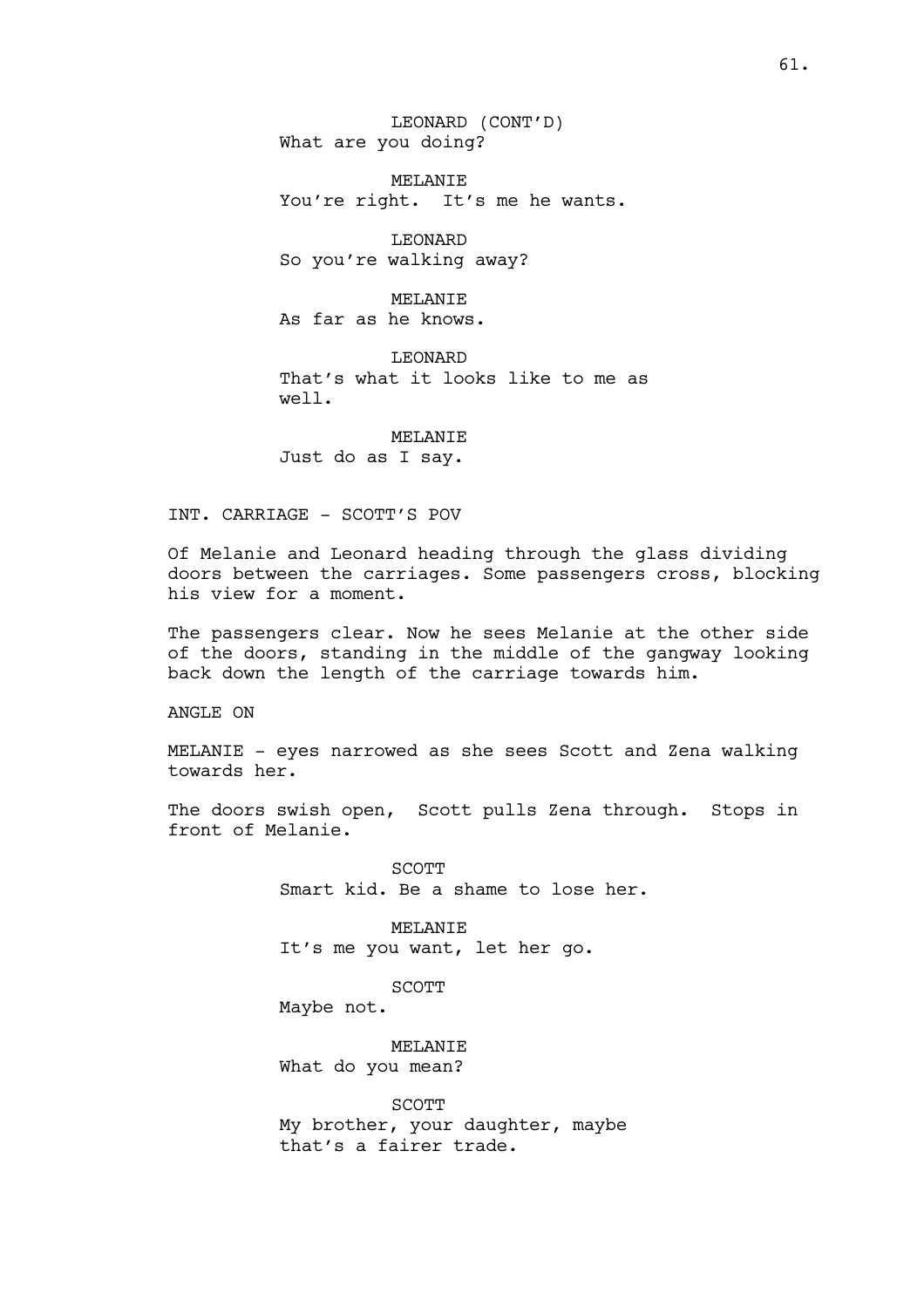MELANIE What about the sons and daughters your brother killed, how does that add up?

SCOTT

I'll do the math. You got five seconds before I put a bullet into her pretty head. One...

Melanie smiles at Scott. Scott doesn't get this at all.

SCOTT (CONT'D) Two...Three...Four...Fi...

He never finishes. Melanie steps to one side.

WHUMP!

A dinner trolley rockets into him pushed by Leonard. The trolley now wearing Scott -- smashes into the closed doors.

BANG!

The doors shatter with the impact. Scott lies pinned under the trolley, out cold, covered in pieces of shattered glass.

MELANIE

Come on.

Melanie, Zena and Leonard head away from the carnage. A passenger gets up from his seat and shadows them.

It's the Hawk.

The speakers overhead crackle into life -- the Gare du Nord approaching announcement ripples down the carriage.

Melanie, Zena and Leonard reach their seats. They pull down their luggage and head to the front of the train. The Hawk follows. He fiddles with a magazine in his hand.

ANGLE ON

THE HAWK who holds the magazine across his chest. We catch a glimpse of the gun hidden in its folds.

CHANGE OF ANGLE

Melanie, Leonard and Zena head through the final glass doors towards the guard's door at the front of the train.

Melanie turns to see The Hawk behind them. He swings his magazine up -- aims at Leonard.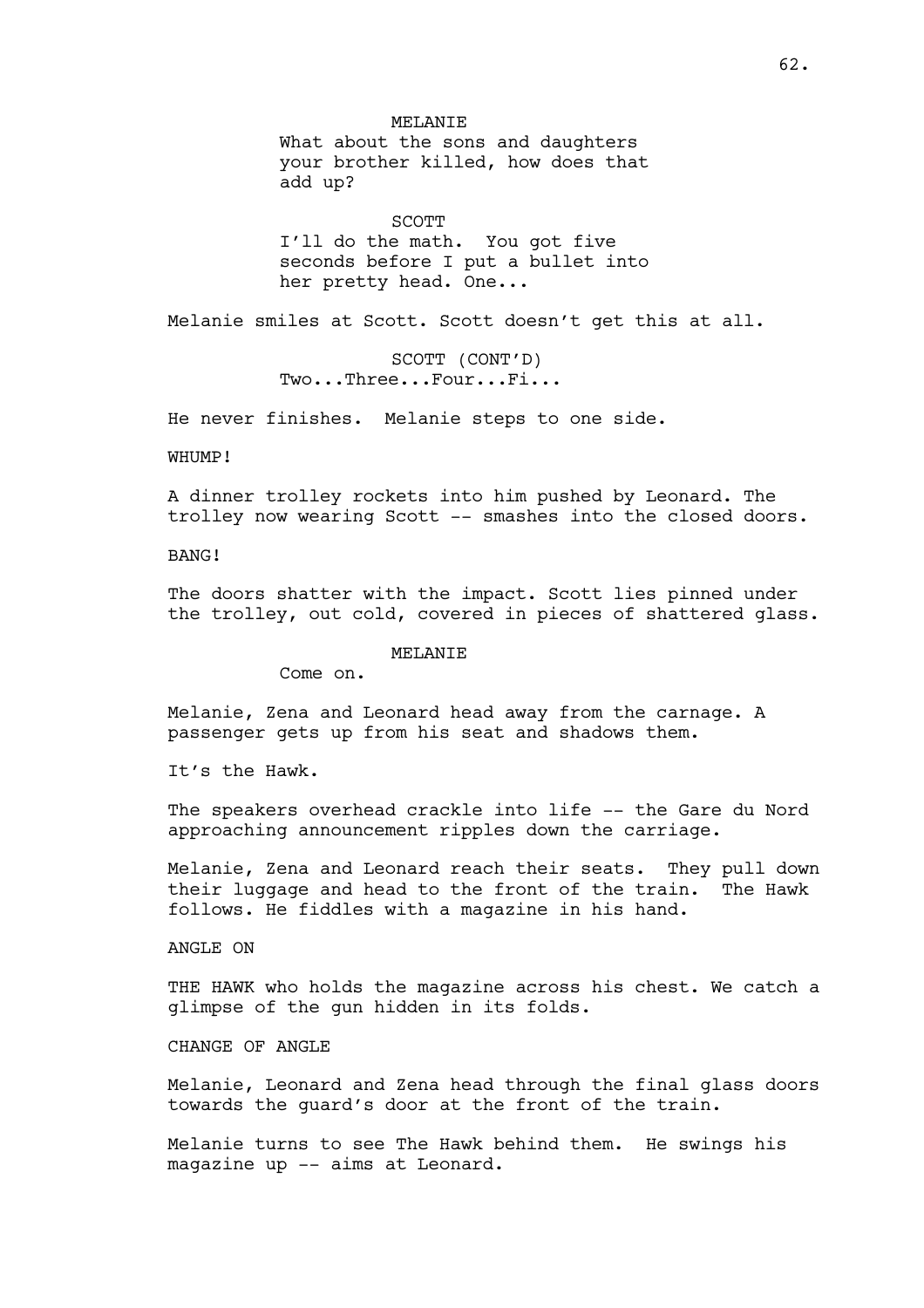Melanie throws herself across Leonard...

BANG!

The glass DOORS slam shut on The Hawk's outstretched ARM!

He howls in agony.

Off his bug eyed face.

INT. GARE DU NORD STATION - NIGHT

Passengers stream out of the train. A group of GENDARMES accompany some medics off-loading two stretchers. The Hawk lies on one, his arm stretched up in the air in plaster.

Another stretcher bears an unconscious Scott down the platform. His Cowboy HAT resting on his chest. Melanie, Leonard and Zena hurry towards the exit.

> ZENA Do you two want to tell me what the hell's going on? Or should I just start screaming?

LEONARD Whatever gets it over quickest, I just want a nice peaceful night's sleep.

ZENA

Mum?

MELANIE Let's just get away from here first, okay?

EXT. TAXI STAND - NIGHT

A huge queue of disgruntled people waiting for the trickle of taxis that filter back to the station.

# LEONARD

I wondered why there was such a rush to get off the train at ten o' clock in the evening...not like they were going to be late for work.

MELANIE The government must limit the licences for cabs.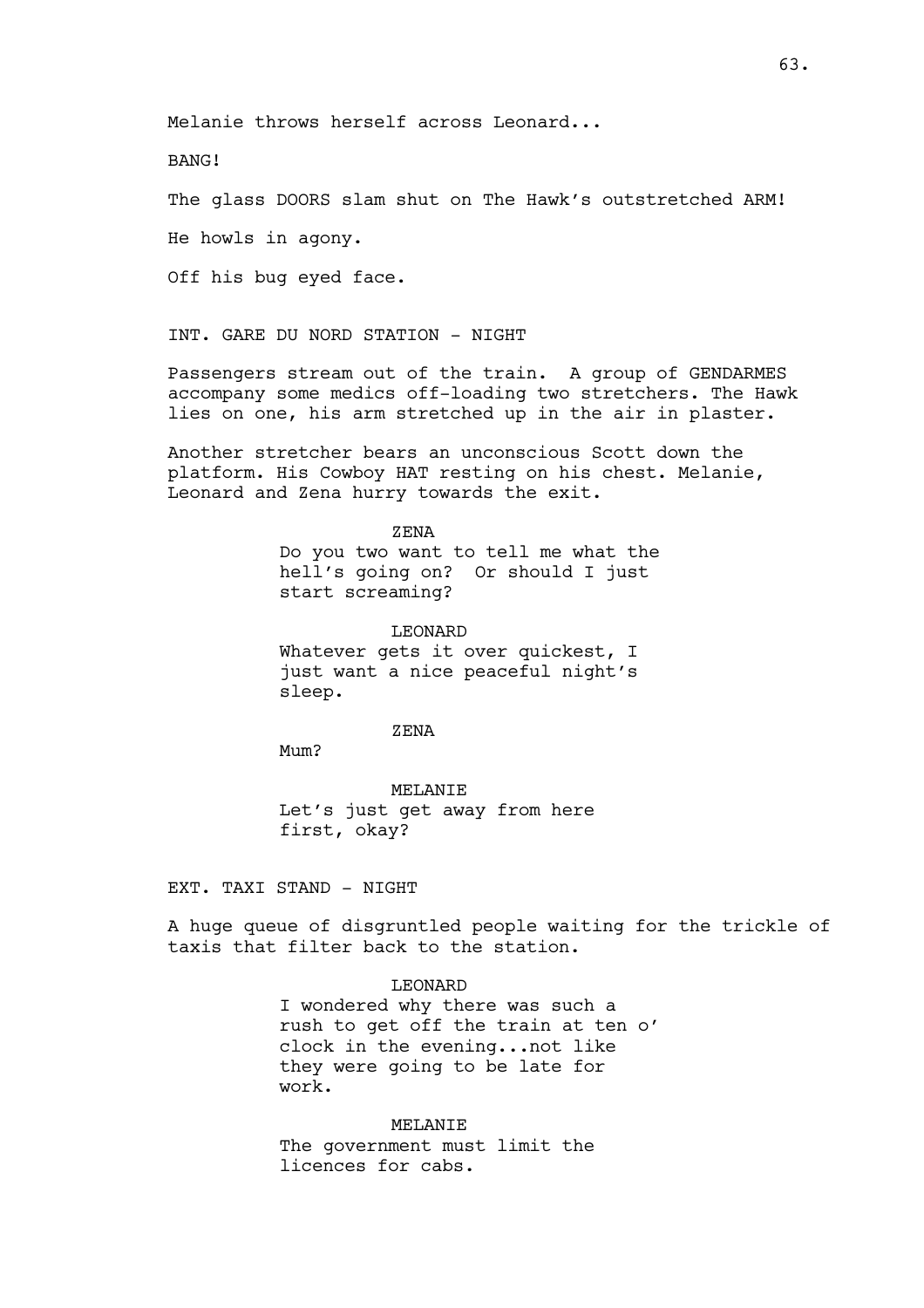LEONARD They need to get their act together.

INT. TAXI - NIGHT

The taxi speeds through the streets of Paris. Cheesy accordion music fills the cab. Zena sits between Melanie and Leonard squashed into the back seat of a tiny Renault.

Zena's eyes are like two saucers. She looks from Melanie to Leonard. Tries to speak...nothing comes out but a squeak. She takes a swig from the remains of her wine, drains it.

> ZENA Two contract killers...?

LEONARD Well, technically three with your mum.

ZENA Oh that's okay then. Jesus!

MELANIE I didn't want you to worry, I thought leaving the country, spending some quality time together...

ZENA

So you con Leonard into thinking he asked you to go to Paris, fail to mention he has a hit man on his tail and take me along as an extra target for some other loony tunes killer.

MELANIE

I didn't know...

# ZENA

Really? Which part, the hit man with a grudge or the hitman who's just doing his job, like you would have been, if Leonard hadn't got lucky.

MELANIE

They're in custody, they can't hurt us now.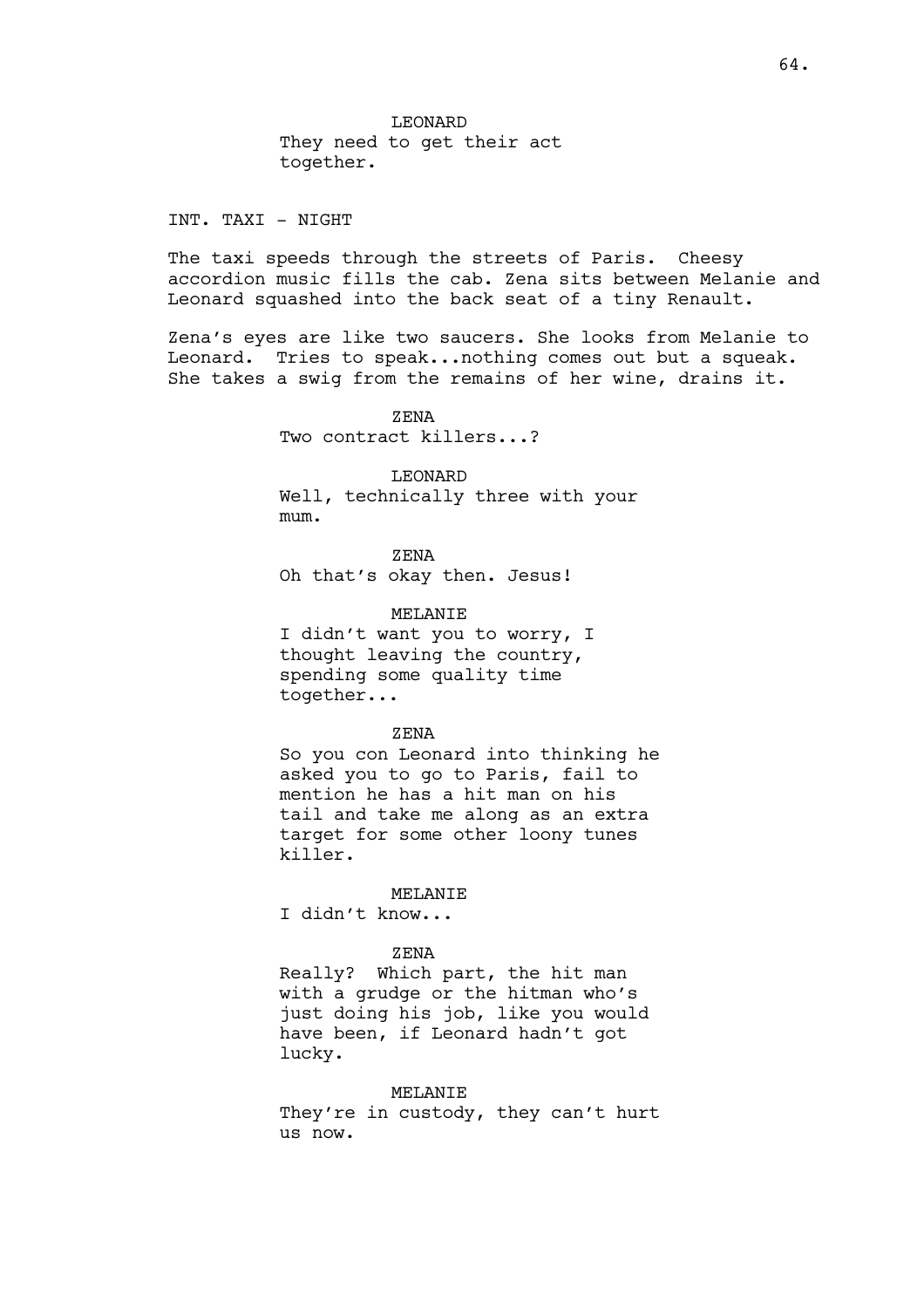ZENA That doesn't make what you did okay.

LEONARD Can we give it a break, let's just get to the hotel, have a good night's sleep and sort things out in the morning.

He looks from mother to daughter.

LEONARD (CONT'D)

Yes?

Zena screws her face up.

ZENA

S'pose.

MELANIE The hotel's lovely, great view of Notre Dame.

LEONARD I'd just like a great view of a pillow.

INT. HOTEL NOTRE DAME - DAY

The deafening sound of peeling BELLS fills the room.

UP FROM WHITE

Sunlight streams through the window. We TRACK across FACES. Swinging BELL shadows dapple them. Leonard and Melanie lie wedged in a double bed made from two sagging single beds.

Their eyes wide open, dark circles under them.

Zena lies on a single bed across the room. Cables snake from her ears into her Iphone. Tinny music spills out. Her eyes closed, she snores loudly between the chimes from the bells.

INT. HOTEL - DINING ROOM - DAY

Breakfast in the vein of the living dead. Melanie and Leonard drink large mugs of coffee as they try to stay awake. The dining room is full of NUNS. Who nod at them.

> ZENA They're friendly.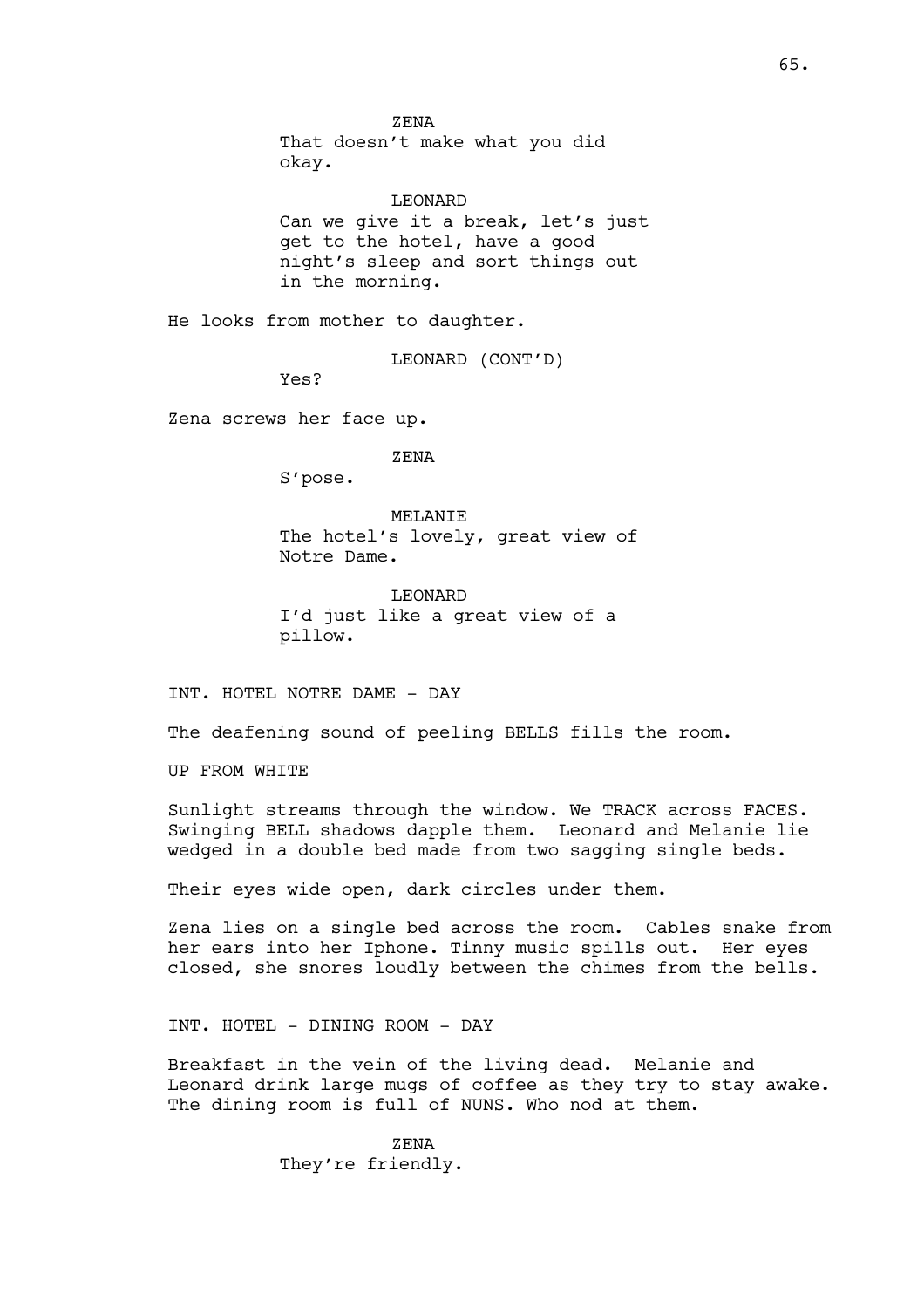LEONARD They probably see us as customers.

MELANIE Don't be silly, Nuns aren't undertakers.

LEONARD They're all in the same club, just further down the pecking order.

ZENA You're cheery this morning.

MELANIE We didn't get much sleep.

ZENA

Really?

LEONARD The hotel should have five bells, on its rating.

MELANIE It was all I could get at such short notice.

Leonard looks around at the Nuns tucking into breakfast.

LEONARD

Maybe they're from a silent order and come here so they can't be overheard chatting.

MELANIE Stop drinking coffee, it's making you gabble.

LEONARD What are we going to do? Sleeping under a motorway would be preferable to staying another night in this place.

MELANIE Okay we'll check out after breakfast.

ZENA I think this place is cool.

Leonard and Melanie both look at her -- a palpable demonstration of an age gap right there.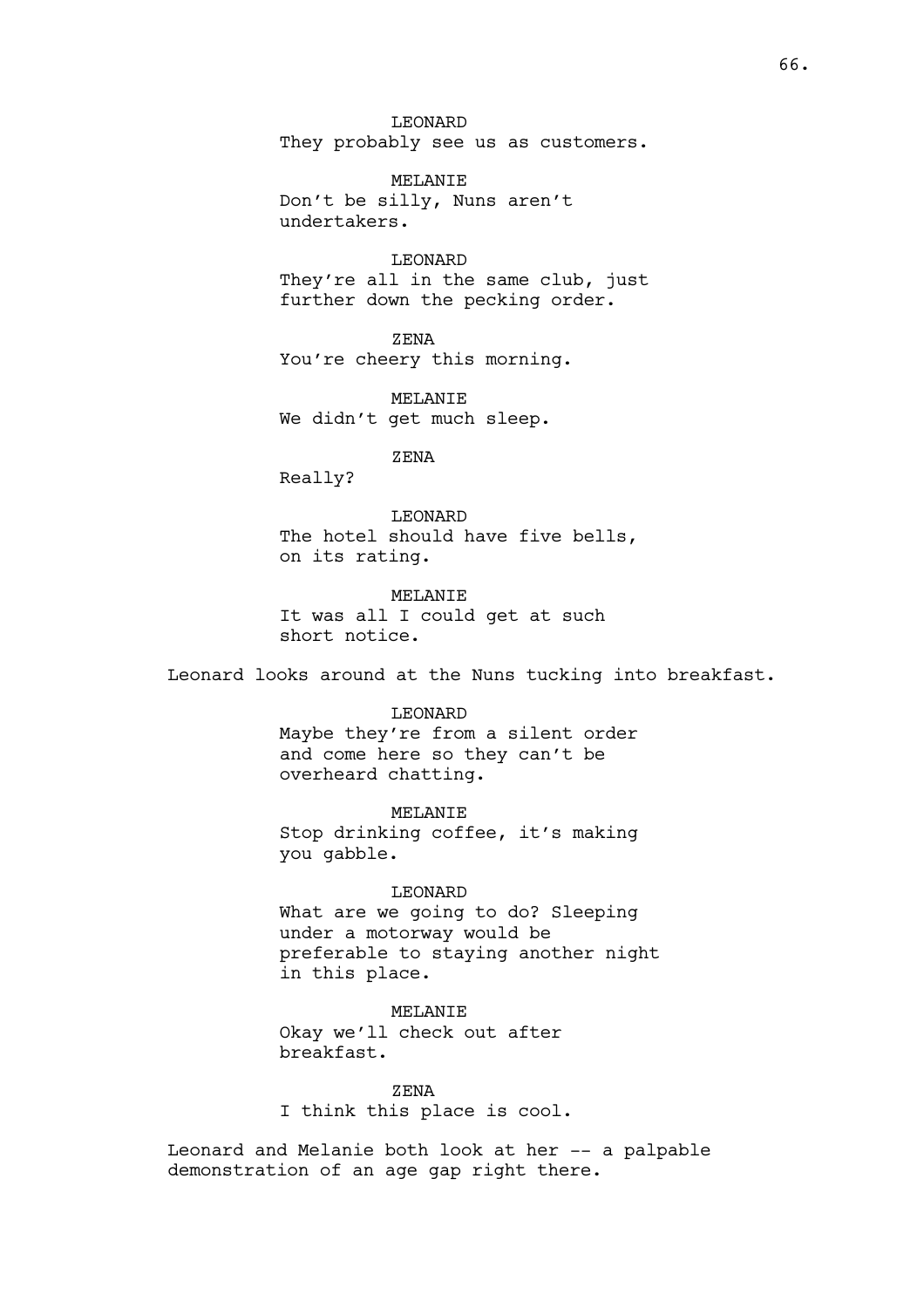MELANIE That's because all you can hear is peabody funk.

ZENA

It's pdiddy.

Melanie sighs.

MELANIE Whatever his name is you can listen to him in another hotel.

EXT. STREET - ARTISTS QUARTER - PARIS - DAY

Leonard, Melanie and Zena drag their luggage down the crowded streets, past gaily coloured shops and packed cafes.

EXT. CAFE - DAY

Surrounded by their bags, they tuck into plates of chips and Croque-Monsieur, a slab of toast with ham drenched in cheese.

MELANTE

I'm starving.

# LEONARD

Me too.

Zena pushes her food around the plate.

ZENA Don't they have MacDonalds?

MELANIE Yes, but they'll probably serve you a McBaguette.

ZENA Yuk. Well can we at least go up the Eiffel Tower?

Melanie and Leonard look at each other.

MELANIE Okay, but let's find another hotel first and get rid of our bags.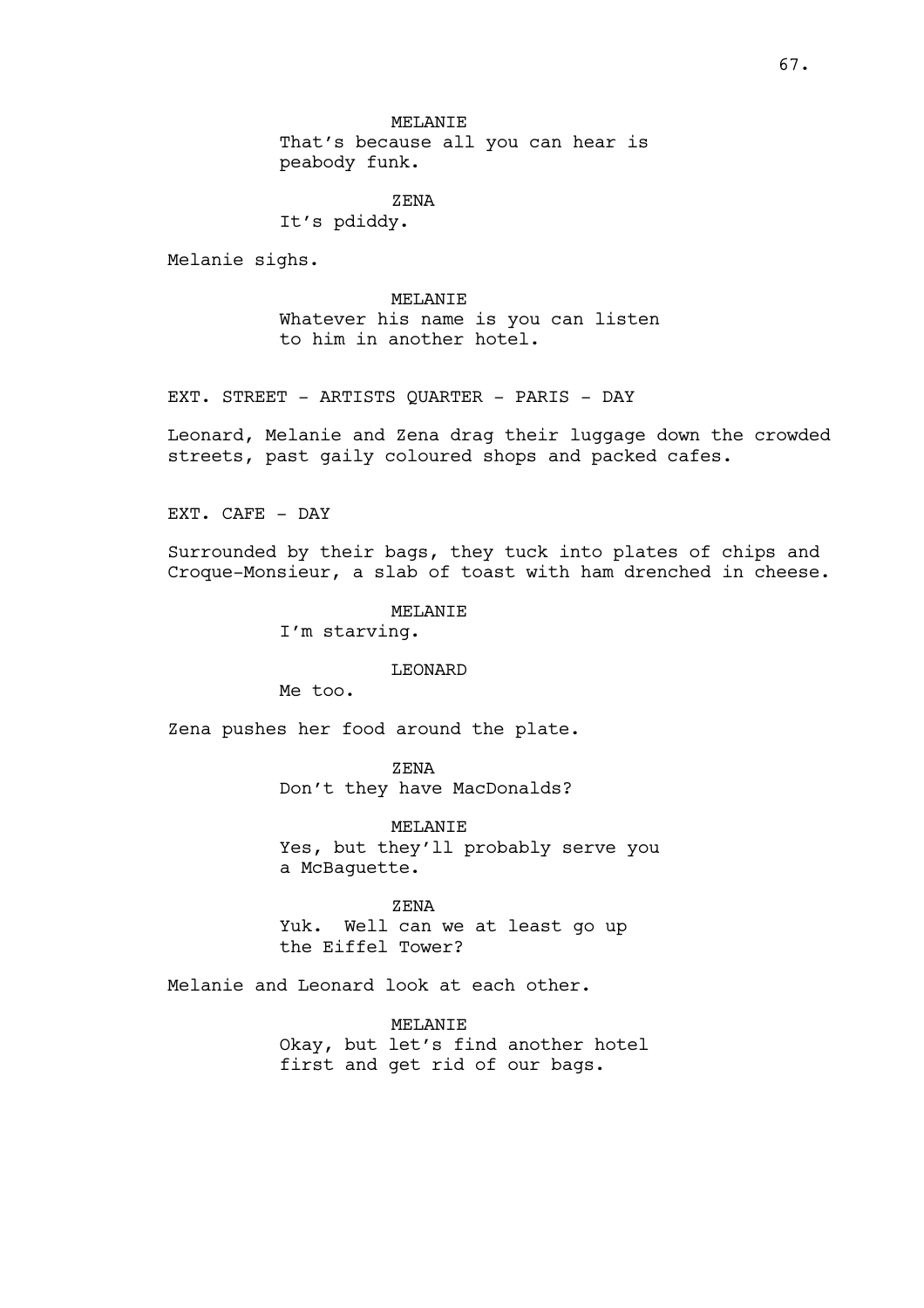EXT. CHAMP DE MARS - DAY

Leonard sleepwalks towards the entrance to the tower. Melanie leans against him drifting in and out of sleep as they inch towards the lifts to the top of the tower.

Zena nods her head to music in her ears.

### ZENA

We could have climbed the stairs, that would have saved some time.

Melanie opens an eye.

#### MELANIE

Do you even know how many steps it is to the top?

Leonard reads wearily from a tourist pamphlet.

#### LEONARD

It's around six hundred steps, then a lift to the upper level.

ZENA

Cool.

MELANIE No, not cool, suicidal.

### LEONARD

If God had wanted us to climb steps he would have had Mr. Otis invent something else.

ZENA

I bet we look like ants to the people up there.

### LEONARD

Why don't we just ask the people that have been up to the top what we look like, save ourselves a trip.

# MELANIE

It can't be much longer...can it?

She stares up towards the top of the magnificent structure where...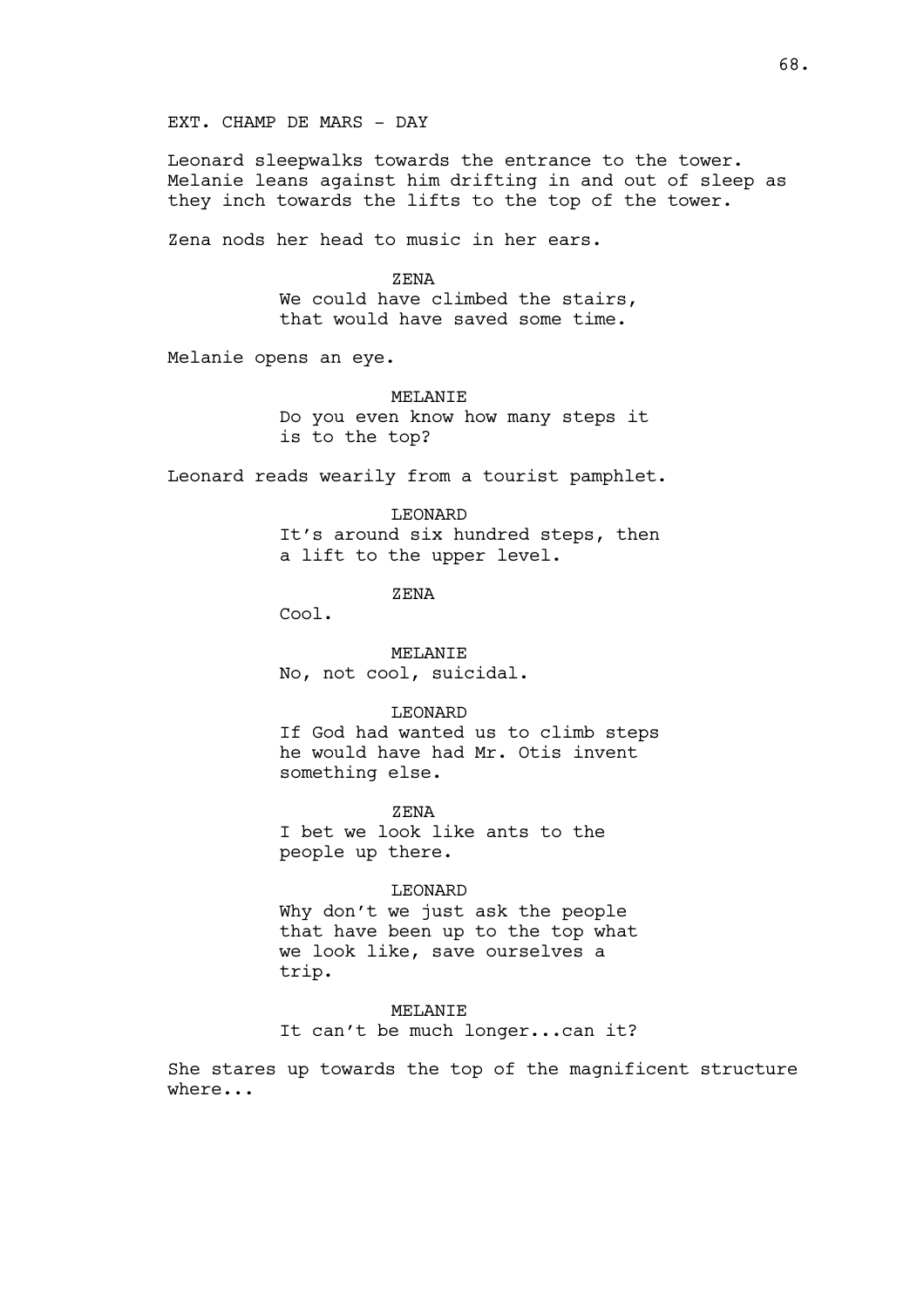A MAN peers through a telescope pointed down at the ground. He moves away from the eyepiece to reveal -- The Hawk.

Face bruised, and with one arm in a cast he moves over to the rail and stares down, the wind bringing tears to his eyes.

INT. LIFT - DAY

Leonard and Melanie are squashed between a couple of garlic breathing FRENCHMEN who insist on talking across them. Zena is being chatted up by a floppy haired FRENCH BOY.

> LEONARD Well this is fun.

MELANIE Yes, a day to remember.

Her eye catches something nearby.

ANGLE ON

A MAN reading a newspaper. A headline in french with a picture below it. It's a CCTV picture, blurry and hard to see but we can recognise both The Hawk and Scott.

She leans over to the man. Speaks in bad French. We read the translation in subtitles.

> MELANIE (CONT'D) Excuse me, could I look at your brand new piece of paper?

The man looks confused until Melanie points at his newspaper. He nods and hands over the paper. Melanie gets Zena's attention.

> MELANIE (CONT'D) Zena. Put him down and get over here.

Zena rolls her eyes. Speaks to the boy with a surprisingly good French accent.

> ZENA Pardonez moi. What?

MELANIE What does this say?

She thrusts the newspaper at Zena who scans it.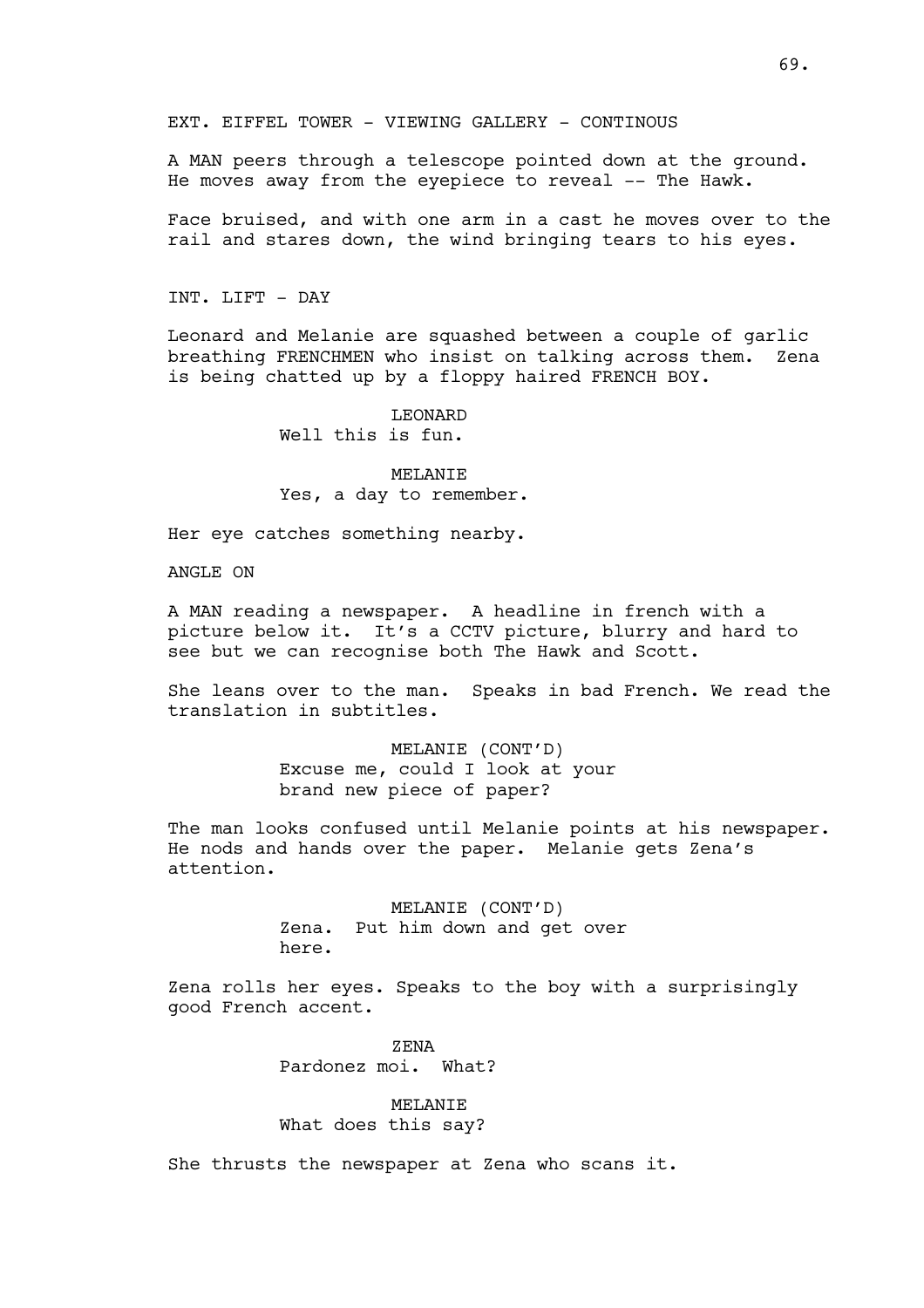# ZENA

Shit!

MELANIE Don't embellish, just the broad outline.

### ZENA

Two suspects in a shooting incident broke out from a local police station late last night...bla,bla ,bla...police are warning people not to approach them as they are considered armed and dangerous...

# MELANIE

How can they be armed?

# ZENA

...after disarming police officers at the scene and making off with hand guns and a pump action shotgun.

# MELANIE

Shit!

ZENA Which is what I said.

LEONARD

Now's not the time to get smart with your mum.

MELANIE Maybe it is, because it looks like we now have a bigger problem.

LEONARD They're both working together.

# EXT. VIEWING PLATFORM - DAY

Leonard and Melanie wander around scanning the views. Zena is back with the french BOY.

> MELANIE There must be a way to shut them down. Maybe Marconi knows.

> > LEONARD

Marconi?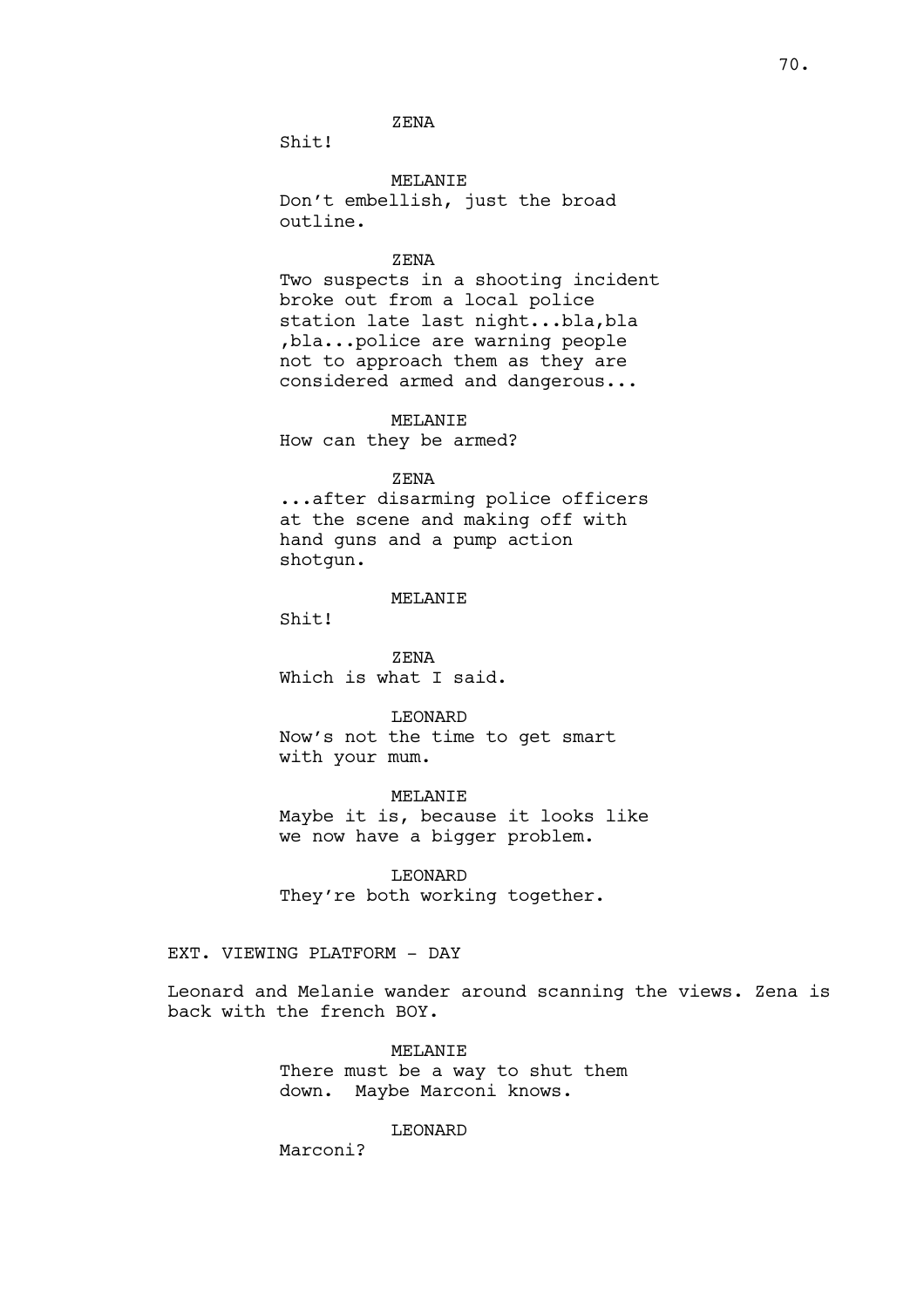# MELANIE

Guy I freelance for. He's like my agent. Jobs come through him from a third party.

# LEONARD

We need another assassin to take them both out.

# MELANIE

We already have one. Me.

### LEONARD

I was thinking about that. What would you have done if you hadn't missed the call that day.

#### MELANTE

What do you mean?

#### LEONARD

Well you'd have had the contract to kill me. How would you have done it?

#### MELANIE

This is not really the time...

# LEONARD

This is exactly the time. We both have hitmen on the loose planning to kill us...might be good to know how they're going to do it.

### MELANIE

You wouldn't have felt anything, a fast acting drug, I'd have made it look like you couldn't take the news about your disease.

### LEONARD

We'll I doubt they'll be using that method.

# MELANIE

This is different, Scott wants revenge, it's personal.

# LEONARD

What about the other guy on the train?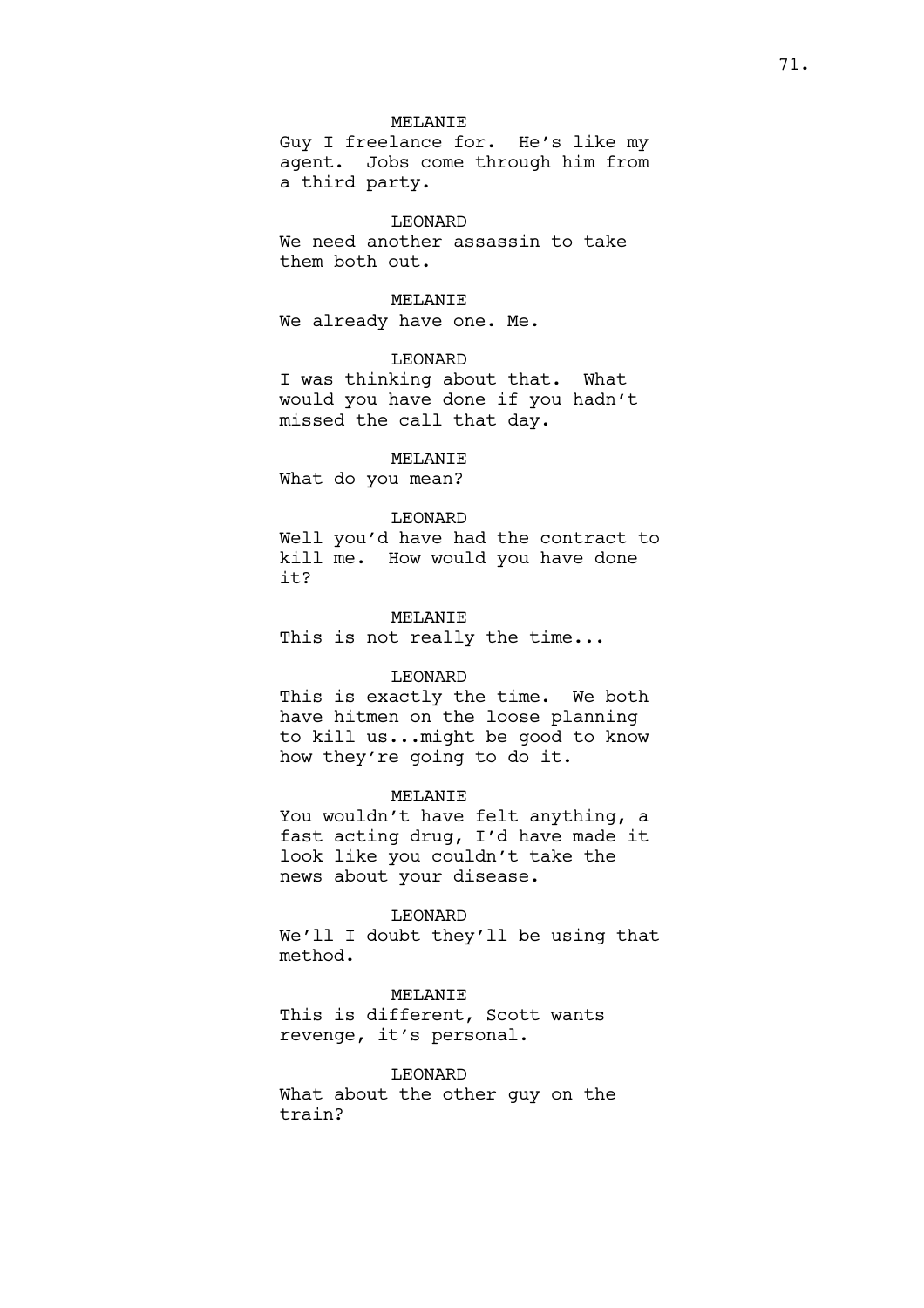### MELANIE

The Hawk, Marconi had already given him a job. It looks like he got the contract to kill you when I passed.

LEONARD And Marconi didn't know about it?

## MELANIE

No. The Hawk took one job through him, the contract to kill you came direct from the agency.

ZENA (O.S)

Mum.

They turn to see a white faced Zena in front of a familiar sight. The Hawk, one arm in plaster, the other holding a magazine pressed into Zena's back.

THE HAWK

Well this is pleasant, the whole family in one nice little package.

MELANIE I think there's been a misunderstanding.

THE HAWK Oh really?

LEONARD Yes, I don't want you to kill me.

THE HAWK Nobody ever does.

MELANIE

But he did...

LEONARD

And now I don't.

THE HAWK It doesn't work that way.

MELANIE You get paid when the job's done, right?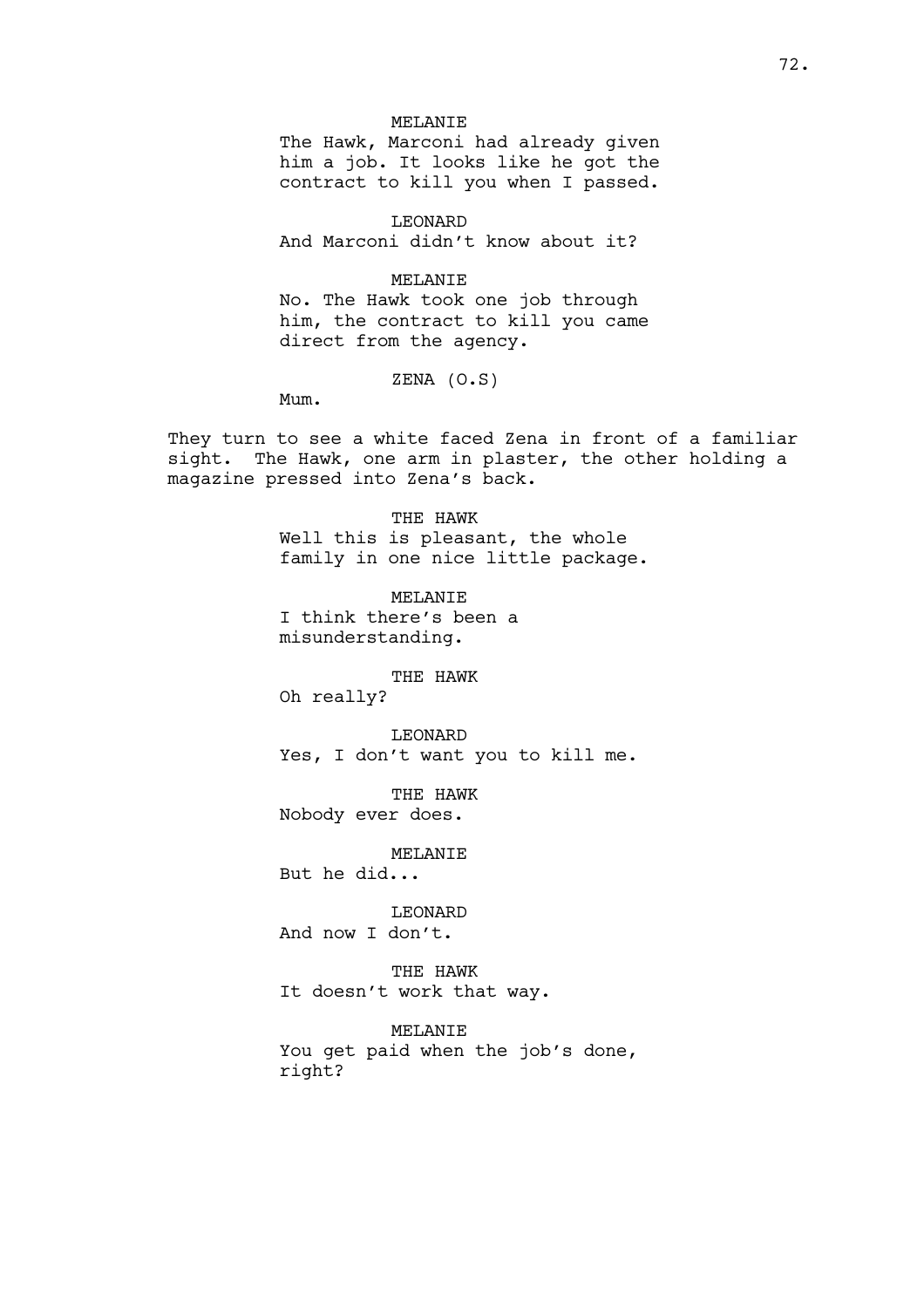## THE HAWK

Yes. So the quicker we get this over with the quicker I can stop freezing my nuts off up here and collect my money.

ZENA

Sorry about that.

THE HAWK

What?

ZENA

Your nuts. The suitcase just got away with me.

MELANIE

How about we pay you your fee and you let us go.

The Hawk chews this over.

THE HAWK

I had a look round your houses. Doesn't look like you have that sort of money. Besides, even if you had the money, there's still a problem.

#### MELANIE

Scott.

THE HAWK He's down below. He's expecting my call.

MELANIE How about a million pounds.

Three sets of eyes WIDEN.

THE HAWK Huh. When did you win the lottery?

# MELANIE

I've been planning on retiring, sending my fees over here, put a deposit down on a small flat in the rue du Frederick.

THE HAWK And for this you want me to...?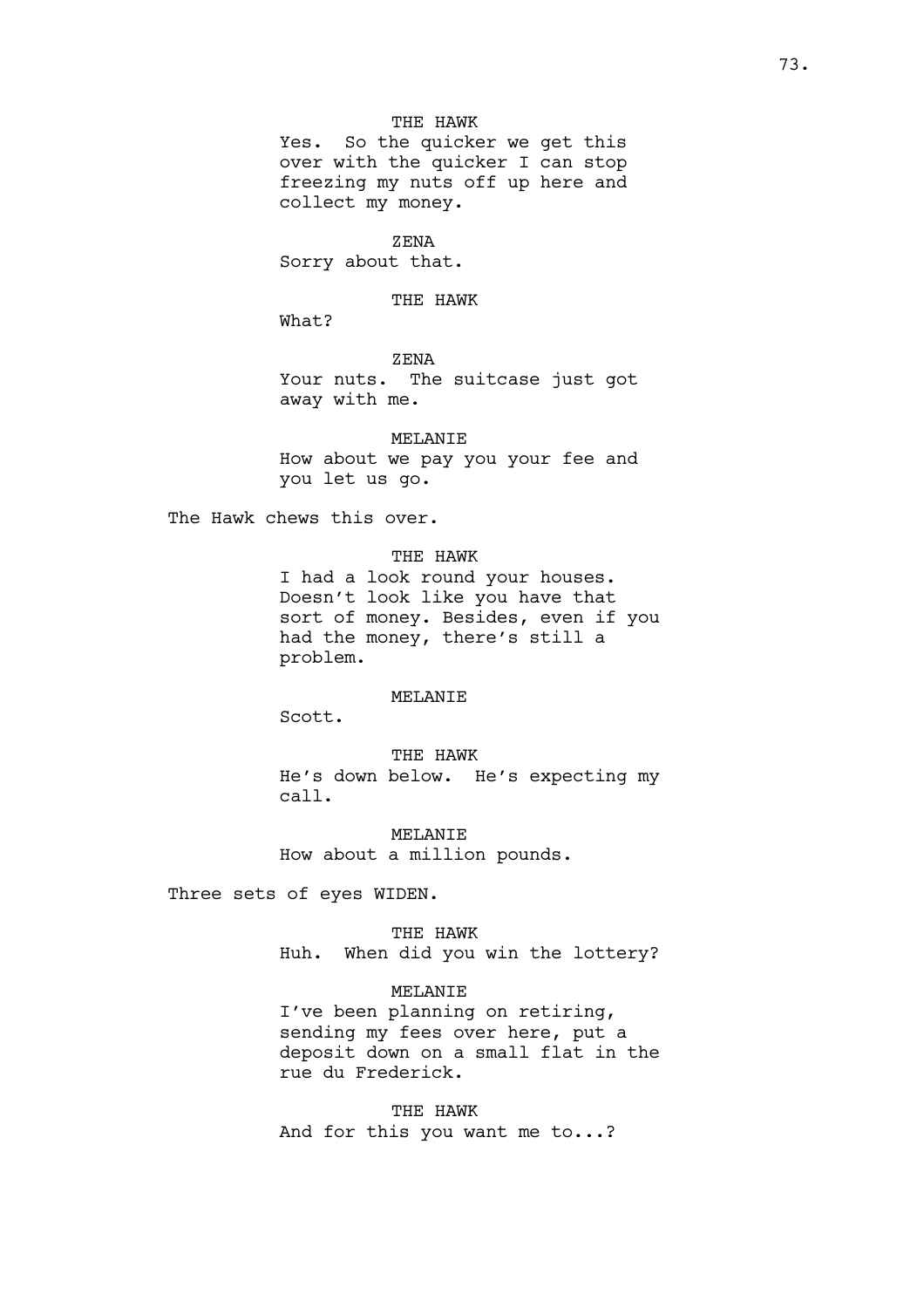THE HAWK And if he doesn't want to deal?

MELANIE

Convince him.

The Hawk nods slowly, weighing up the situation.

THE HAWK A couple of conditions.

MELANIE

Go on.

THE HAWK The kid stays with me until the job's done and the money is in my account.

MELANIE How can I trust you?

THE HAWK I haven't killed you yet.

MELANIE

Okay, but you lay a finger on her and I'll kill you.

THE HAWK That seems...optimistic, but let's

cut the crap. Where's the money?

MELANIE In a locker at Gare De Nord.

THE HAWK You have the code number?

MELANIE Once you've dealt with Scott I'll tell you where to find it.

THE HAWK Why should I trust you?

MELANIE For a million reasons.

The Hawk nods.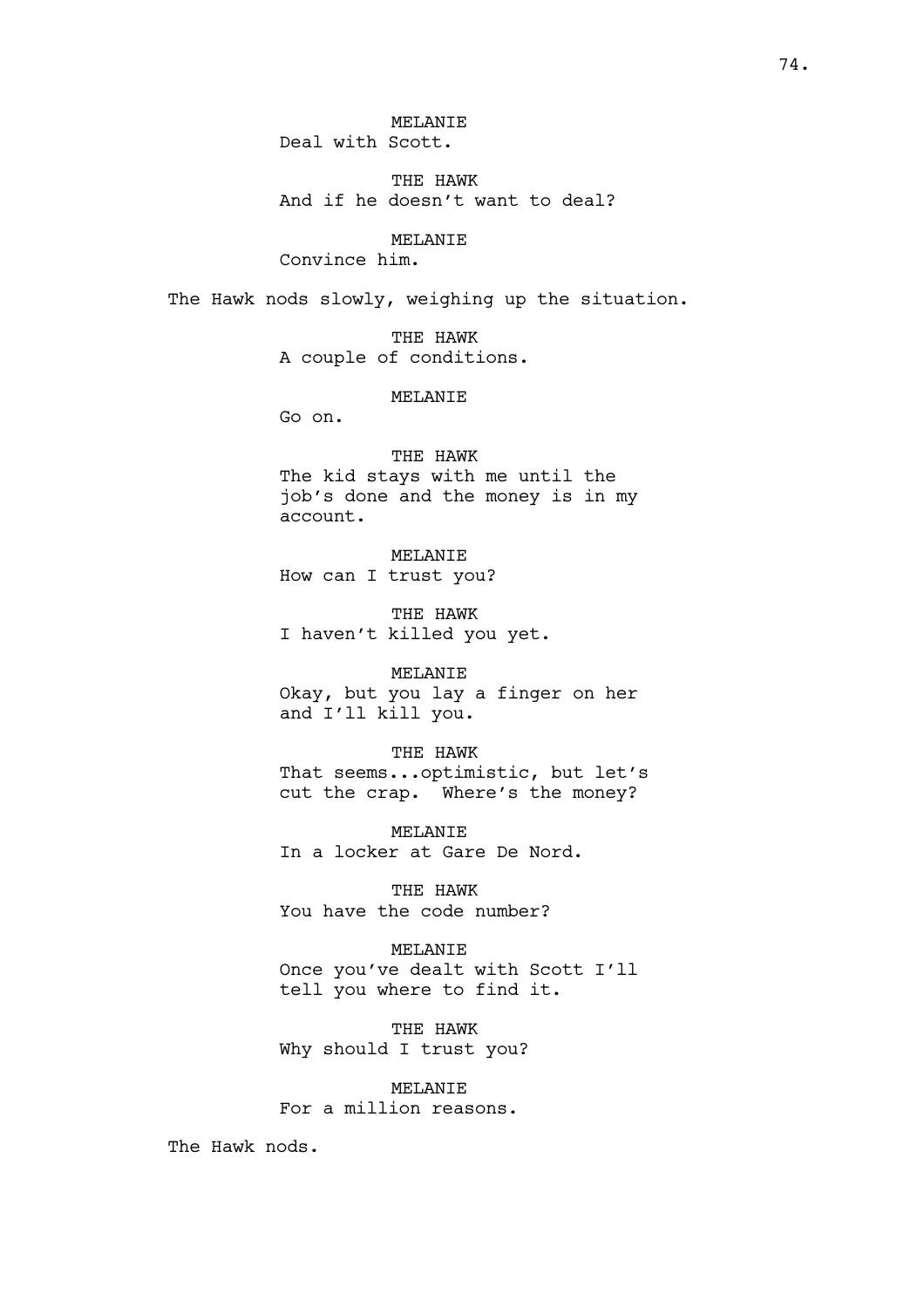THE HAWK Okay. I'll meet you at six o' clock for the code, you choose the place.

Melanie hesitates for a fraction of a second.

#### MELANIE

Pont de l'Archevêché.

The Hawk nods. Zena looks at Melanie as they head towards the lift.

# MELANIE (CONT'D)

Don't worry. I'll see you soon.

Zena looks at her, gives a brave smile.

EXT. CHAMP DE MARS - DAY

Melanie and Leonard make there way across the park towards the river. Tourists mill around everywhere. A group of JAPANESE TOURISTS purr past on SEGWAYS.

Their tour leader holds up a Japanese flag. They are a bizarre sight framed by the old world ironwork of the tower.

LEONARD

Do you have it?

## MELANIE

Of course. That's why I serve in a canteen, belly dance, work nights in a clapped out Volvo and risk my life as a contract killer...of course I don't have a million pounds or a flat in the Rue De Frederick.

#### LEONARD

Right. So we're just going to give him some random number and let him kill us all when he finds out it's a lie.

MELANIE No. It's not going to get that far.

LEONARD Right. So you're going to kill them all, is that it?

Melanie comes to a halt.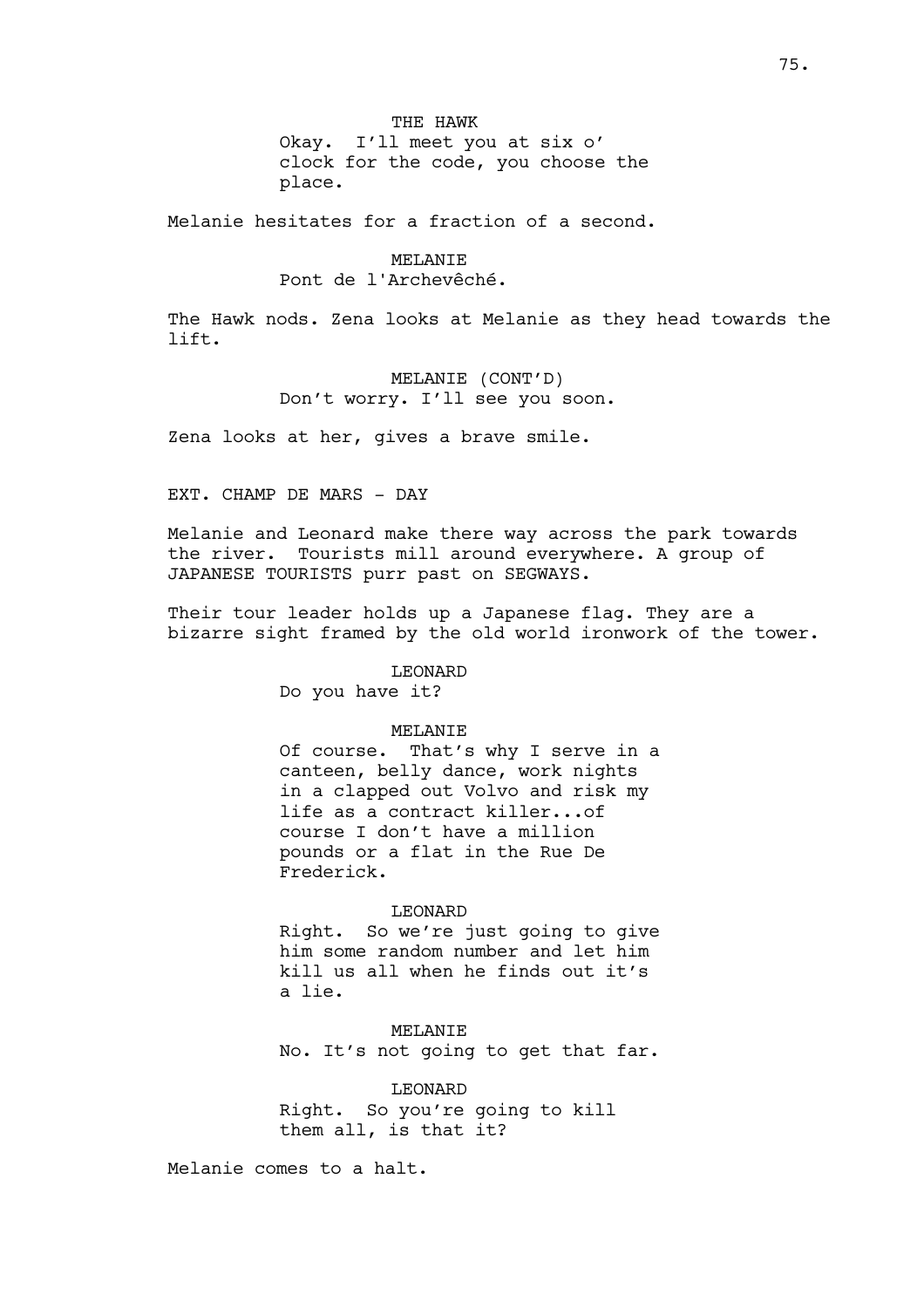## MELANIE

I don't know.

LEONARD So we're screwed. And what about Zena?

MELANIE Look. I've never actually killed anybody, not deliberately anyway.

## LEONARD

What?

MELANIE You know when sometimes you do something and if it's not for you it doesn't work out.

Leonard nods.

### LEONARD

Like living.

# MELANIE

The first job I did involved a fake baby with a machine gun in it's head which failed to work. The victim ran away and got hit by a bus.

## LEONARD

Ouch!

## MELANIE

I didn't feel that bad, he'd ordered a group of mercenaries to attack some villagers in the path of a logging contract in the Congo.

#### LEONARD

Felled by a bus.

### MELANIE

Ezekial Gulcher was meant to meet his end from carbon dioxide poisoning in the back of my cab.

LEONARD The serial killer?

MELANIE Yes. He was smoking a cigar and knocking back whisky. (MORE)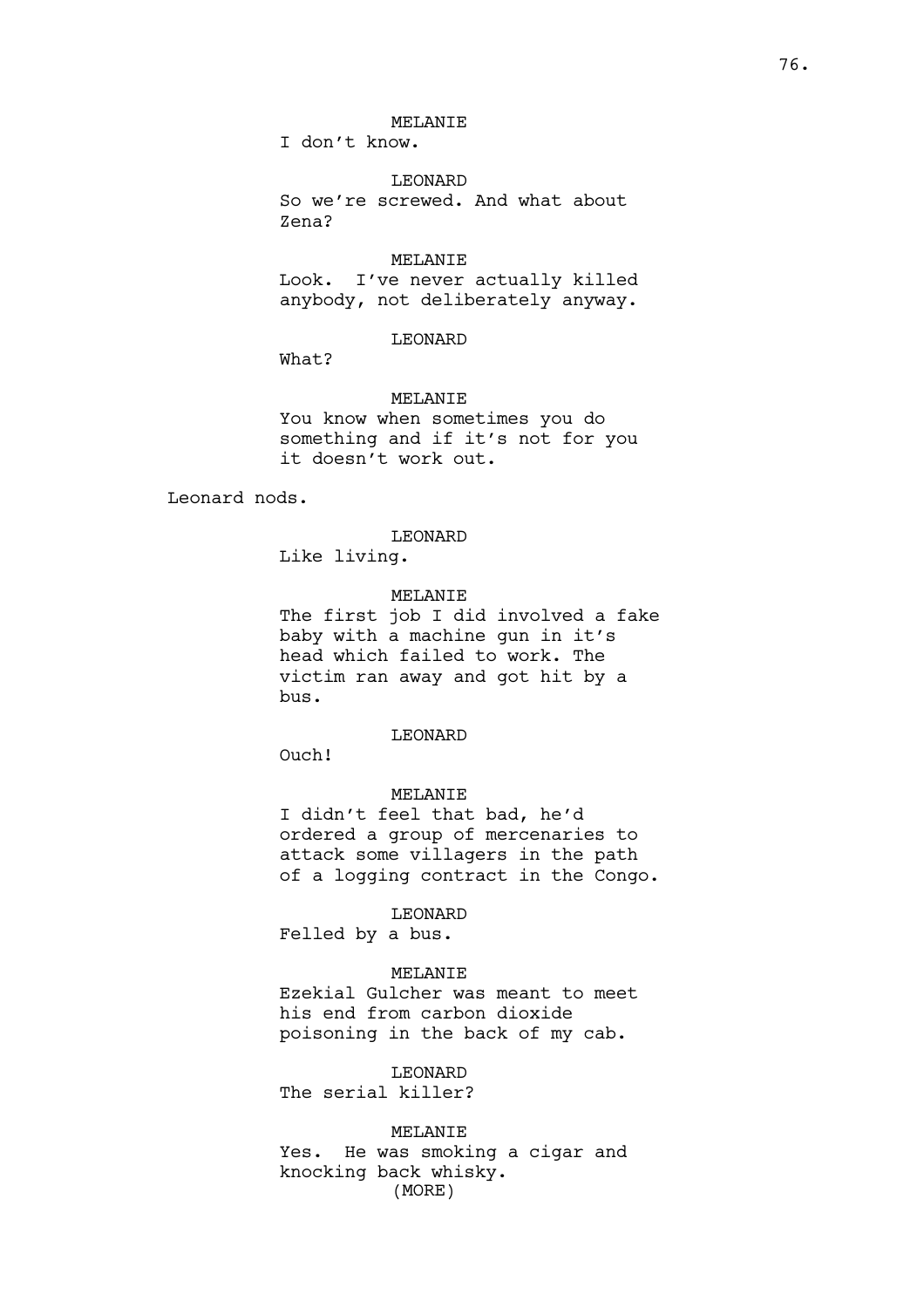I had to stop so he could take a leak on the hard shoulder of the motorway. MELANIE (CONT'D)

LEONARD Sounds like a nice guy.

EXT. MOTORWAY - HARD SHOULDER - DAY - FLASHBACK

Ezekial climbs out of Melanie's car. Heads unsteadily across the hard shoulder, over the barrier into the undergrowth.

CHANGE OF ANGLE - VOLVO

Melanie watches him go. Fiddles with a switch under the dash. Presses a button -- GAS hisses into the compartment behind her. She switches it off. Waits.

EXT. MOTORWAY - HARD SHOULDER - DAY

MELANIE (V.O.) He must have been looking the wrong way when he climbed back over the barrier.

Ezekial climbs over the barrier -- BANG. A lorry slams into him. Kills him instantly. His Stetson carried away by the wind. Melanie drives off.

EXT. CHAMP DE MARS - DAY

Melanie sits next to leonard on a bench.

MELANIE A lorry pulled in and he was history. I drove off. I didn't know he had a fruitcake for a brother.

LEONARD And when it came to me, you missed the call.

MELANIE Yes. So you see, it's not for me.

LEONARD

And now you have to take out two killers and save your daughter. If that was a team pep talk I think you may need to rethink it.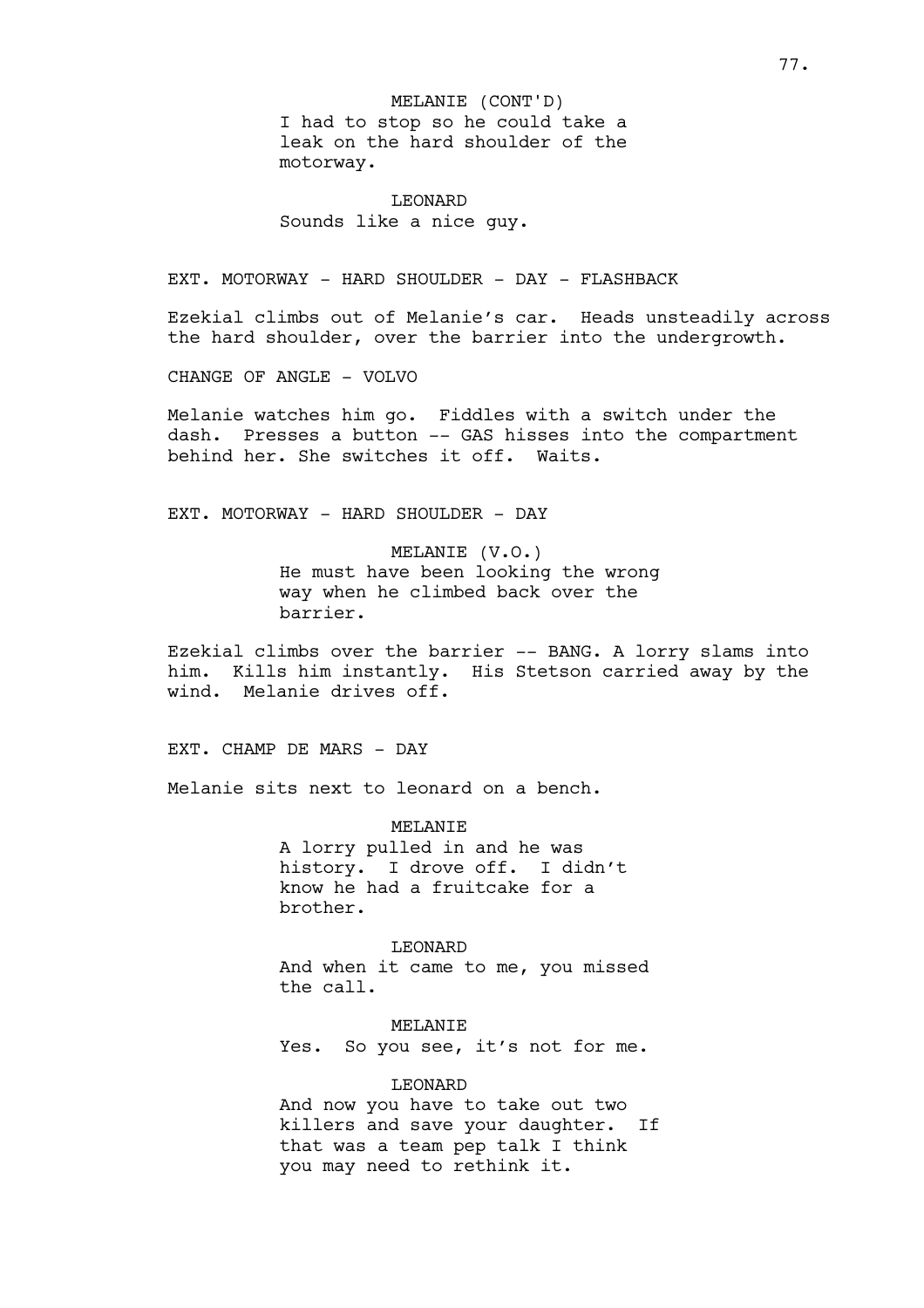MELANIE I'm going to need some help.

EXT. PONT DE L'ARCHEVÊCHÉ/CAR PARK - DAY

Scott and The Hawk leave an underground car park and head across the road towards the bridge. Notre Dame an impressive silhouette in the distance.

> THE HAWK It's in a lock box at the station. We split it two ways, two-hundred and fifty thousand each.

Scott shoots him a look.

SCOTT You're sure?

THE HAWK Yes. Half a million. She wouldn't lie.

Scott suddenly whirls around. Grabs The Hawk by the neck.

SCOTT No? But you would...

THE HAWK Wha! What are you doing?

THUD! Scott punches him in the stomach. Sends him sprawling on the floor. He pulls out a gun, levels it at him. The Hawk kicks him in the shin. Scott howls with pain.

The gun goes flying into the road -- a lorry goes over it.

SCOTT Dang, you're gonna' pay for that.

The Hawk drags himself up. Pulls out his gun.

THE HAWK I don't think so.

Scott lashes out at The Hawk's plaster cased arm. His pistol goes flying, drops down a drain. Now they're equal. They circle each other. Eyes wary.

> SCOTT You thought you'd double cross me huh? Make me think there was money, then when my back was turned take me down.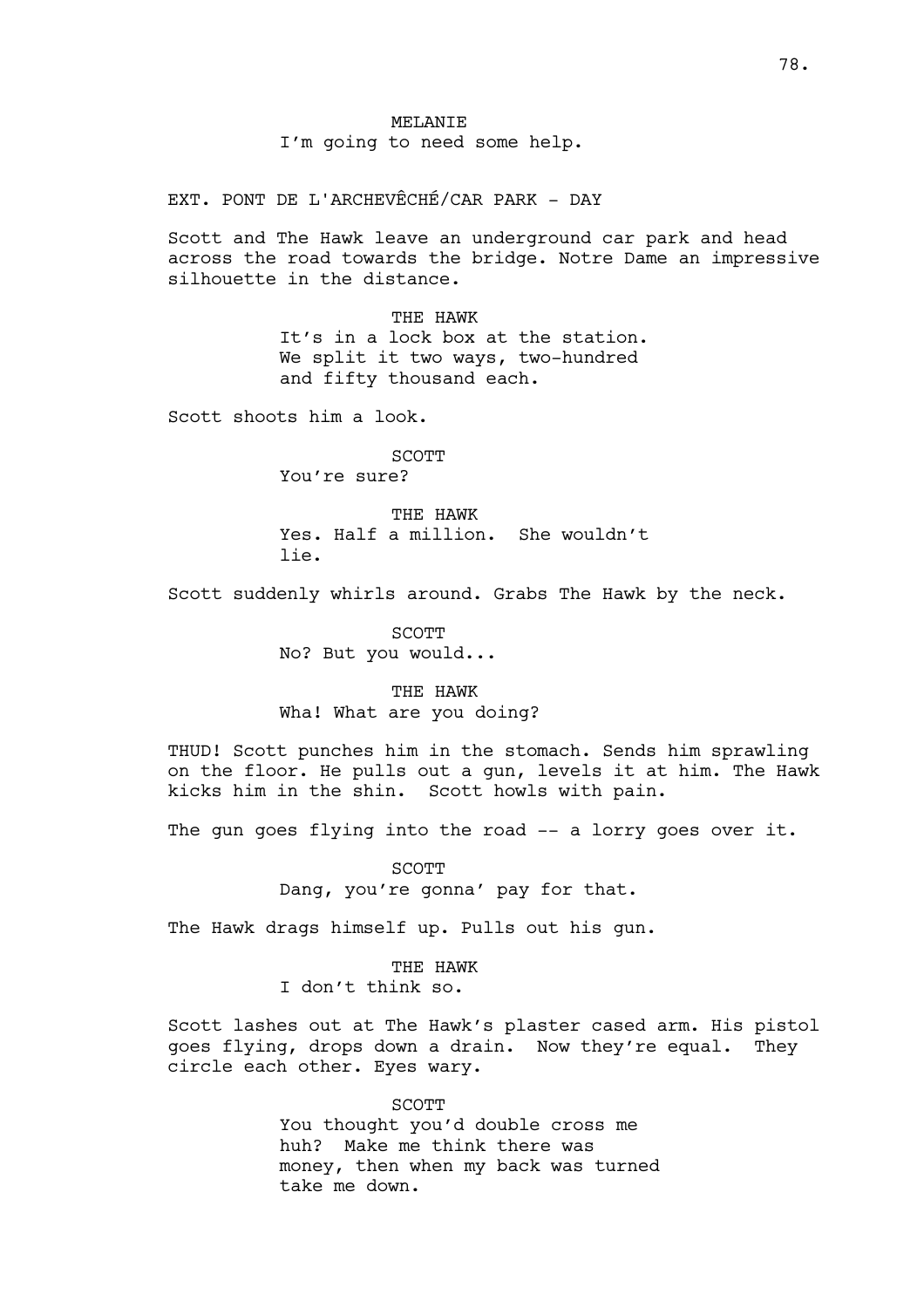EXT. FLASHBACK - CHAMP DE MARS - PARK - DAY

The French BOY that chatted with Zena hands an envelope over to Scott who stands amongst the tourists that swarm around the park beneath the tower.

> SCOTT (V.O.) Some french kid brought me a note. Said that you were planning on keeping the whole million for yourself. That you were getting it as a fee for taking care of me.

EXT. PONT DE L'ARCHEVÊCHÉ - STREET - DAY

The Hawk, thinks it through.

THE HAWK You're as dumb as you look. They just want us to shorten the odds. Doesn't matter who wins this, it's still one less for them to worry about.

**SCOTT** Really? Well if that's the case I'd prefer it to be me.

# WHAM!

He lashes out with his foot -- smashes into The Hawk's knee. The Hawk hit's the deck, clutching his knee.

THE HAWK

You Fucker!

Scott closes in. Circles The Hawk, who hauls himself upright, shuffles around trying to favour his good leg.

> SCOTT You're not gonna' make it to the bridge, why not just back off, forget about me and the money. It's just a job.

THE HAWK A job I haven't been paid for.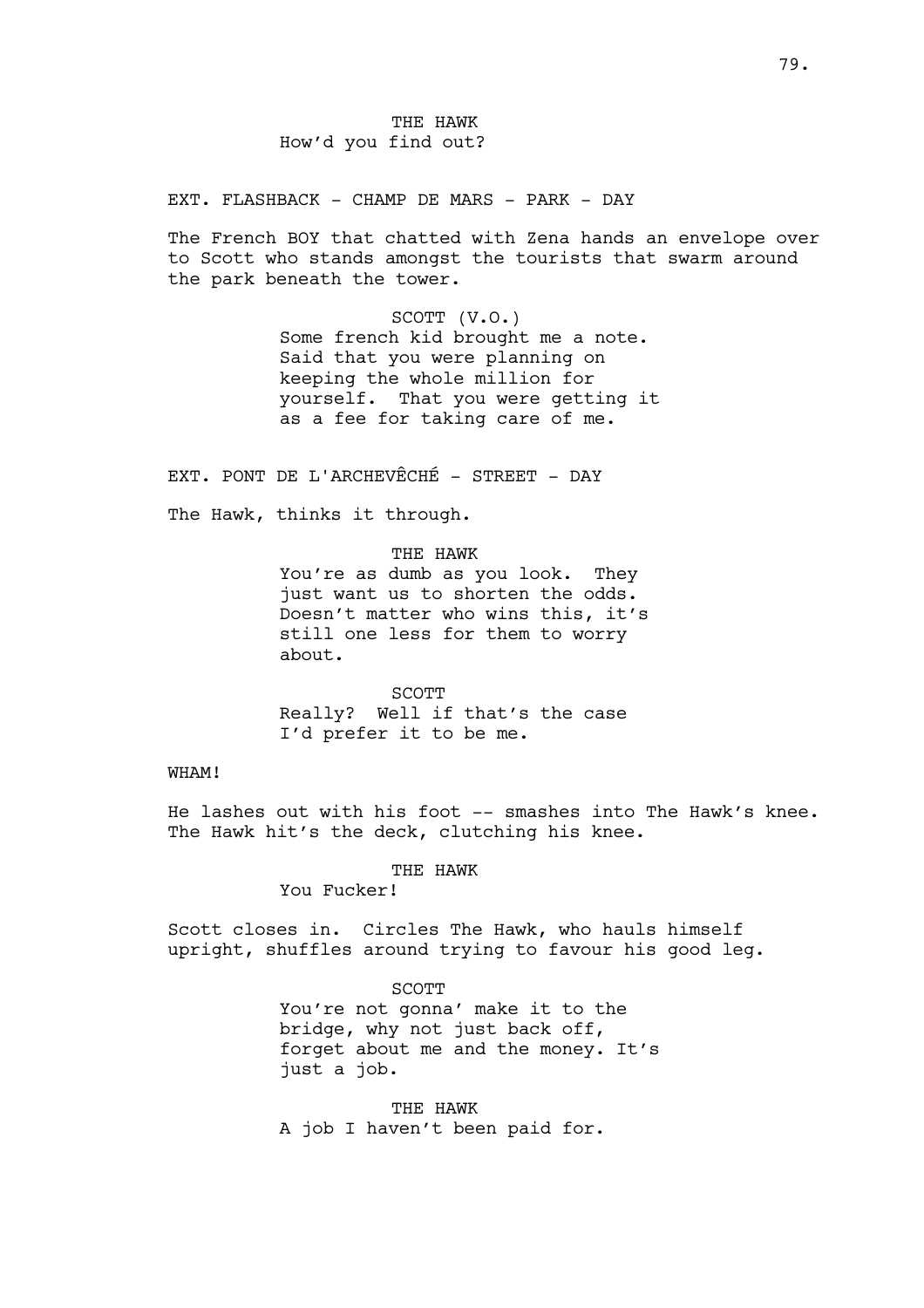He lashes out  $-$ - a blade now in his hand, he plunges the knife into Scott's thigh, blood spurts. Scott punches The Hawk in the ribs. Pulls the knife free, limps heavily.

> **SCOTT** Okay, you want to play it for keeps, then that's the way it's going to be.

He lunges towards The Hawk, but before he reach him...

BANG!

The Hawk goes flying. Hit by a Segway that comes out of nowhere.

They're suddenly surrounded by whirring Segways as the Japanese tour party bears down on them.

### THE HAWK

Punches a surprised tourist in the stomach -- sends him tumbling to the ground. Climbs painfully onto the Segway.

#### **SCOTT**

Lashes out at the tour guide -- who falls to the ground, flag fluttering in the wind. Scott heaves himself onto the Segway.

The tourists flee, speeding off in all directions. Scott heads straight at The Hawk, wobbling dangerously, leaking blood from his thigh.

But The Hawk is too quick for him and swerves out the way.

And now it becomes a grotesque 12 M.P.H game of DODGEMS. They speed erratically along the embankment, headed for Pont de l'Archevêché. The Hawk seems to have the edge.

He SMASHES into the side of Scott's Segway nearly knocking him off. Scott regains his balance and pulls ahead. The Hawk follows in a slow speed pursuit.

They weave in amongst tourists and another Segway tour causing havoc -- a party of American tourists are enveloped in a multi-Segway pile up.

# WHAM!

Again, the Segways collide -- but this time it's Scott who nearly sends The Hawk tumbling. The Hawk leans forwards, coaxing every last bit of power from his machine.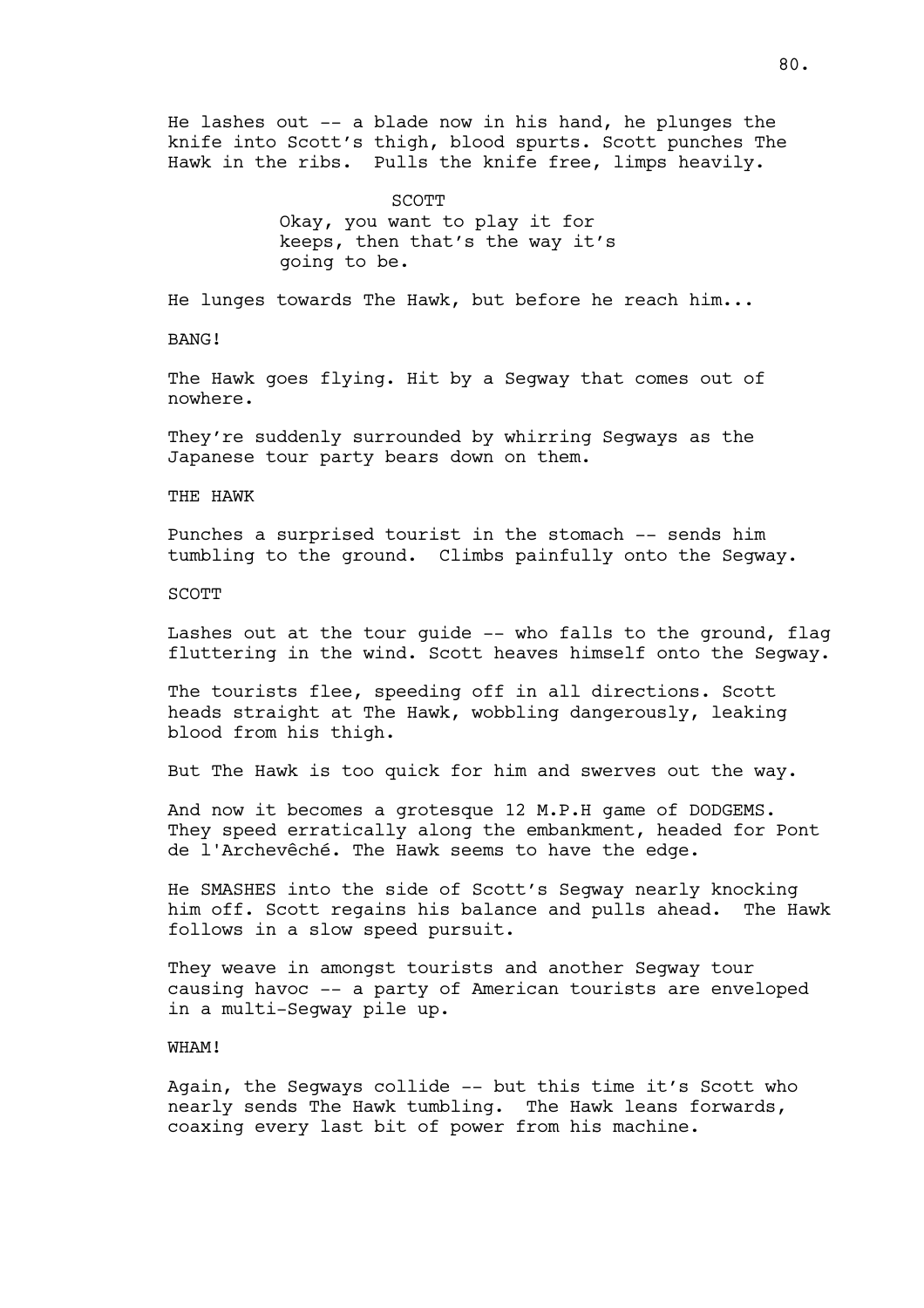#### SCOTT

Looks behind him to see...

THE HAWK

Closing fast. BANG!

He smashes into the back of Scott's Segway -- pieces of fiberglass break off -- SPARKS explode from the battery compartment. A regulator is damaged.

Scott's Segway goes berserk, flicking between flat out and slow, smoke pours from the electric motor. He's able to move faster than The Hawk, but struggles to stay on.

They WHIRR onto the...

## PONT DE L'ARCHEVÊCHÉ

Scattering tourists as they swerve from side to side across the bridge.

## ANOTHER ANGLE

A TOURIST prepares to fix a LARGE BRASS padlock onto the mesh at the side of the bridge -- thousands of "lovers" padlocks of all shapes and sizes already adorn the side of the bridge.

BANG!

Scott's Segway knocks him to the ground. The Hawk bears down on Scott. He's leaning forwards, headed straight at Scott who is battling with his machine  $--$  which is now...

ON FIRE!

The motor pouring SMOKE and losing power.

THE HAWK

Hurtles towards Scott who's a sitting duck.

ANGLE ON

The large brass PADLOCK from the tourist The Hawk hit is wedged between the back wheels -- sparks pour from it -- it LOCKS against the axle -- the Segway comes to a screeching halt.

The WHEEL EXPLODES!

The Hawk flies over the handlebars -- hurtles over the mesh RAILINGS of the bridge.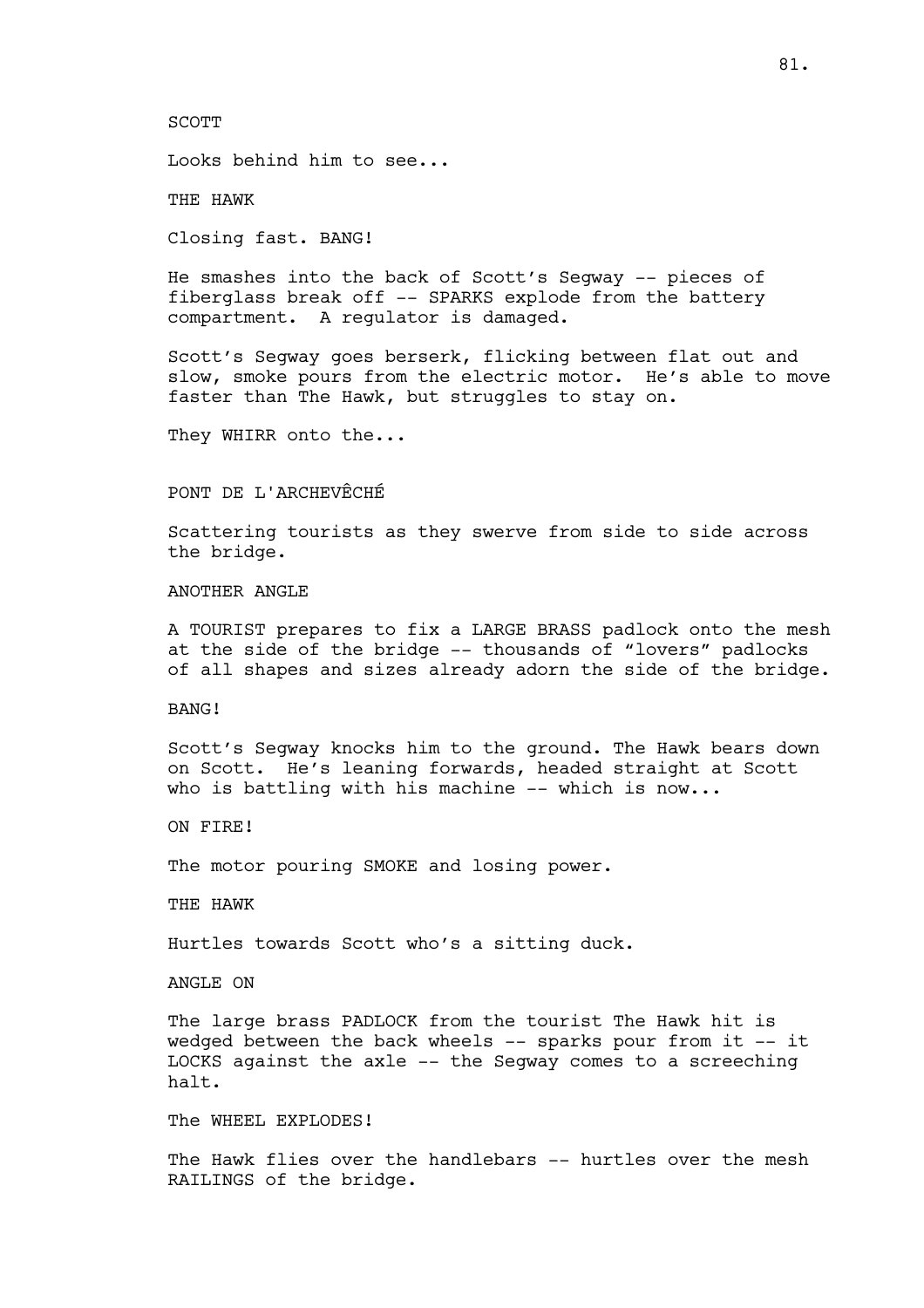Spins out of sight -- plunges down towards the water. Tourists rush to the side of the bridge, camera phones capturing a U-TUBE moment.

> **SCOTT** Have a nice flight asshole!

The Hawk lands with a RIP!

Tears through a brightly coloured awning and crashes into the startled laps of diners on a Bateaux Mouche passing below.

EXT. STREET - DAY

Leonard and Melanie head towards the bridge. Melanie looks at her watch. Police cars speed past, SIRENS wailing.

> MELANIE It's nearly six...do you think The Hawk kept his side of the bargain?

LEONARD Well something's going on. What if Zena's not with him?

MELANIE I'll find her, don't worry. It's just the killing I'm rubbish at.

INT. PONT DE L'ARCHEVÊCHÉ - CAR PARK - DAY

Scott, battered, leaking blood and limping, heads towards a parked car. He opens the driver's door.

Pulls out a police issue GLOCK gun from the glove compartment and stuffs it into the waistband under his jacket.

He goes round to the boot and opens it. Zena, gagged and bound looks up at him with wide eyes. He leans in and unties her. Next to her is a holdall full of CASH.

> SCOTT I'm gonna' take the gag out and we're going for a little walk. You make a sound I'll kill you. Do you understand?

Zena nods, terrified. He undoes her gag. Helps her out of the boot.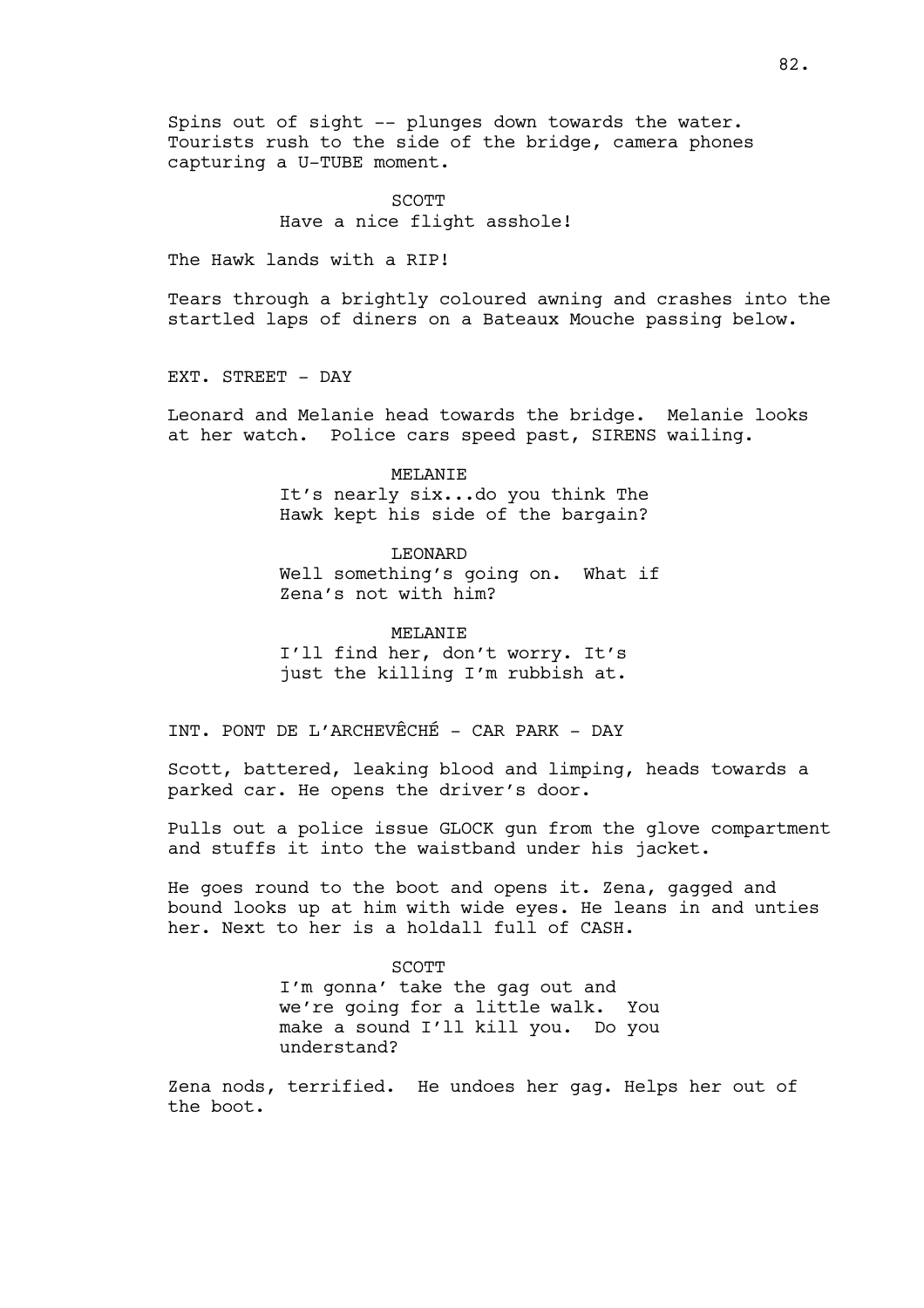EXT. STREET - DAY

Leonard and Melanie head across the road onto the embankment and down towards the bridge.

### MELANIE

Okay. This is is far as you go. You know what to do. When I drop my hand...

## LEONARD

Yes, I remember...I'm really getting quite good now, and before I forget.

He leans forwards and gives her a long, deep kiss.

## MELANIE

I hope you don't think that's the long kiss goodbye.

## LEONARD

No, but.

MELANIE No buts. Just follow the plan.

LEONARD And if he doesn't buy it?

MELANIE Then I'm on my own. And I'm used to that.

EXT. PONT DE L'ARCHEVÊCHÉ - ROAD

Scott and Zena make there way slowly towards the entrance onto the bridge. A MAN with a small CHILD comes up to them, speaks in a wheedling voice. Holds up a GOLD ring.

> MAN Pardon me monsieur for troubling you, but I believe you dropped this beautiful gold ring.

Scott looks at him.

SCOTT No, we didn't?

MAN

No?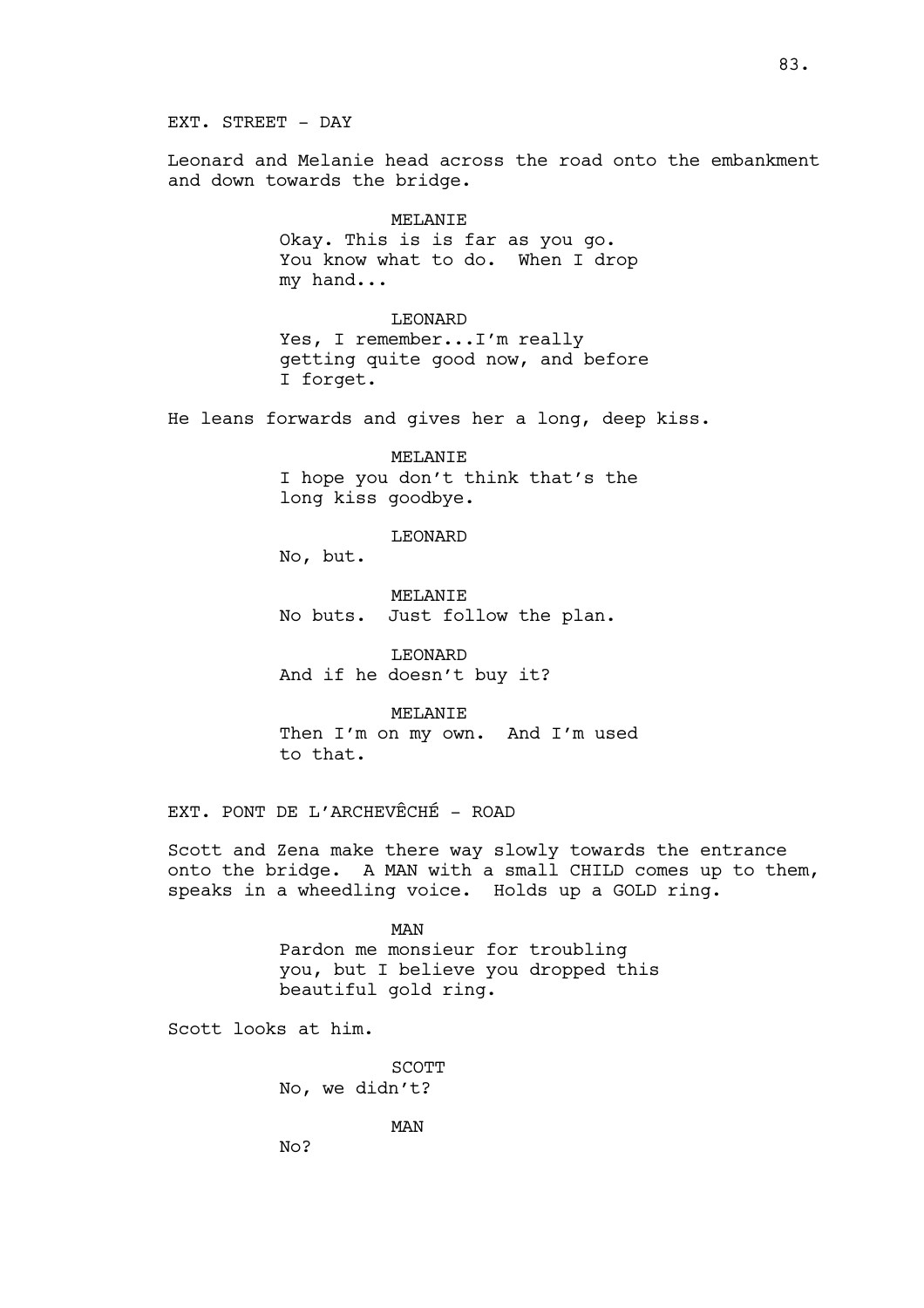#### SCOTT

No.

MAN Well you should have it anyway, you make a lovely couple, you should keep it as a beautiful memory of your time in Paris.

He presses it onto Zena's finger.

ZENA

Oh, thank you.

The man smiles and goes to leave, and then, as if it's an afterthought.

MAN

Maybe you could spare a few euros for some food, we haven't eaten today...the child is hungry, just a few euros monsieur.

Zena starts to fiddle in her pockets. Scott sighs. Rips the ring from her finger and jams it into the surprised man's mouth -- clamps his mouth shut, holds his nose, forcing him to swallow it.

SCOTT

There, that should keep you from starving. Asshole.

He releases the mans nose. The man coughs, eyes watering as he gasps for breath before hurrying away, dragging the wailing kid.

ZENA

That was mean.

#### SCOTT

Mean? Oldest trick in the book. Pretend you dropped a gold ring, which is cheap brass by the way, then stiff you for some euros to help feed his kid. Probably makes a hundred euros a day and dines on the Champs Elysees.

ZENA

Still mean.

Scott increases the pace, heads onto the...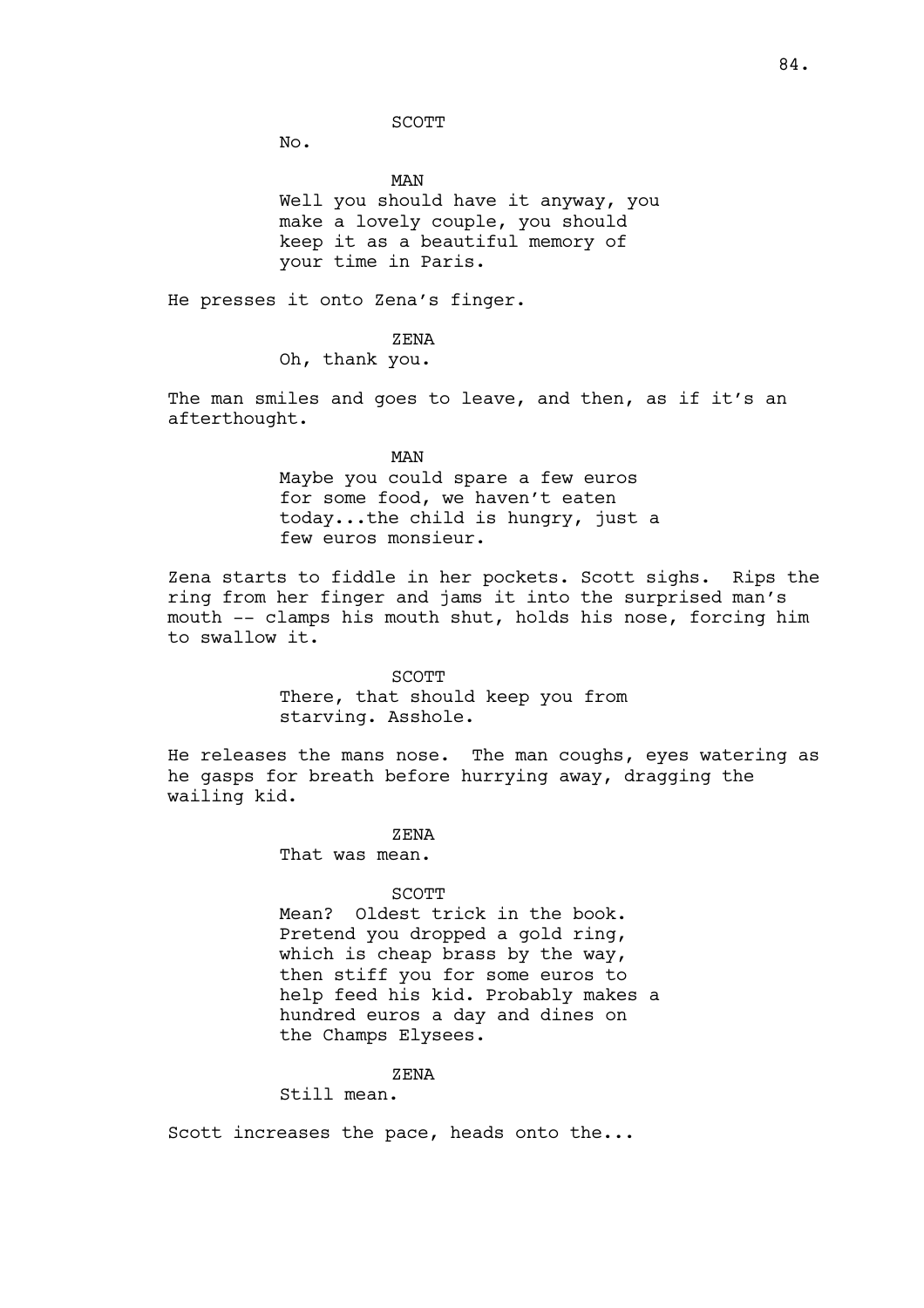PONT DE L'ARCHEVÊCHÉ - BRIDGE - EVENING

The sun is starting to set and not many tourist are about. Most of the artists and souvenir sellers along the embankment have packed up and gone home.

A few traders are still open, selling Padlocks, tacky plastic models of the Eifel Tower, laser pointer key fobs, feltwork pictures and general trinkets for the gullible tourists.

Scott and Zena head down to the far end of the bridge.

SCOTT She's meant to be here by now.

ZENA

There she is.

Melanie heads across the bridge, the setting sun casting long shadows down the walkway. Scott digs the Glock into Zena's side.

> **SCOTT** Don't try anything smart. She just gives me the code for the locker and you're free. Don't make things complicated.

Zena looks up, sees her mum in the distance.

ZENA There she is.

SCOTT Remember. Be smart.

ZENA I thought you told me not to try anything smart.

Scott digs the Glock into Zena's ribs.

SCOTT

Zip it.

Melanie walks towards them. Halts fifteen feet away. Sees Zena's expression.

> MELANIE You alright?

ZENA I'm fine. But he's a dick.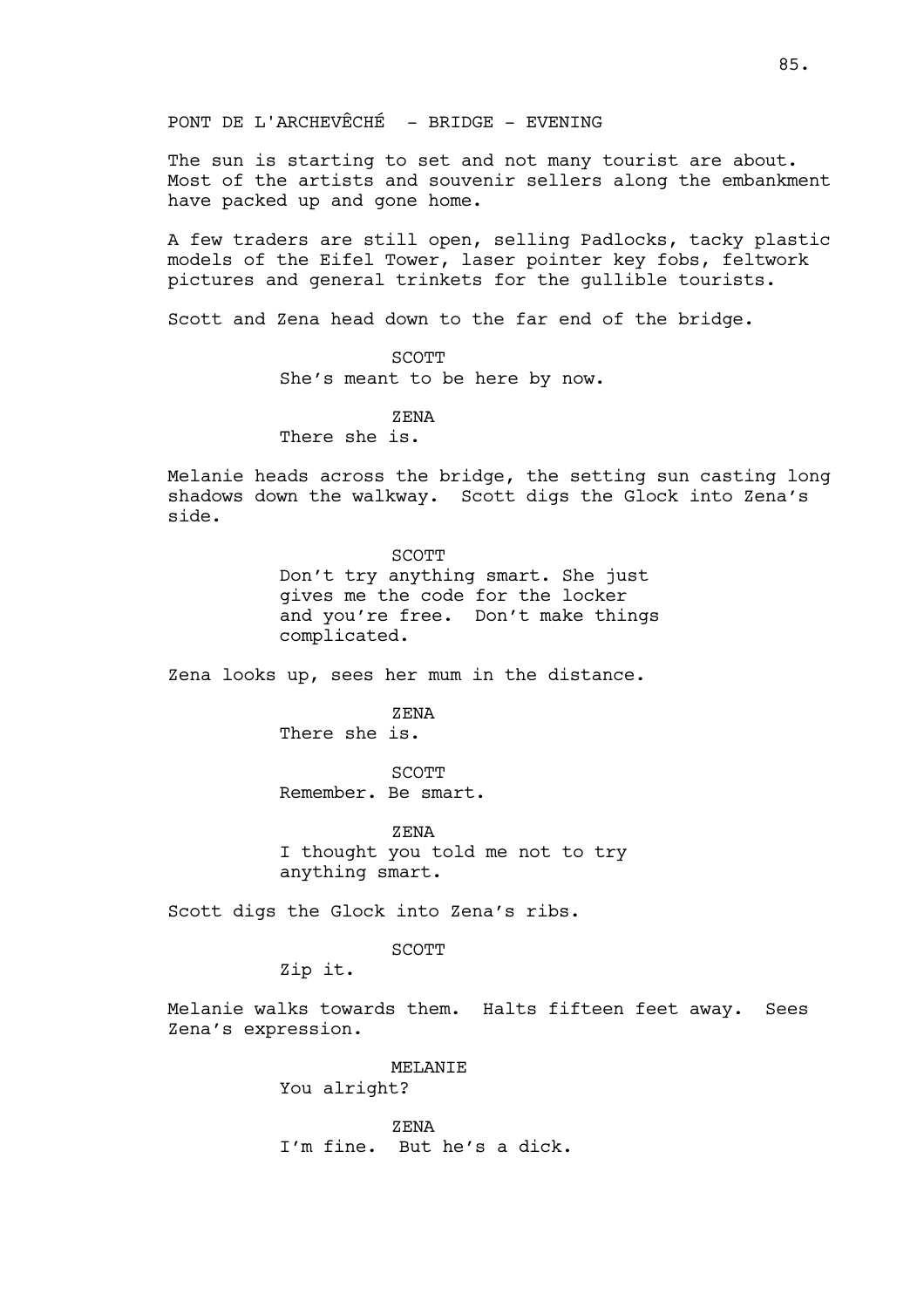SCOTT She could do to shut her mouth.

MELANIE Really? Is that how it works in Texas?

SCOTT No, that's how it works when I have the gun. You have the code?

MELANIE Yes thanks.

SCOTT Then tell me the number and we can all go home.

MELANIE Let her go first.

SCOTT

Number.

MELANIE Why should I trust you?

#### SCOTT

Well I could just shoot her and come after you. I put a bullet in her and I still have the rest of the mag for you and what's his name...where is he anyway?

Scott scans the crowd.

MELANIE Lying low...where's Birdman?

SCOTT

He took a dive. Okay, enough of the chit chat. Give me the number.

Melanie smiles.

MELANIE I think you need to put the gun down and let my daughter go.

SCOTT And why should I do that.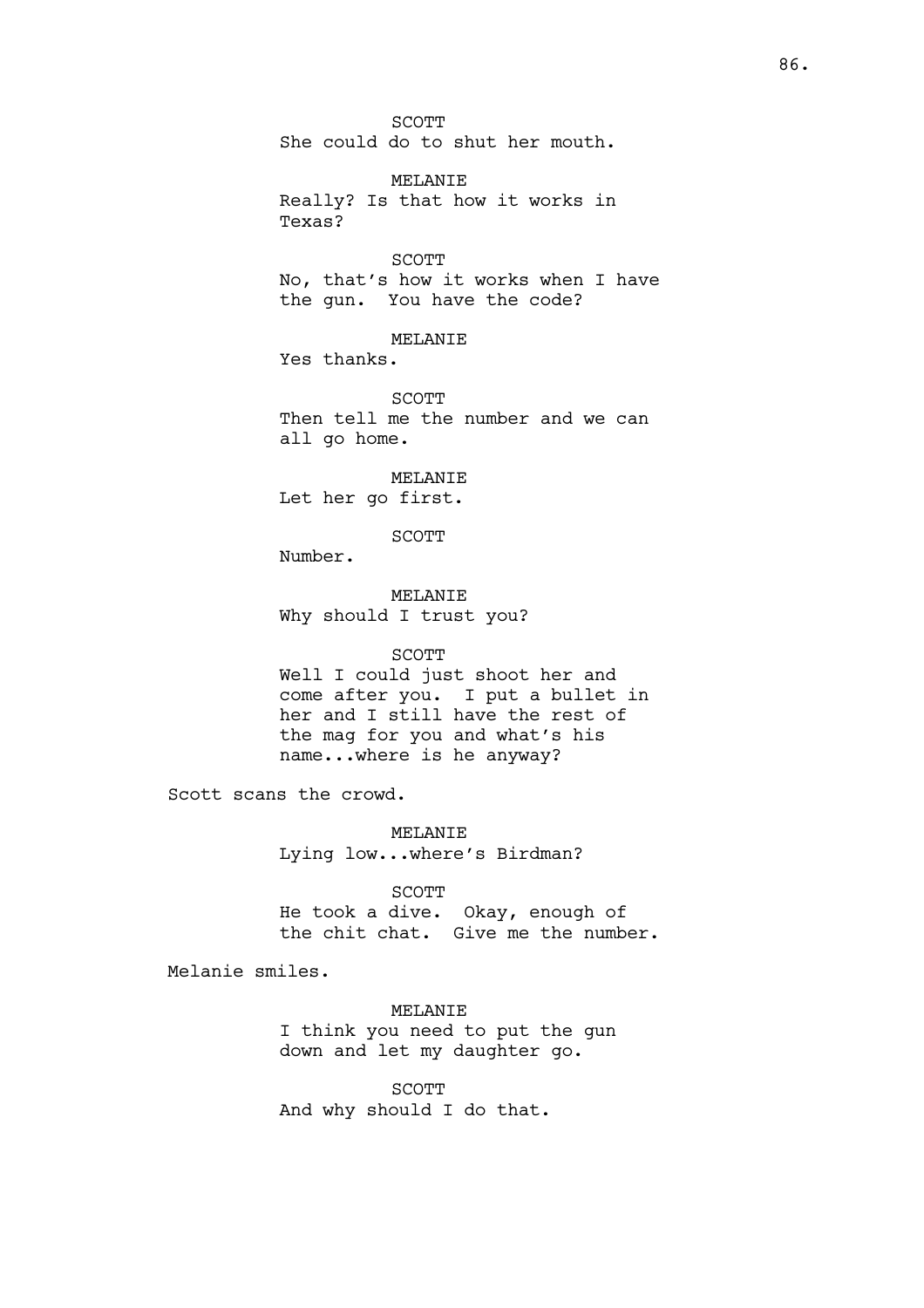Melanie drops her eyes to Scott's chest. Where a multitude of red laser dots swirl around his heart in a tight group. Scott looks down -- reacts.

> SCOTT (CONT'D) The hell...

He looks around, can't pinpoint the source, assumes it's police marksmen -- starts to lower his gun.

Suddenly two kids race past playing Star Wars, brandishing laser key fobs. Firing red laser beams at each other.

Scott smiles -- brings his gun back up.

SCOTT (CONT'D) Nice try. The number, or hers is up.

CHANGE OF ANGLE

ON LEONARD who holds a group of laser key fobs pointed at Scott.

LEONARD

Bollocks.

EXT. PONT DE L'ARCHEVÊCHÉ - DUSK

Scott and Melanie face each other.

SCOTT

Last chance.

MELANIE Okay, I'm texting the number.

She starts to send a number  $--$  hit's send, then...

MELANIE (CONT'D)

BALL!

Her voice echoes across the bridge.

ZENA

Instinct kicking in, drops to the ground. There's a puff of smoke from Scott's STETSON!

It bursts into FLAMES.

SCOTT

Whaaa!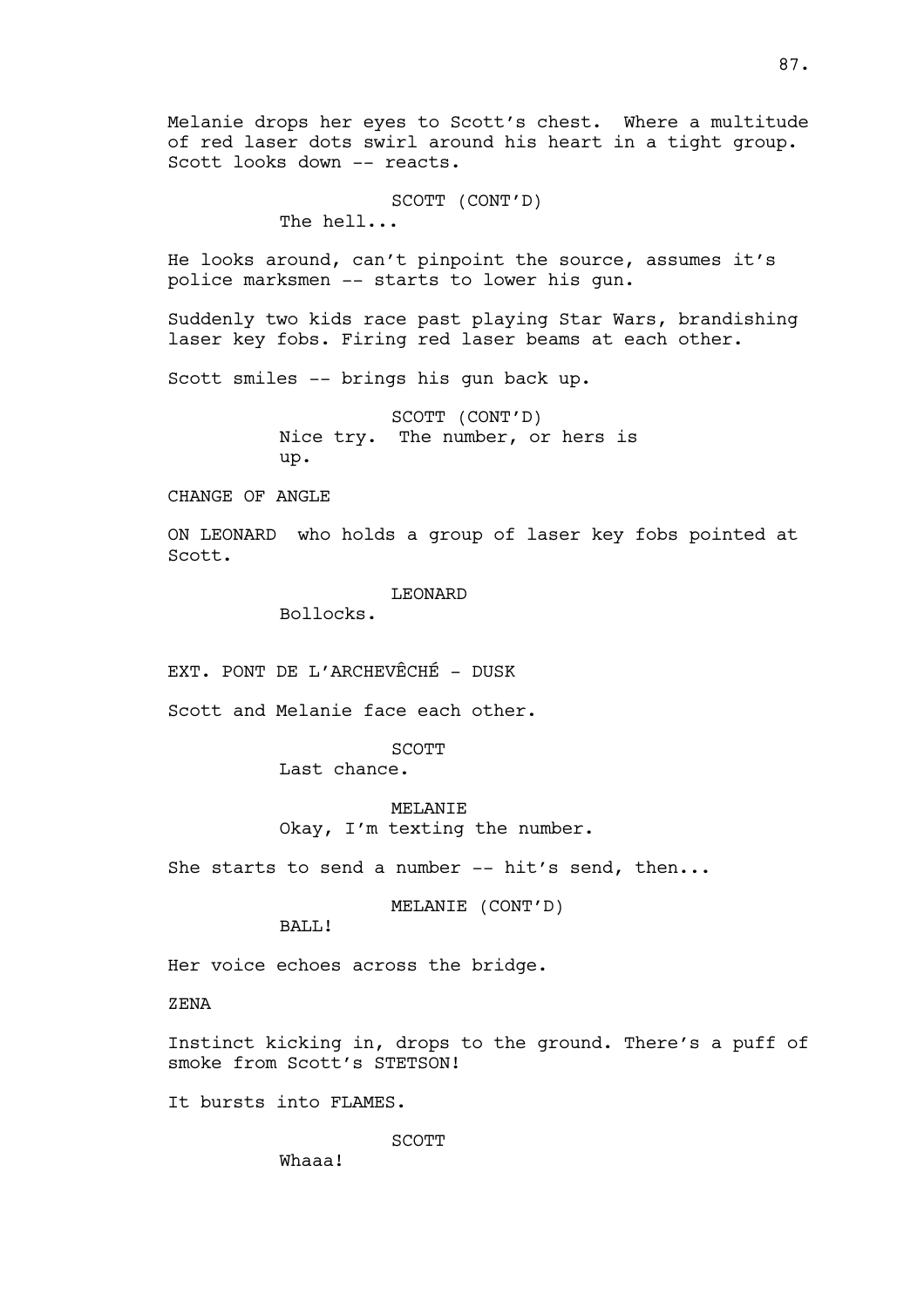He grabs the flaming hat -- hurls it over the bridge -- it sails above the Seine.

WHUMP!

The hat EXPLODES.

But the diversion has done it's job. Zena races towards Melanie, Scott aims his gun at her fleeing figure -- squeezes the trigger...

BANG!

Scott is knocked to the ground, as Leonard, clinging to the controls of a speeding Segway smashes into him, Scott's gun fires harmlessly into the air.

Scott lies on the ground. Down and out.

GENDARMES race across the bridge alerted by the explosion.

ANGLE ON

Melanie hugging Zena. Tears in her eyes.

ZENA How'd you know I'd hit the floor.

MELANIE Because I'm you're mum.

Leonard climbs shakily down from the Segway. Melanie goes over to him, eyes sparkling.

> MELANIE (CONT'D) And you, where did that come from?

LEONARD I guess I just forgot to be scared.

Melanie kisses him deeply. Zena wrinkles her nose.

ZENA

Heh, get a room.

Leonard holds up the small holdall full of cash.

LEONARD

I intend to.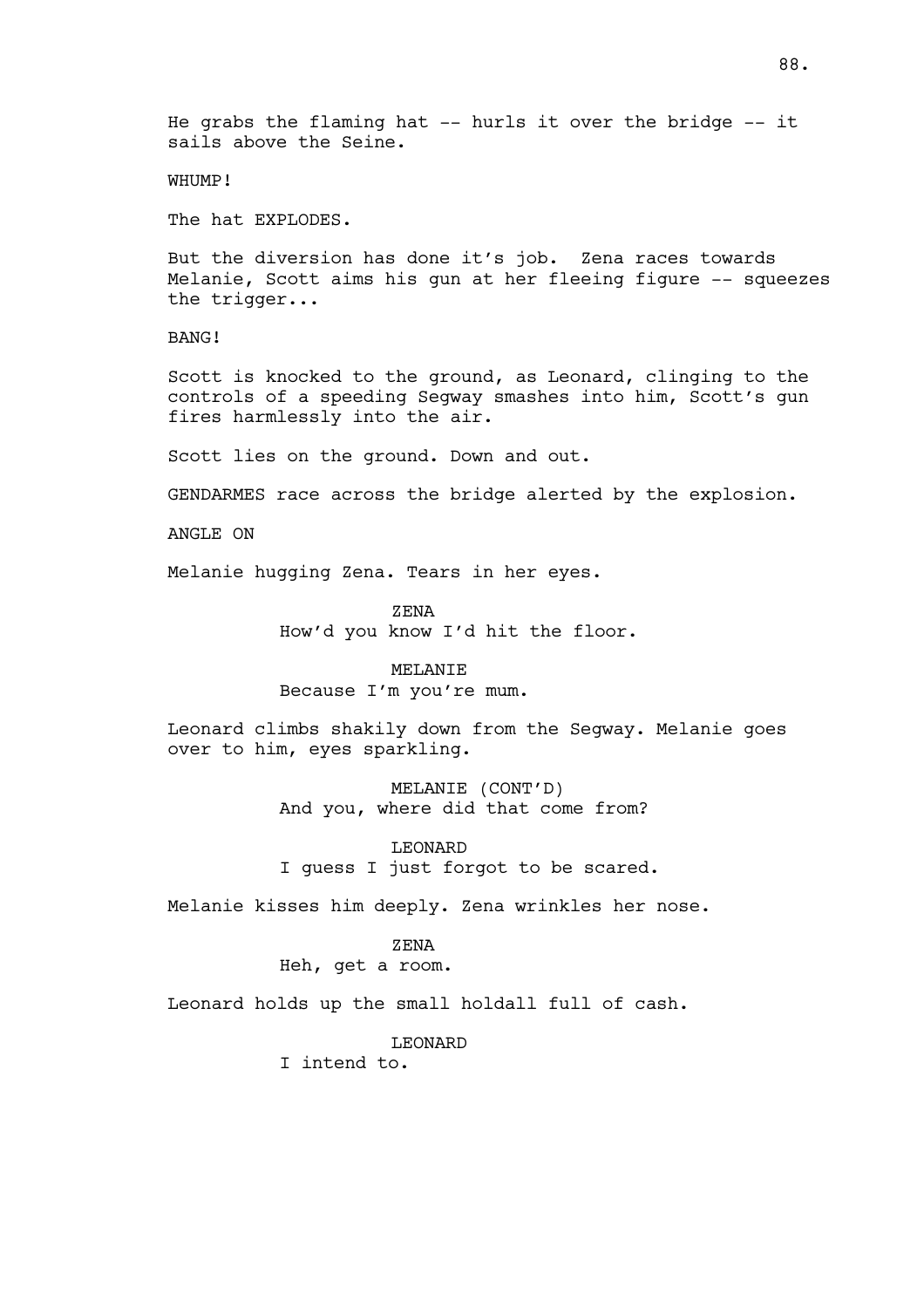INT. HOSPITAL - LLANDUDNO - DAY

Terry hands a postcard to George who's sitting up in bed. He looks rested and on the mend. George smiles as he looks at the picture.

ANGLE ON POSTCARD

The stage show at The Crazy Horse, Paris.

**TERRY** 

Turns the card over and reads the message. A huge smile lights up his face.

EXT. GARE DU NORD STATION - NIGHT

Passengers stream out of the station and race towards the limited number of taxis that wait at the rank. Through the throng a figure in a WHEELCHAIR.

MARCONI...jostling past people, pushing his way to the front of the queue. A small ruck-sac on his back.

## MARCONI

Make some room here guys.

He arrives at a taxi parked in the queue.

ANGLE ON

The DRIVER.

MELANIE

Smiles at Marconi. Helps him into the cab. Loads his wheelchair into the boot. Starts up the car. They head off into the streets of Paris.

INT. TAXI - NIGHT

Melanie shoots a look into her rearview mirror.

### MELANIE

Good trip?

MARCONI Champagne all the way.

Melanie shakes her head.

MELANIE Do you have any scruples?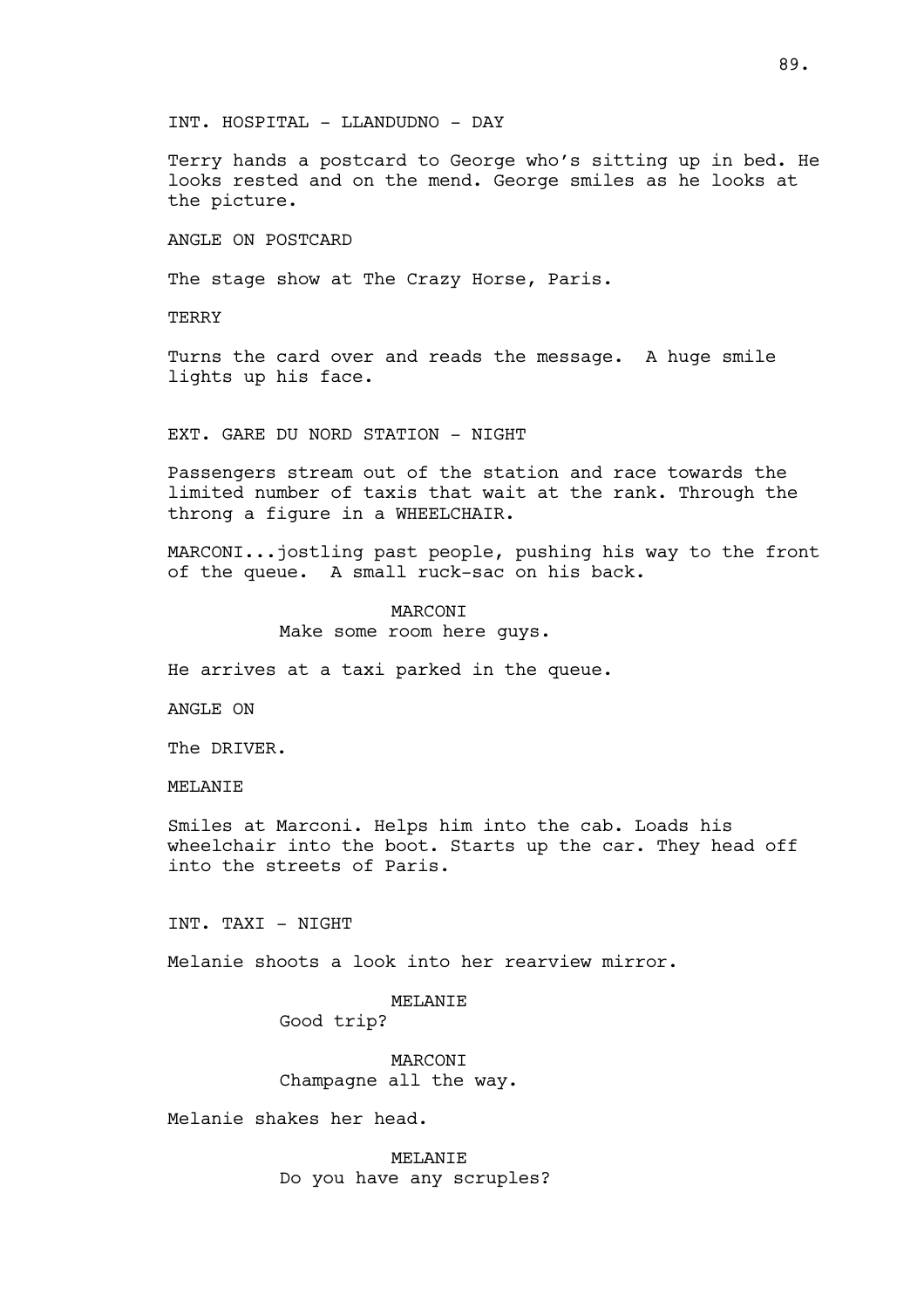Marconi pats his pockets. Shrugs.

MARCONI Nope. Must have left them behind. (beat) How's Leonard?

### MELANIE

He's doing great, he's memorised all of the routes now. He gets his license next week.

**MARCONT** That's great, and Zena?

The RADIO squawks.

**MELANTE** She's loving it. Well, mainly the social life.

She keys her radio.

MELANIE (CONT'D) Condor one to base, POB.

INT. LE CONDOR TAXI'S - NIGHT

Zena sits in a small office overlooking the night vista of Paris -- lights twinkle below and the Eifel Tower glitters in the distance, dominating the skyline.

Zena operates the computer and radio to the cabs in Melanie's fleet of cars.

> ZENA Okay Condor one, I'll put the kettle on.

INT. TAXI - NIGHT

They sweep through the streets, Melanie weaving expertly through the busy traffic.

> MELANIE So. How was Gwent?

> > **MARCONT**

Boring.

MELANIE So you thought you'd hop over to Paris for some excitement?